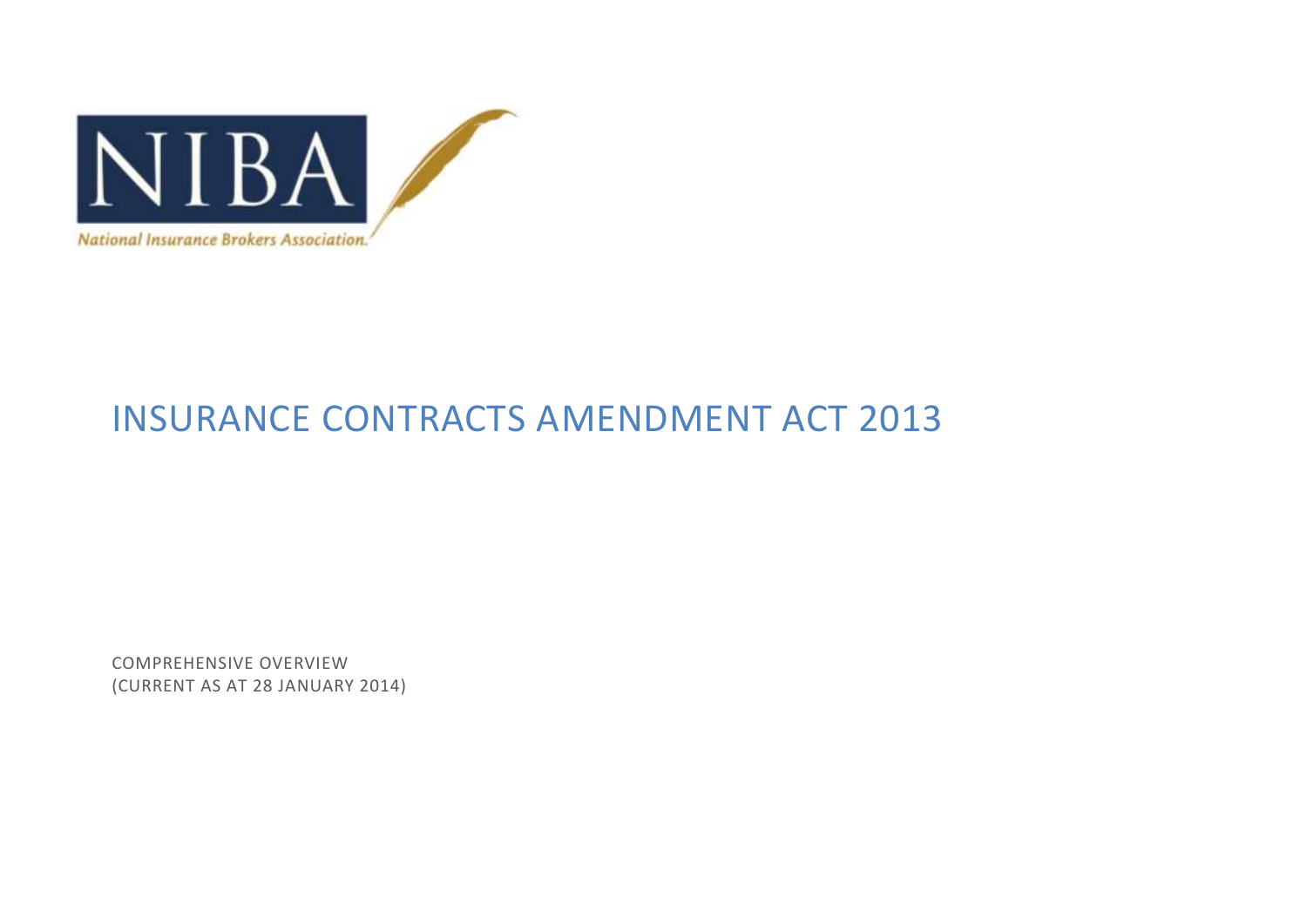#### **IMPORTANT NOTICE**

This document is designed to provide helpful guidance on some key issues relevant to this topic. It should not be relied on as legal advice. It does not cover everything that may be relevant to you and does not take into account your particular circumstances. It is only current as at the date relevance. You must ensure that you seek appropriate advice in relation to this topic as well as to the currency, accuracy and relevance of this material for you.

#### **OVERVIEW**

The *Insurance Contracts Amendment Act 2013 (the Act)* makes some of the most significant amendments to the *Insurance Contracts Act 1984* (Cth) (**IC Act**) since its original inception.

The following 3 tables are high level summaries of the key changes (in order of timing) applying to:

- General insurance and life insurance;
- General insurance only; and
- Life insurance only.

These are followed but more detailed guidance identifying for each of the above:

- The current position;
- The change made;
- Any changes made for the last 2010 Bill;
- The amended section with amendments made by the Act identified in italics;
- The timing of the changes; and
- A high level to do list.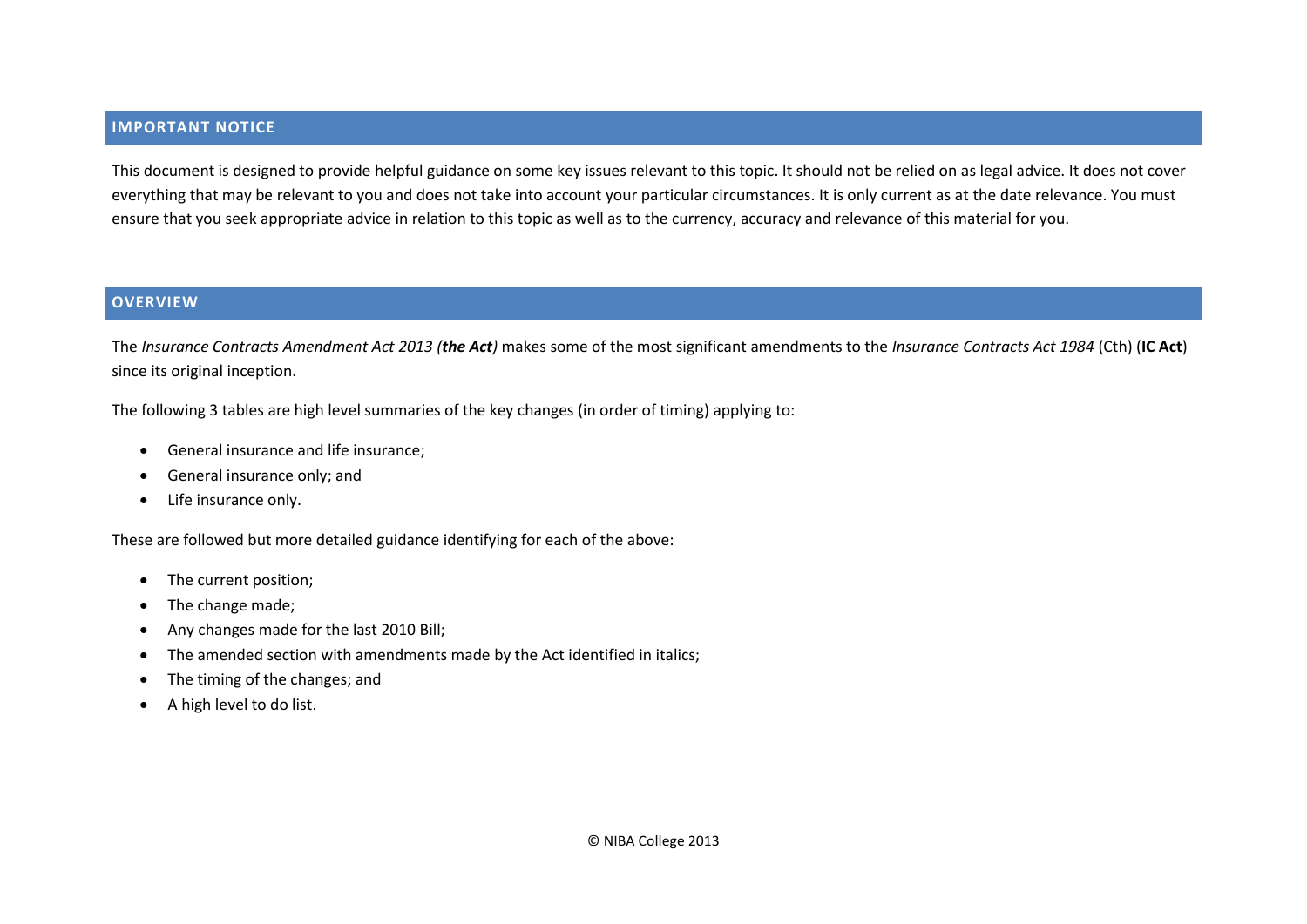| <b>CHANGES AFFECTING BOTH GENERAL INSURANCE AND LIFE INSURANCE</b>                                                                                                                                                                                                                                                                                                                                                                                                                                                                                                                                                                                                                                                                    | APPLIES TO AND FROM (IN ORDER IF TIMING)                                                                                                                                                                                                                                                                                                                                                                                                                                                                                                                                                                                                                              |
|---------------------------------------------------------------------------------------------------------------------------------------------------------------------------------------------------------------------------------------------------------------------------------------------------------------------------------------------------------------------------------------------------------------------------------------------------------------------------------------------------------------------------------------------------------------------------------------------------------------------------------------------------------------------------------------------------------------------------------------|-----------------------------------------------------------------------------------------------------------------------------------------------------------------------------------------------------------------------------------------------------------------------------------------------------------------------------------------------------------------------------------------------------------------------------------------------------------------------------------------------------------------------------------------------------------------------------------------------------------------------------------------------------------------------|
| Changes to duty of utmost good faith (DOUGF) (s13,14A and 11F)<br>The duty in section 13 will be extended to apply to third party<br>beneficiaries (i.e. persons specified as covered under the policy who are<br>not contacting insureds) from time of contract entry.<br>A breach of the duty by an insurer will also result in a breach of the IC Act<br>and allow ASIC to bring a representative action and/or take action under<br>the Corporations Act 2001 (Cth) for such a breach.<br><b>Bundled contracts (s9(1))</b><br>Insurance contracts that include IC Act-type cover and non-IC Act-type<br>cover will be subject to new rules that effectively split them into separate<br>contracts for the purposes of the IC Act. | General insurance - new contracts entered into or any renewals after Royal<br>Assent (RA). 28 June 2013<br>Life insurance:<br>New contracts entered into after Royal Assent (RA) and<br>Contracts entered into before RA and varied after RA to:<br>$\bullet$<br>Increase a sum insured under the contact in respect of one or more life<br>$\circ$<br>insureds; or<br>To provide one or more additional kinds of insurance cover; and<br>$\circ$<br>The variation was not an automatic variation but was required to be<br>$\circ$<br>expressly agreed between the insurer and the insured before the<br>contact was carried;<br>But only to extent of the variation |
| Electronic Communication (ss71, 72 and 72A)<br>IC Act notices/information/documents/statements will clearly be able to<br>be given by electronic means (previously arguable).                                                                                                                                                                                                                                                                                                                                                                                                                                                                                                                                                         | Notices, documents or information given from the earlier of the day after end<br>of period of 6 months from RA or proclamation date. 28 December 2013                                                                                                                                                                                                                                                                                                                                                                                                                                                                                                                 |
| Insured's duty of disclosure - reasonable person test (s21(1)(b))<br>Two new non-exclusive factors to be taken into account when considering<br>what a reasonable person in the circumstances could be expected to<br>know to be a matter to be relevant for purposes of duty of disclosure will<br>be added, being:<br>The class of person who would ordinarily be expected to apply for<br>$\bullet$<br>cover of the type; and<br>• The nature and extent of cover provided by the policy.                                                                                                                                                                                                                                          | Same as DOUGF above, expect from day after end of period of 20 months from<br>RA. 28 December 2015.<br>Notice: Insurer can comply with s21B earlier if special requirement met.                                                                                                                                                                                                                                                                                                                                                                                                                                                                                       |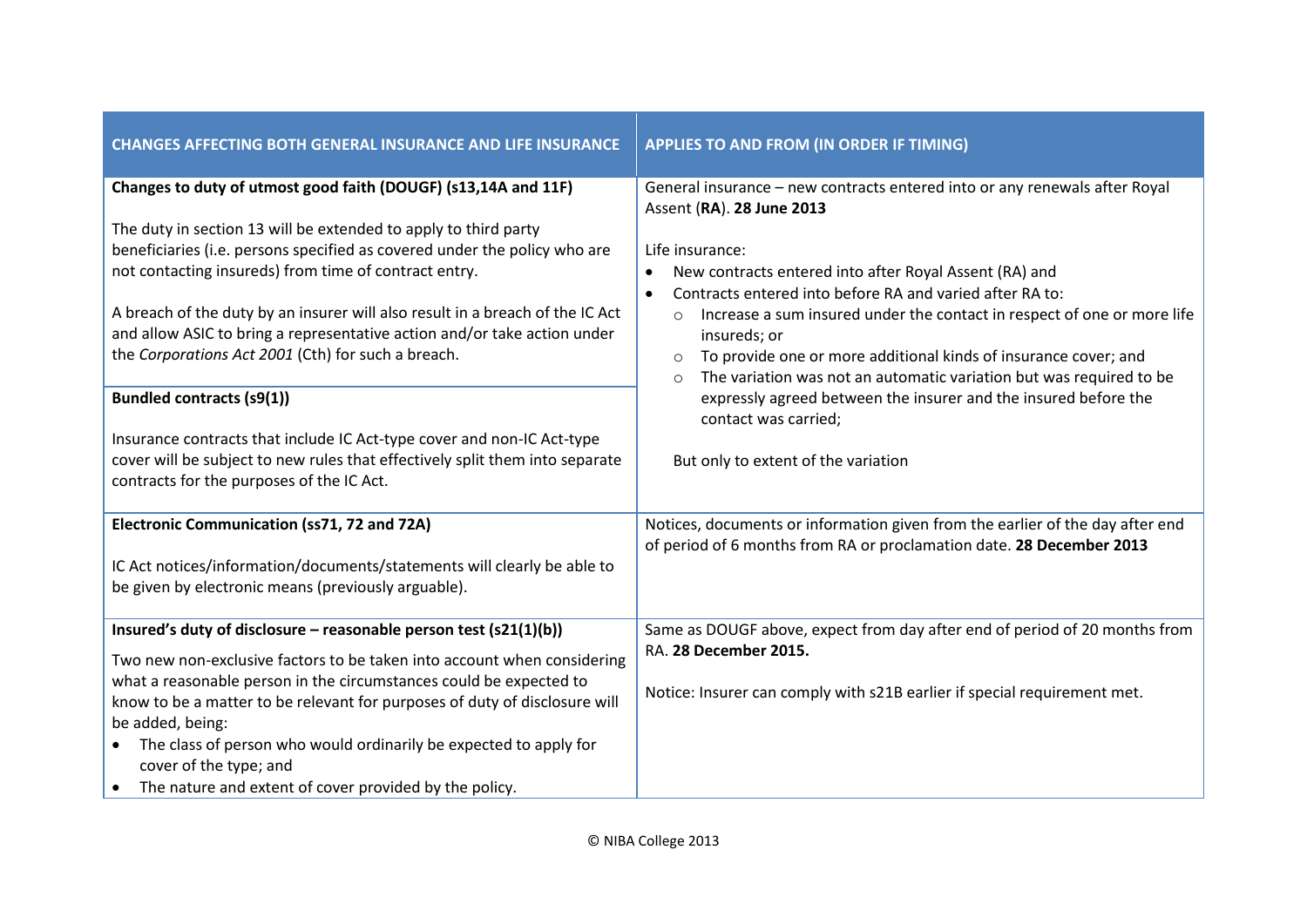**Duty of disclosure in relation to "eligible contracts" – new business (s21A)**

The right for an insurer to ask an exceptional circumstances question will be removed from s21A which only applies in relation to eligible contracts as defined). The insurer will only be able to ask specific questions. A failure to comply results in a waiver of the insurer's rights regarding a breach of the duty of disclosure.

## **Duty of disclosure of eligible contracts – renewal (s21B)**

New duty if disclosure obligations will apply for renewal of eligible contracts. The insurer will only be able to ask specific questions and/or provide copy of prior disclosure requestions update before renewal. A failure to comply results in a waiver of the insurer's rights regarding a breach of the duty of disclosure but won't affect rights regarding past failures for original entry or renewals. No response by insured is deemed to be no change.

**Duty of Disclosure notice changes (s22) and deemed notice change in s11(1) and 11(10A) affecting s40 and certain liability policies**

These will provide:

- For an update prescribed form of notice given s21A and s21B changes above
- A new obligation to explain that the duty of disclosure up until entry into the policy
- That is and insurer's acceptance or counter offer is more than 2 months after the insured's last disclosure, the insurer must in the counter offer or acceptance, remind the insured that the duty applies until entry.
- Amend the 'deemed notice exception' in s11(10) to also require the section 22 *and s40(2)* notice for a variation where the varied policy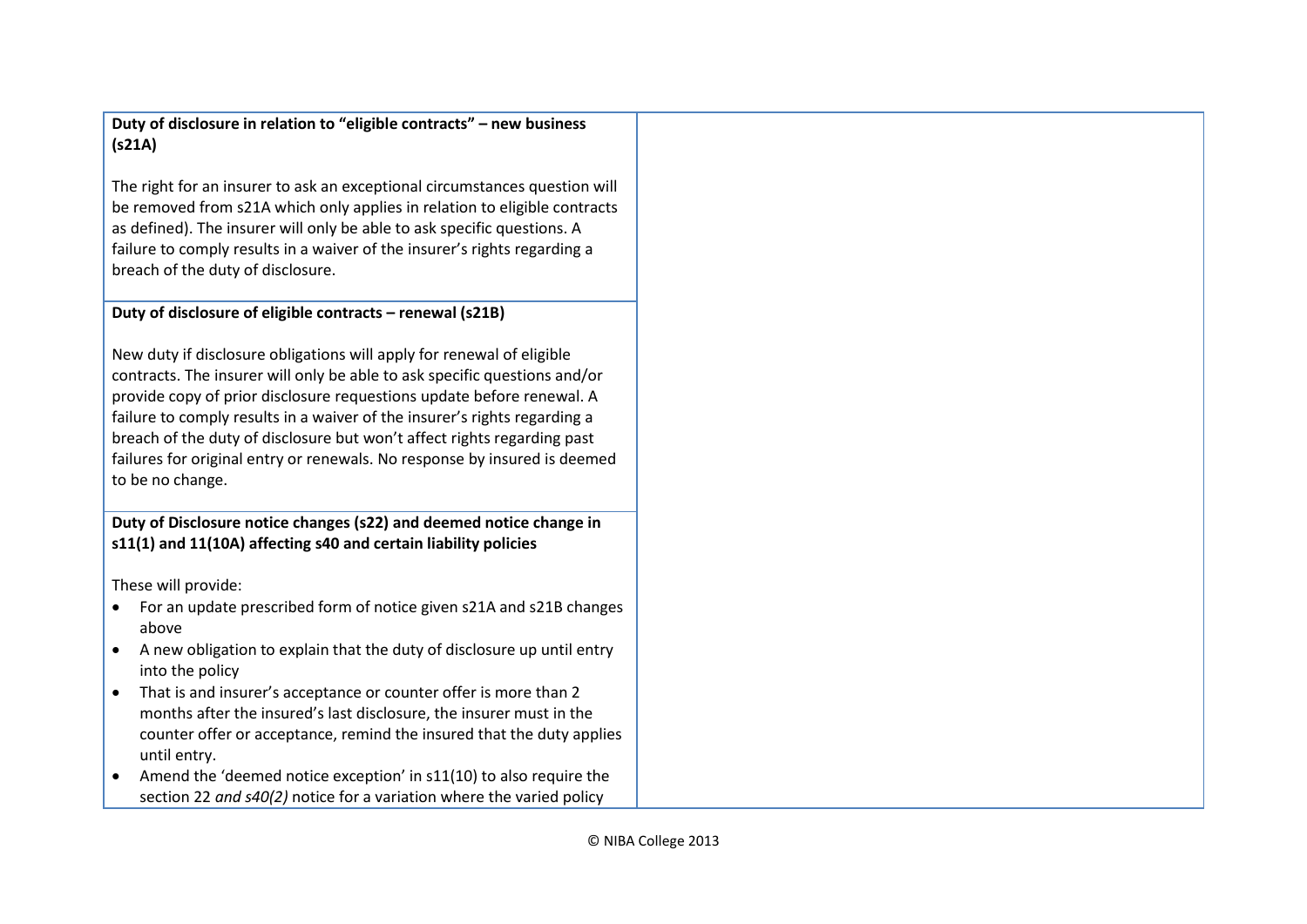| will proved "a kind of insurance cover that was not provided by the<br>policy immediately before the variation" |  |
|-----------------------------------------------------------------------------------------------------------------|--|
|-----------------------------------------------------------------------------------------------------------------|--|

| <b>CHANGES AFFECTING GENERAL INSURANCE ONLY</b>                                                                                                                                                                                                                                                                                                                                                                                                                                                                                                                                                                                                                                                                                                                         | APPLIES TO AND FROM (IN ORDER OF TIMING)                                                                         |
|-------------------------------------------------------------------------------------------------------------------------------------------------------------------------------------------------------------------------------------------------------------------------------------------------------------------------------------------------------------------------------------------------------------------------------------------------------------------------------------------------------------------------------------------------------------------------------------------------------------------------------------------------------------------------------------------------------------------------------------------------------------------------|------------------------------------------------------------------------------------------------------------------|
| Bundled Workers Compensation Polices - (s9(1)(f))<br>Mixed workers' compensation and common law personal injury cover will be<br>totally excluded from the IC Act. Previously the common law cover was<br>subject to the IC Act. The entire policy is now to be exempted from the IC<br>Act.<br>This means that any contracts entered into (or proposed to be entered into)<br>that bundle compulsory worker's compensation cover and cover in respect<br>of an employer's liability under the rule of common law that requires<br>payment of damages to a person for employment-related personal injury<br>will be exempt from the IC Act. To the extent that they are mixed with other<br>forms of cover different rules apply (see bundled contracts section above). | New contracts entered into or any renewals after RA. 28 June 2013                                                |
| Subrogation (s67)<br>Subrogation provision has been significantly amended to provide what is<br>considered to be a fairer result. Rights will also be extended to apply to third<br>party beneficiaries.                                                                                                                                                                                                                                                                                                                                                                                                                                                                                                                                                                | New contracts entered into or any renewals from day after end of period of<br>6 months from RA. 28 December 2013 |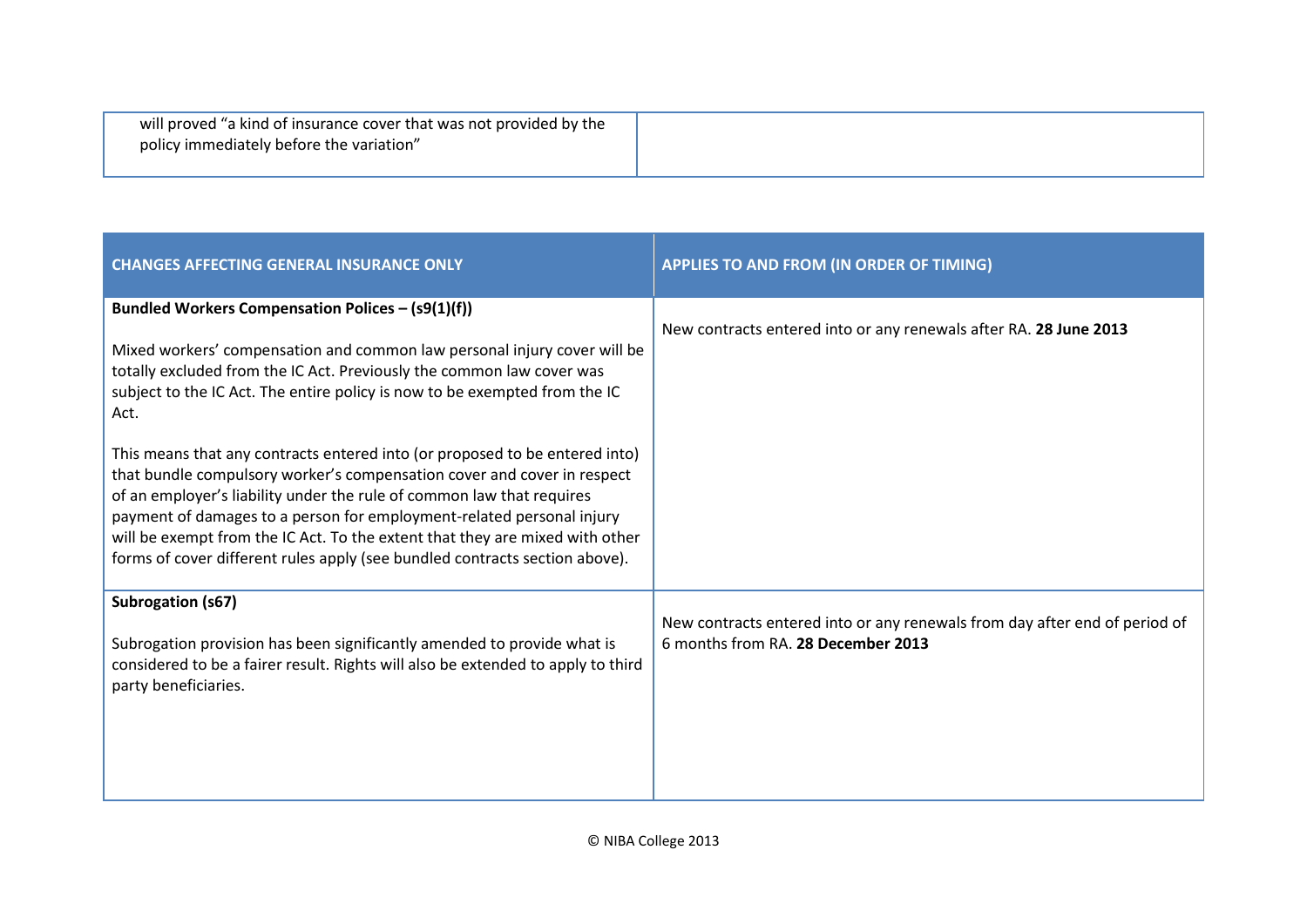| Third Part beneficiaries (TPB) (ss48 and 41)                                                                                                                                                                                                                                                                                                                                                                      |                                                                                                               |
|-------------------------------------------------------------------------------------------------------------------------------------------------------------------------------------------------------------------------------------------------------------------------------------------------------------------------------------------------------------------------------------------------------------------|---------------------------------------------------------------------------------------------------------------|
| Section 48(3) will be amended to make it clear that, in defending an action<br>brought by a TPB, a general insurer may raise defences relating to the<br>conduct t the insured which occurred either before or after the policy was<br>entered into (e.g. non-disclosure by the insured).                                                                                                                         | New contracts entered into or any renewals from day after end of period of<br>12 months from RA. 28 June 2014 |
| Section 41 will be amended to apply to TPBs as well as the contracting<br>insured. This section gives the right to request that the insurer notify<br>whether they admit policy applies to the claim, an if so whether they will<br>conduct for insured the defence. A failure to do so prevents reliance on such<br>matters by insurer.<br>Section 13 will be amended to extend the duty if utmost good faith in |                                                                                                               |
| relation to TPBs as well as contracting insureds. However, the duty will only<br>apply after the policy is entered into because to apply the duty pre<br>contractually would be impractical. The duty is of most relevance to TPBs<br>where they wish to make a claim under the policy.                                                                                                                           | New contracts entered into or any renewals from day after end of period of<br>12 months from RA. 28 June 2014 |
| Rights of third parties to recover against liability insurer (s51)                                                                                                                                                                                                                                                                                                                                                |                                                                                                               |
| Third parties will now gain access to the liability insurance of third part<br>beneficiaries under a policy in circumstances where they die or cannot be<br>found have been extended to. The right is currently limited to the policy of<br>an insured.                                                                                                                                                           | New contracts entered into or any renewals from day after end of period of<br>12 months from RA. 28 June 2014 |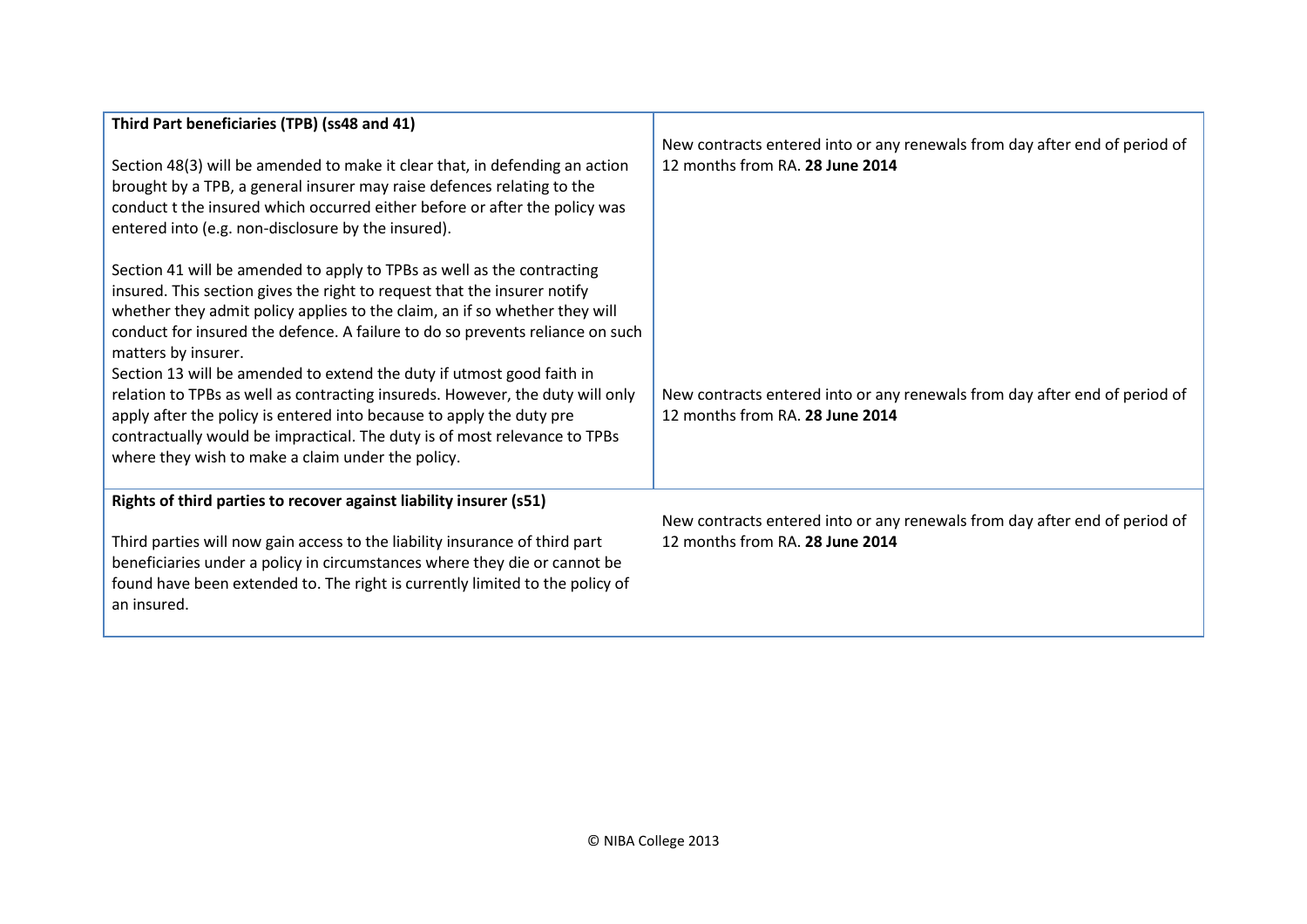| <b>CHANGES AFFECTING LIFE INSURANCE ONLY</b>                                                                                                                                                                                                                                                                                                                                                                                                                                                                                                                                                                                                                             | APPLIES TO AND FROM (IN ORDER OF TIMING)                                                                                                                                                                                                                                                                                                                                                                                                                                                                                                                                       |
|--------------------------------------------------------------------------------------------------------------------------------------------------------------------------------------------------------------------------------------------------------------------------------------------------------------------------------------------------------------------------------------------------------------------------------------------------------------------------------------------------------------------------------------------------------------------------------------------------------------------------------------------------------------------------|--------------------------------------------------------------------------------------------------------------------------------------------------------------------------------------------------------------------------------------------------------------------------------------------------------------------------------------------------------------------------------------------------------------------------------------------------------------------------------------------------------------------------------------------------------------------------------|
| Unbundling of Life Policies - (s27A)<br>Section 27A introduced new unbundling rules regarding life policies that<br>provide two or more kinds of insurance cover (e.g. death and disability<br>cover), or a single kind of cover that is provided on different terms (i.e. an<br>element that is underwritten and another element that $isn't - e.g.$ group life<br>policy that provides automatic cover and which has a top-up option) or<br>cover for two or more life insureds.<br>It allows the remedies for misrepresentation and non-disclosure to apply to<br>each different element of the life policy as id each element or aspect were a<br>separate contract. | The unbundling provisions of section 27A have retrospective effect and will<br>apply to a life policy whether originally entered into before or after the date<br>of Royal Assent.                                                                                                                                                                                                                                                                                                                                                                                             |
| Remedy for Misstatement of Date of Birth - (s30)<br>An additional remedy if included which will allow an insurer to vary the life<br>policy by changing its expiration date to a date calculated on the basis of the<br>correct date of birth (where known) in circumstances relevant to section 30.                                                                                                                                                                                                                                                                                                                                                                     | The amendments apply to:<br>New contracts entered into after Royal Assent (RA 28 June 2013; and<br>Contracts entered into before RA and varied after RA to:<br>$\bullet$<br>Increase a sum insured under the contract in respect of one or more<br>$\circ$<br>life insureds; or<br>Provide one or more additional kinds of insurance cover; and<br>$\circ$<br>The variation was not an automatic variation but was required to be<br>$\circ$<br>expressly agreed between the insurer and the insured before the<br>contract was varied;<br>But only to extent of the variation |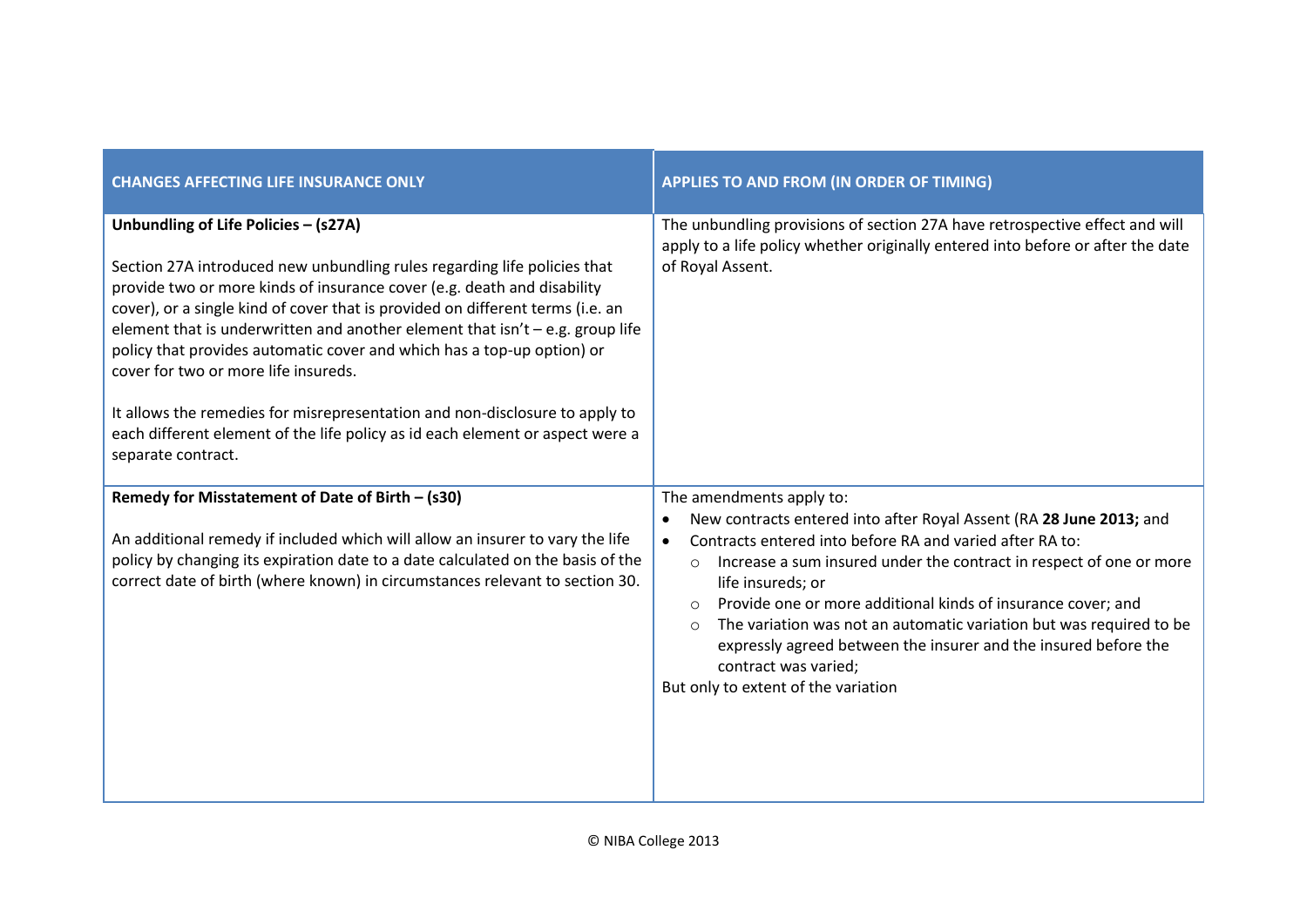| Cancellation of Life Policies - (s59A, s63)<br>A new section 59A is to provide a life insurer with the right to cancel a life<br>policy for the same reasons that an insurer may cancel a contract of general<br>insurance, except in relation to non-payment of a premium (which will still<br>be regulated by the Life Insurance Act).<br>The current section 63 (which prohibits an insurer from cancelling a general<br>insurance policy except as provided for in the IC Act and which renders all<br>such cancellations void) will be amended to provide for a mirror<br>contravention in relation to purported cancellations (contrary to section 63)<br>of life policies.<br>Accordingly, cancellations of life policies (other than under the Life<br>Insurance Act) will be void, unless they are effected in accordance with the<br>new section        | The amendments apply to a contract of life insurance that is originally<br>entered into after Royal Assent.                                                                                      |
|-------------------------------------------------------------------------------------------------------------------------------------------------------------------------------------------------------------------------------------------------------------------------------------------------------------------------------------------------------------------------------------------------------------------------------------------------------------------------------------------------------------------------------------------------------------------------------------------------------------------------------------------------------------------------------------------------------------------------------------------------------------------------------------------------------------------------------------------------------------------|--------------------------------------------------------------------------------------------------------------------------------------------------------------------------------------------------|
| Third Party Beneficiaries (Life Policies) - (s48A)<br>Section 48A is to be amended to:<br>Allow for circumstances in which a person whose life insured under a life<br>policy may be a TPB;<br>Ensure that a TPB who has a claim over money payable under a life<br>$\bullet$<br>policy may bring an action against the insurer in the respect of the claim<br>without the intervention of the policy holder; and<br>Ensure that the TPB is capable of giving a valid discharge to the insurer<br>$\bullet$<br>in relation to the insurer's obligations in respect of the claim.<br>Third Party Beneficiaries (Life Policies) - (s48AA)<br>A change has been made in subsection 48AA(3) to make it clear that in<br>defending an action made by a TPB the life insurer may raise defences<br>relating to the conduct of the insured and the conduct that may have | The amendments to s48A, 29, 48AA and 32 apply to the same contracts as<br>section 30 above (and in the same manner), but from the day after end of<br>period of 12 months from RA. 28 June 2014. |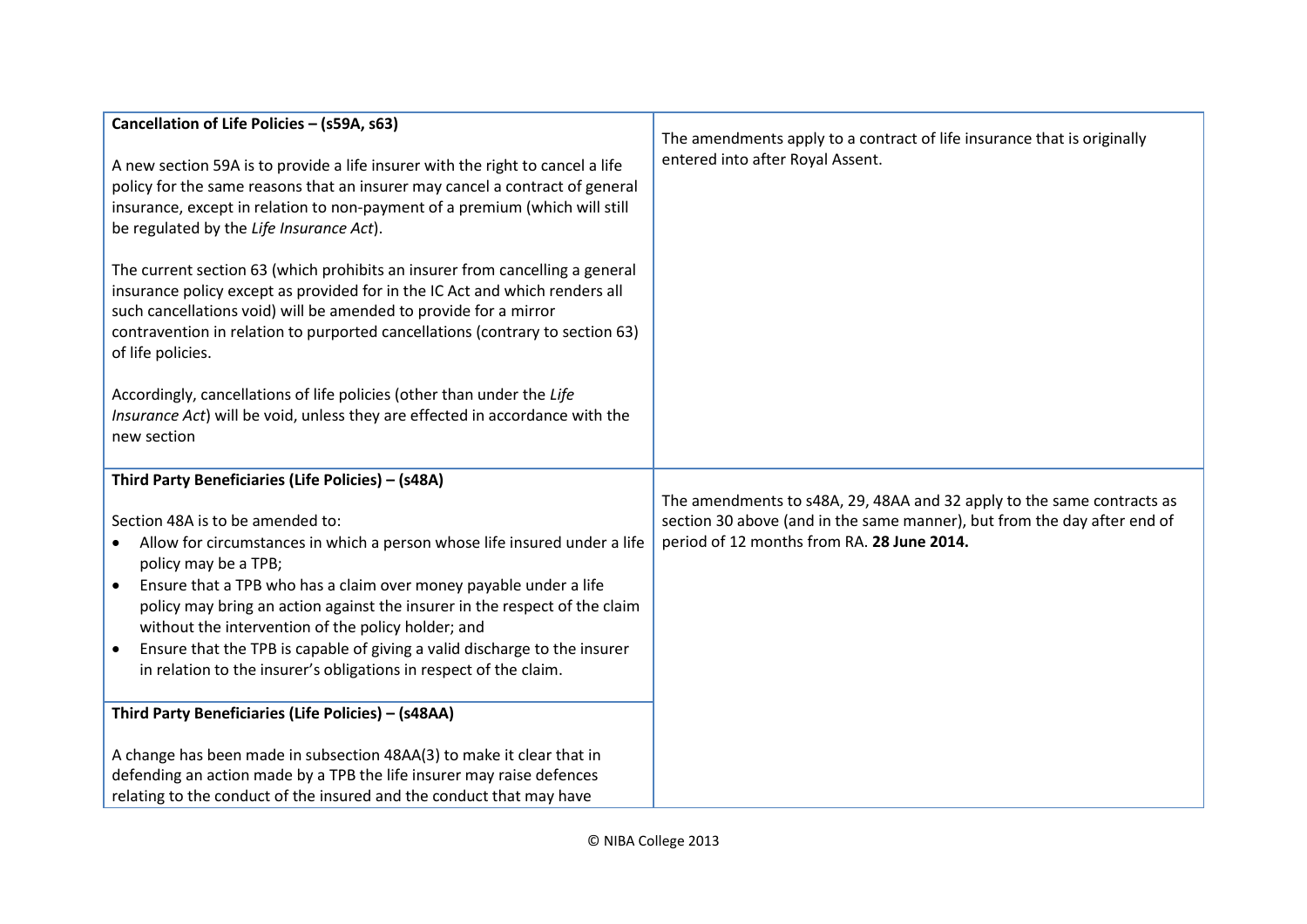occurred either before or after the policy was entered into (e.g. nondisclosure by the insured).

#### **Remedies for Non-Disclosure and Misrepresentation**

A new section 29 will now provide remedies for non-disclosure and misrepresentation in respect of all life policies (whether it is a traditional life policies with surrender value or non-traditional life policies without surrender value like TPDs).

It makes it clear that the insurer can avoid the particular policy if they would not have extended cover under policy on any terms, had the true facts been known.

In case of a life policy which does not involve a surrender value or does not provide cover for death of a life insured, under section 29:

- The insurer may vary the contract at any time; or
- If the insurer does not avoid the contract or vary the contract using the statutory formula, the insurer may vary the contract in such a way as to place the insurer in the position in which the insurer, would have been if the duty of disclosure has been complied with or the misrepresentation had not been made (subject to certain qualifications)

In the case of life policy which does involve a surrender value or does provide cover for death of a life insured, the insurer may vary the contract using the prescribed formula before the expiration of 3 years after the contract was entered into (i.e. the current treatment of traditional life insurance contracts is not affected as a result of the changes in the Act).

It does not apply where the failure or misrepresentation was in respect of the date of birth of one or more of the life insureds (see section 30).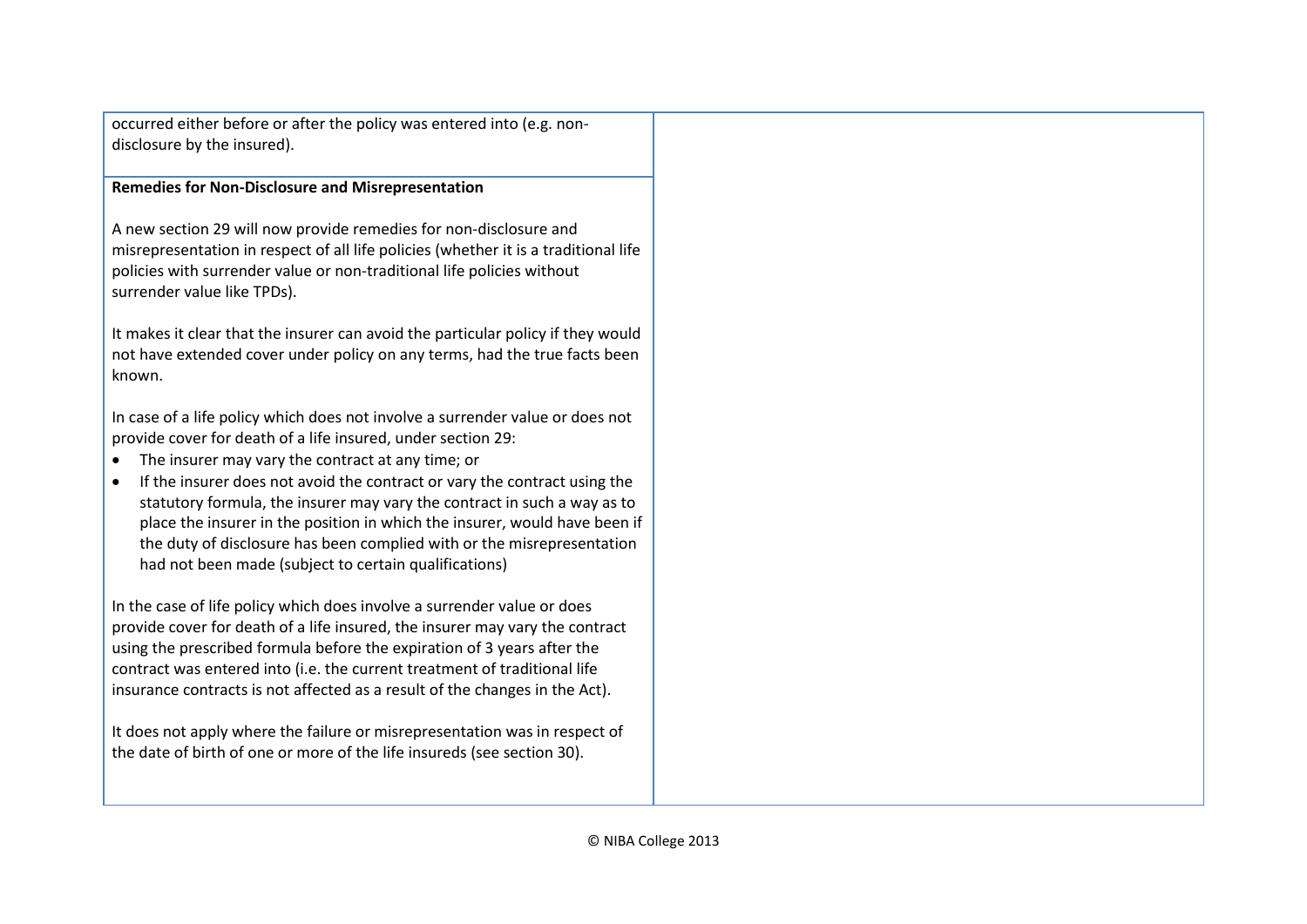| Non-Disclosure and Misrepresentation by Members of Life Insurance                                                                                                                                                                                                                                                                                                                                                                                                                                                                                                                                                                                  |                                                                                                                                                                                                        |
|----------------------------------------------------------------------------------------------------------------------------------------------------------------------------------------------------------------------------------------------------------------------------------------------------------------------------------------------------------------------------------------------------------------------------------------------------------------------------------------------------------------------------------------------------------------------------------------------------------------------------------------------------|--------------------------------------------------------------------------------------------------------------------------------------------------------------------------------------------------------|
| Schemes - (s32).                                                                                                                                                                                                                                                                                                                                                                                                                                                                                                                                                                                                                                   |                                                                                                                                                                                                        |
| Section 32 is amended to provide:<br>That where there is a delay from the time of joining the scheme until the<br>time that cover is actually effected, the relevant life policy is taken to be<br>entered into at the time proposed life insured became a life insured<br>under the scheme (i.e. at the time life insurance cover under the scheme<br>took effect in relation to the member concerned) and;<br>For a broader term 'group life contract' which is defined to mean a life<br>policy that is maintained for the purpose of a superannuation or<br>retirement scheme, or another scheme (including one not related to<br>employment). |                                                                                                                                                                                                        |
| Non-Disclosure by Life Insureds - (s31A)                                                                                                                                                                                                                                                                                                                                                                                                                                                                                                                                                                                                           |                                                                                                                                                                                                        |
| The proposed section 31A effectively applies the duty of disclosure to a life<br>insured and provides that any non-disclosure by a life insured is imputed to<br>the insured.                                                                                                                                                                                                                                                                                                                                                                                                                                                                      | The amendments under section 31A apply to the same contracts as section<br>30 above (and in the same manner), but from the day after the expiry of the<br>period of 30 months from RA 28 December 2015 |
| The exceptions for non-disclosure of matters that currently apply to section<br>21 will also now apply to the new section 31A (e.g. matters know to the<br>insurer of which the insurer waives the duty in relation to).                                                                                                                                                                                                                                                                                                                                                                                                                           |                                                                                                                                                                                                        |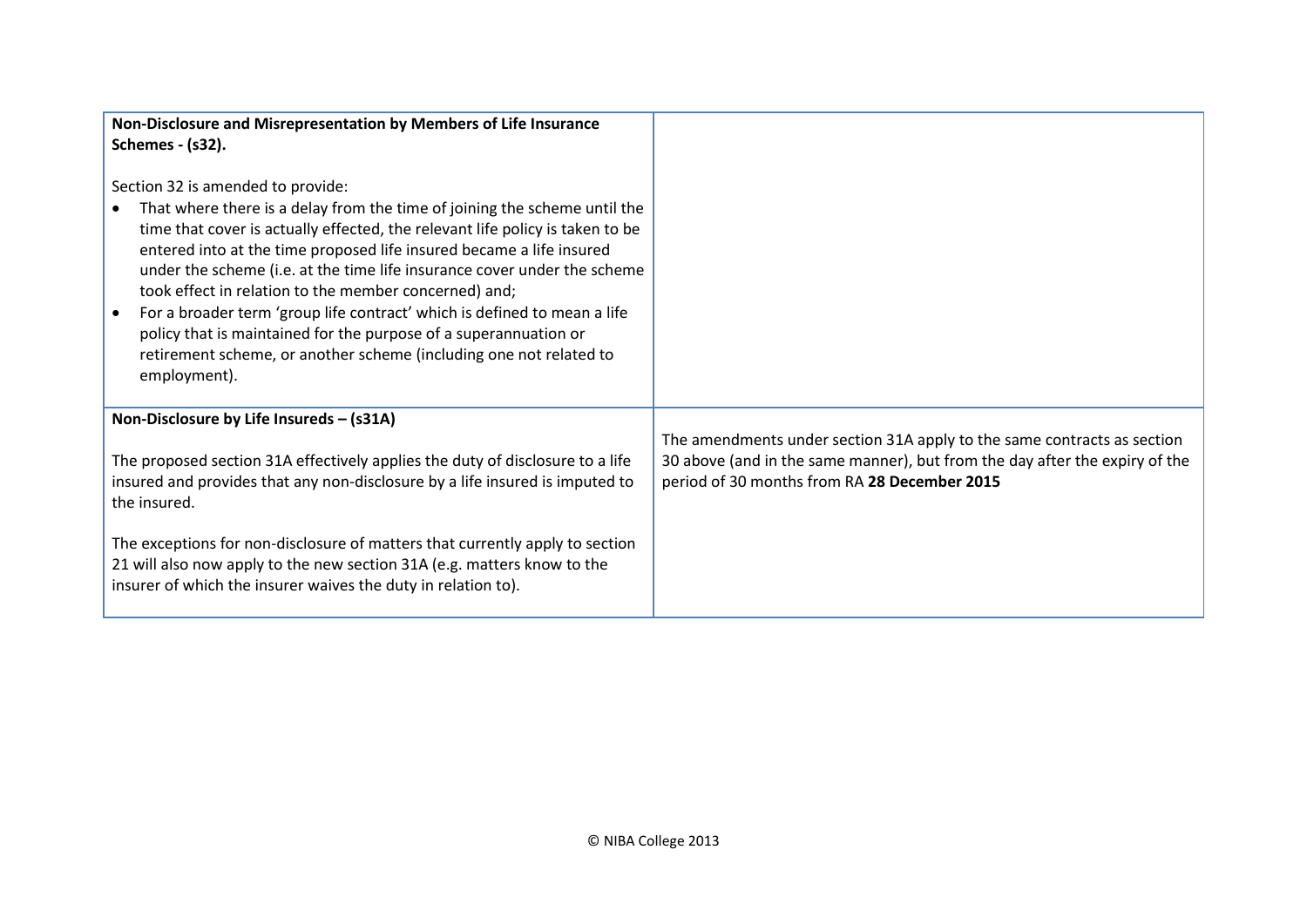| <b>GUIDANCE ON CHANGES AFFECTING BOTH GENERAL INSURANCE AND LIFE INSURANCE</b>                                                                                                                                                                                                                                                                                                                                                                                                                                                                                                                                                                                                                                                                                                                                                                                                                                                        |                                                                                                                                                                                                                                                                                                                                                                                                                                                                                                                                                                                                                        |  |
|---------------------------------------------------------------------------------------------------------------------------------------------------------------------------------------------------------------------------------------------------------------------------------------------------------------------------------------------------------------------------------------------------------------------------------------------------------------------------------------------------------------------------------------------------------------------------------------------------------------------------------------------------------------------------------------------------------------------------------------------------------------------------------------------------------------------------------------------------------------------------------------------------------------------------------------|------------------------------------------------------------------------------------------------------------------------------------------------------------------------------------------------------------------------------------------------------------------------------------------------------------------------------------------------------------------------------------------------------------------------------------------------------------------------------------------------------------------------------------------------------------------------------------------------------------------------|--|
| <b>REVISED SECTIONS WITH CHANGES INCORPORATED</b><br>(ACTUAL AMENDMENTS IN ITALICS)                                                                                                                                                                                                                                                                                                                                                                                                                                                                                                                                                                                                                                                                                                                                                                                                                                                   | <b>TIMING AND TO DO LIST</b>                                                                                                                                                                                                                                                                                                                                                                                                                                                                                                                                                                                           |  |
| 13 The duty of utmost good faith                                                                                                                                                                                                                                                                                                                                                                                                                                                                                                                                                                                                                                                                                                                                                                                                                                                                                                      | <b>Timing</b>                                                                                                                                                                                                                                                                                                                                                                                                                                                                                                                                                                                                          |  |
| A contract of insurance is a contract based on the<br>1.<br>utmost good faith and there is implied in such a<br>contract a provision requiring each party to it act<br>towards the other party, in respect of any matter<br>arising under or in relation to it, with the utmost<br>good faith.<br>2. A failure by a party to contract of insurance to comply<br>with the provision implied in the contract by<br>subsection (1) is a breach of the requirements of this<br>Act.<br>3. A reference in this section to a party to contract of<br>insurance includes a reference to a third party<br>beneficiary under the contract.<br>This section applies in relation to a third party<br>4.<br>beneficiary under a contract of insurance only after<br>the contract is entered into<br>14A Powers of ASIC - insurer's failure to comply with<br>the duty of the utmost good faith in relation to handling<br>or settlement of claims | These changes apply for the date the<br>Act receives Royal Assent. 28June<br>2013 to:<br>A contract of insurance that is<br>$\bullet$<br>originally entered into after the<br>commencement of this item;<br>and<br>A contract of general insurance<br>$\bullet$<br>that was originally entered into<br>before the commencement of<br>this item and is renewed after<br>that commencement.<br>If:<br>A contract of life insurance that<br>was originally entered into<br>before the commencement if<br>this item is varied after that<br>commencement to:<br>Increase a sum insured<br>$\circ$<br>under the contract in |  |
|                                                                                                                                                                                                                                                                                                                                                                                                                                                                                                                                                                                                                                                                                                                                                                                                                                                                                                                                       | This section applies if an insurer under a contract of<br>1.                                                                                                                                                                                                                                                                                                                                                                                                                                                                                                                                                           |  |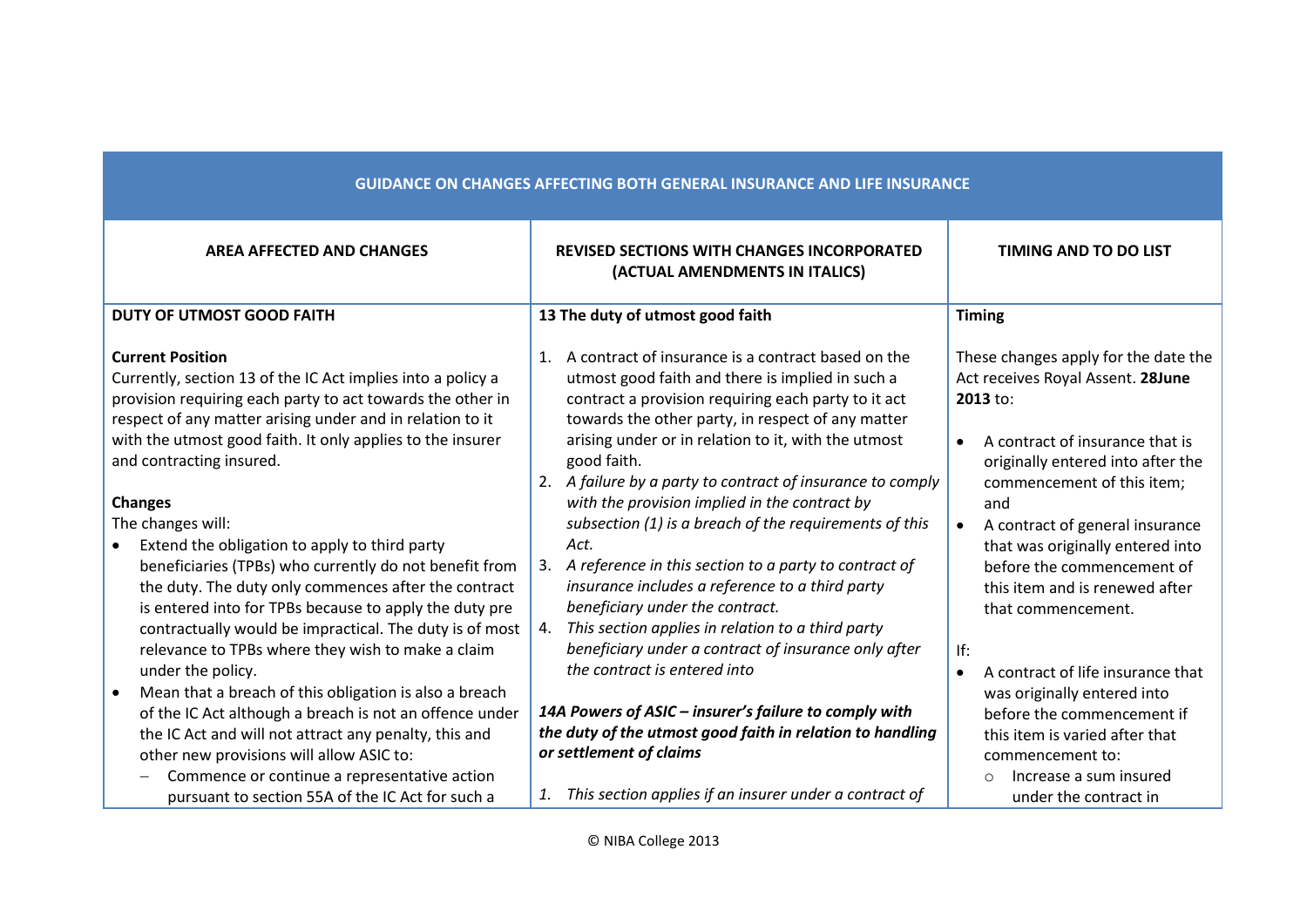breach. Pre-conditions to ASIC undertaking representative action on behalf of an insured are that the insured or insureds (or TPB) have suffered damage or there has been a breach of the IC Act.

 Pursuer remedies under the Corporation Act against insurers that hold an AFS Licence (AFSL). The power in this regard has also been extended to cover claims handling and settlement services which are not themselves financial services.

These remedies include a banning order under section 920A of the Corporations Act, suspension or cancellation of the insurer's financial services licence, the imposition of conditions on the licence or the acceptance of an enforceable undertaking not to act in a particular manner.

Banning orders made by ASIC have the effect of prohibiting the affected person from providing all financial services, or one or more specified types or financial service. They may be permanent or last only for a specified period. An example of the type of conduct leading to a permanent banning order is a pattern of persistent contravention that indicates systemic failures or a general lack of understanding of, and regard for compliance. Isolated breaches of the duty would not be expected to result in ASIC pursuing a banning order.

#### **Change from 2010 Bill proposals**

Change made to timing regarding life insurance contracts

*insurance had failed to comply with the duty if the utmost good faith in the handling or settlement of a claim or potential claim under the contract.*

*2. Despite any provision of Chapter 7 of the Corporations Act 2001 or any regulation made under the Chapter, ASIC may exercise its powers under Subdivision C of Division 4 of Part 7.6 of the Act or Subdivision A of Division 8 of that Part in relation to the insurer as if the insurer's failure to comply with a financial services law*

*Note: Subdivision C of Division 4 of Part 7.6 of the Corporations Act 2001 deals with variation, suspension and cancellation of an Australian financial services licence and Subdivision A of Division 8 of that Part deals with banning persons from providing financial services*

*3. In this section*

*financial services law has the meaning given by section 761A of the Corporations Act 2001.* 

#### **Associated Changes:**

*11(1) "duty of the utmost good faith" means the duty referred to in section 13(1)*

*11(1) third party beneficiary, under a contract of insurance, means a person who is not a party to the contract but is specified or referred to in the contract, whether by name or otherwise, as a person to whom the benefit of the insurance cover provided by the contract extends.* 

respect of one or more life insureds; or

- o Provide one or more additional kinds of insurance cover; and
- The variation was not an automatic variation but was required to be expressly agreed between the insurer was the insured before the contract was varied;

#### Then:

- The contract is treated, to the extent of the variation, as if it had been originally entered into after the commencement of this item; and
- The amendments made by this Part apply to the contract to the extent of the variation

# **To do**

As most insurers are probably already treating third party beneficiaries in the same way as they would treat an insured, it is unlikely the change will have a significant impact for most insurers. Insurers and their agents will need to consider if any reference in Policy wordings to the DOUGF need to be updated and change claims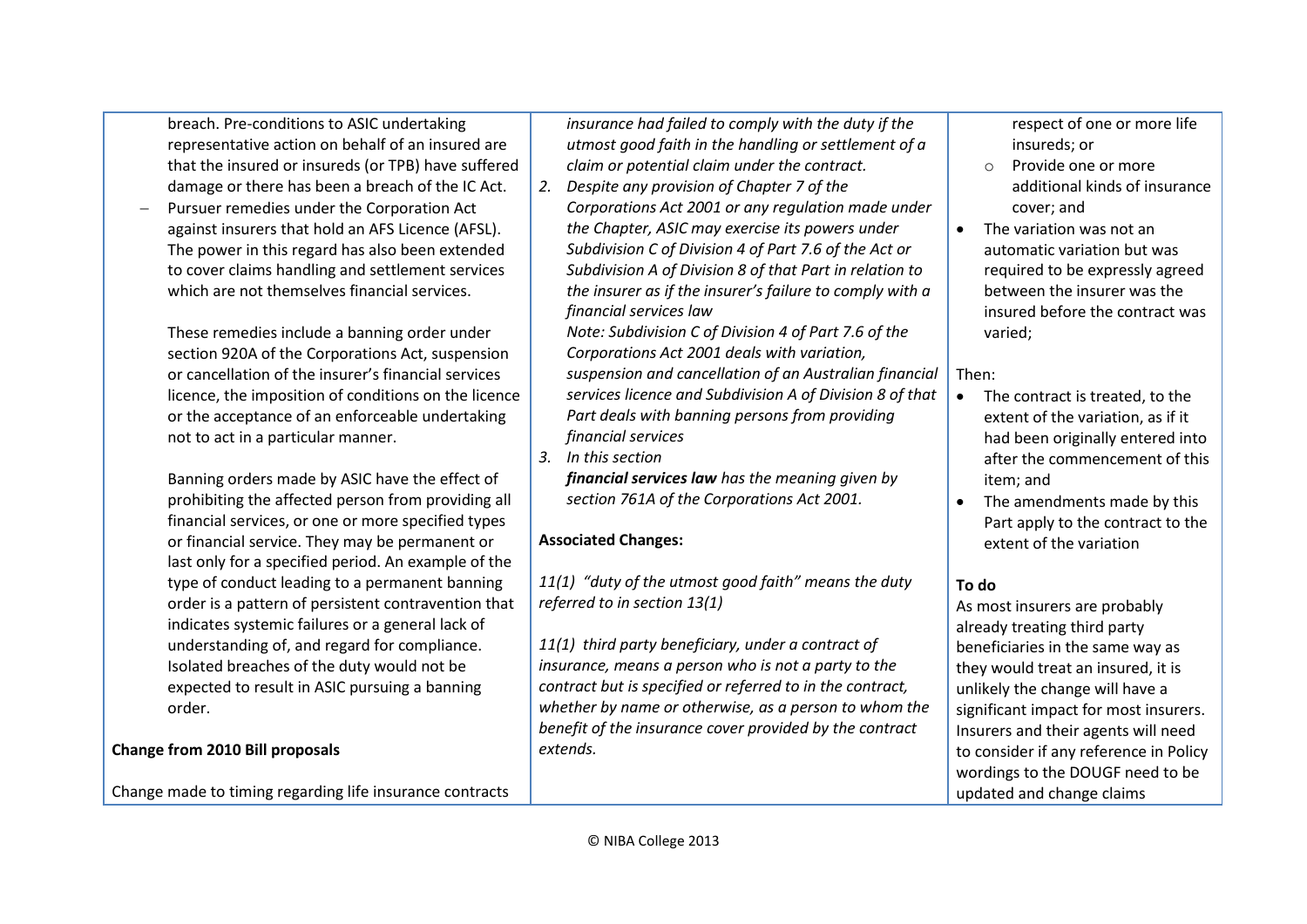| to take account of automatic variation issues.                    |                                                                              | procedures regarding TPBs.                                                                                                |
|-------------------------------------------------------------------|------------------------------------------------------------------------------|---------------------------------------------------------------------------------------------------------------------------|
|                                                                   |                                                                              | Insurance brokers need to be aware<br>of the new rights when representing<br>the interest of third part<br>beneficiaries. |
|                                                                   |                                                                              | All need to be aware f ASIC's new<br>powers and take DOUGF breaches<br>seriously.                                         |
| <b>ELECTRONIC COMMUNICATION CHANGES</b>                           | 72 Content and other requirements to notices etc. to be<br>given in writing. | <b>Timing</b>                                                                                                             |
| <b>Current Position</b>                                           |                                                                              | These changes will apply to a notice                                                                                      |
| Whether or not notices and information can be delivered           | A reference in the Act to the giving of a notice or other                    | or other document or information                                                                                          |
| electronically under the IC Act has been open to some             | document or information to a person, in writing, is a                        | given to a person under the IC Act                                                                                        |
| debate. The IC Act is currently excluded from the                 | reference to giving the person a notice or other document                    | from a date to be proclaimed, but no                                                                                      |
| operation of the Electronic Transactions Act 1999 (Cth)           | of information in writing that complies with the                             | later than the day after the end of                                                                                       |
| which allows for written notices to be given electronically       | requirements (if any) prescribed as to:                                      | the period of 6 months form Royal                                                                                         |
| subject to certain rules being met.                               |                                                                              | Assent. 28 December 2013                                                                                                  |
|                                                                   | The content and legibility of the notice, other<br>a)                        |                                                                                                                           |
| <b>Changes</b>                                                    | document or information; and                                                 | The aim is to proclaim a date that is                                                                                     |
| The Electronics Transactions Act regulations will be              | The material that may accompany the notice, other<br>b)                      | consistent with the changes to be                                                                                         |
| amended to remove the IC Act exclusion and the IC Act             | document or information                                                      | made to the Electronic Transactions                                                                                       |
| notice provisions have been amended to permit electronic          |                                                                              | Act.                                                                                                                      |
| communication of notices or other documents or                    | 72A Method for giving written notices of documents                           |                                                                                                                           |
| information under the IC Act.                                     |                                                                              | <b>Other comments</b>                                                                                                     |
|                                                                   | A notice or other document that is required or permitted                     | This is a significant change for the                                                                                      |
| Current section 77 of the IC Act is repealed but replaced         | by the Act to be given to a person in writing may be                         | industry and one that is likely to                                                                                        |
| with new section 72A which:                                       | given:                                                                       | allow great costs savings.                                                                                                |
|                                                                   |                                                                              |                                                                                                                           |
| Has removed the rule s77(2) regarding notice by post<br>$\bullet$ | To a body corporate in any way in which documents<br>a)                      | Other legislation needs to be                                                                                             |
| of cancellation i.e. "(2) If a notice of cancellation of a        | may be served on the body corporate; or                                      | considered in taking advantage of                                                                                         |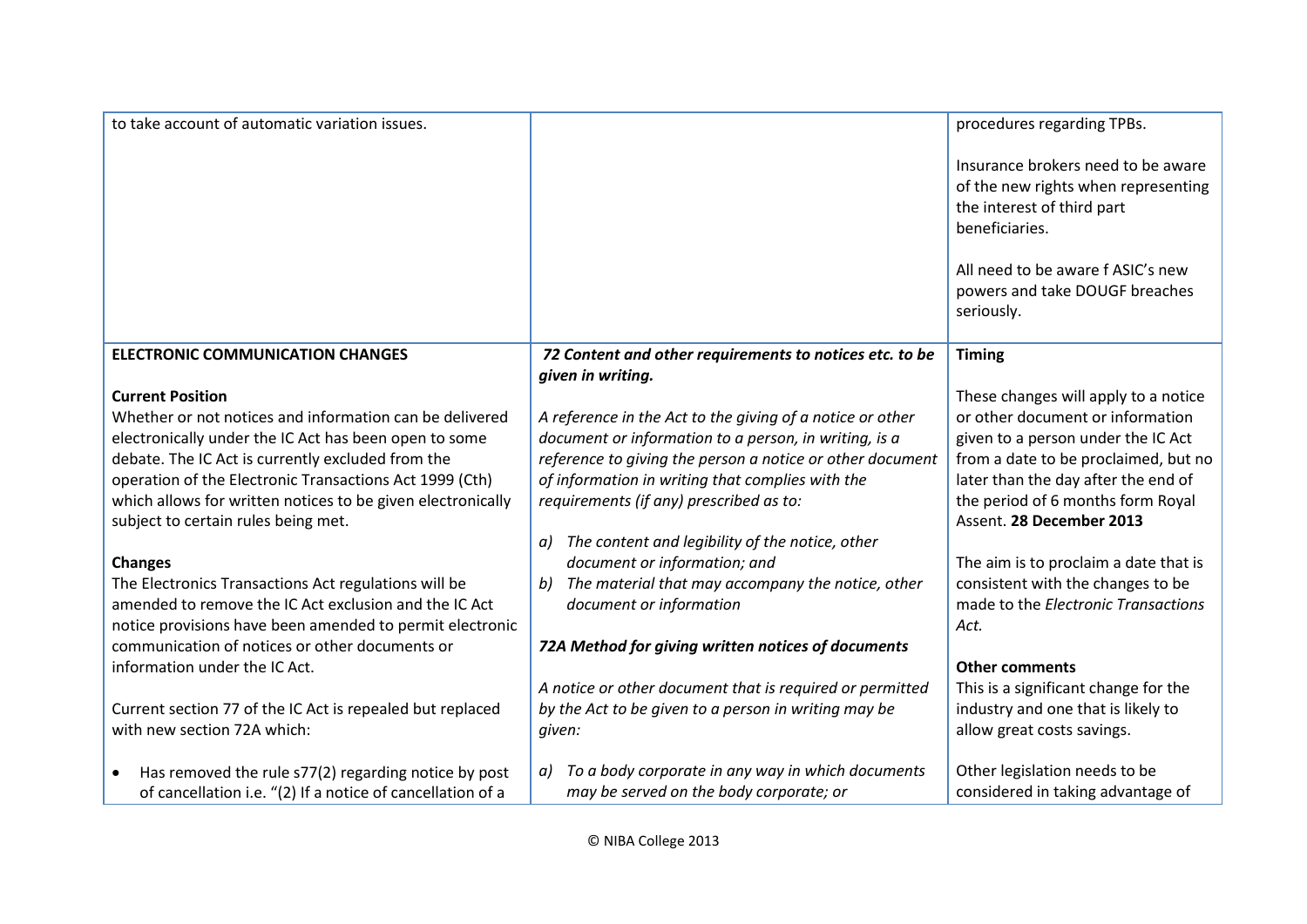| contract of insurance is given to an insured by post,       | To a natural person:<br>b)                                                                                     | the change e.g. SPAM Act, Privacy            |
|-------------------------------------------------------------|----------------------------------------------------------------------------------------------------------------|----------------------------------------------|
| the notice shall be deemed to have been given at the        | Personally; or<br>(i)                                                                                          | and Chapter 7 of the Corporations            |
| time at which t would have been delivered in the            | (ii)<br>By post to that person's last known address.                                                           | Act,                                         |
| ordinary course of post unless the insured proves that,     |                                                                                                                |                                              |
| through no fault of the insured, the insured did not        | Note: A notice or other document may also be given to a                                                        | Insurers need to consider:                   |
| receive it". Section 29 of the Acts Interpretation Act      | person by electronic communication in accordance with                                                          |                                              |
| 1909 deals with that subject; and                           | the Electronic Transactions Act 1999 and any regulations                                                       | Procedural changes to take<br>$\bullet$      |
| Adds a new note that, "A notice or other document           | made under that Act.                                                                                           | advantage of the above.                      |
| may also be given to a person by electronic                 |                                                                                                                | The right in conjunction with                |
| communication in accordance with the Electronic             | <b>Associated changes:</b>                                                                                     | Corporations Act changes re                  |
| Transactions Act 1999 and any regulations made under        | 71 Agency                                                                                                      | electronic PDS delivery etc and              |
| that Act". The fact that there is only a note and not an    |                                                                                                                | other legislation e.g. Spam Act.             |
| amendment to the section would support the view             | A provision of this Act (other than subsection 58(2))<br>1)                                                    | What documentation changes<br>$\bullet$      |
| taken by some insurers that such electronic provision       | for or with respect to giving a notice or other                                                                | will need to take account of                 |
| of notices is in fact currently permitted. Currently FOS    | document or information to an insured before a                                                                 | above.                                       |
| takes the view it is not but this is clearly open to        | contract of insurance is entered into does not apply                                                           | What claims processes will need<br>$\bullet$ |
| argument. Once the change is in force the FOS position      | where the contract was arranged by an insurance                                                                | to take account of above.                    |
| can no longer be taken.                                     | broker, not being an insurance broker acting under a                                                           |                                              |
|                                                             | binder, as agent of the insured.                                                                               |                                              |
| Section 72A is not intended to affect the operation of      | Where:<br>2)                                                                                                   |                                              |
| subsection 71(!), which covers situations where insurance   | A person who is not an insurance intermediary<br>a)                                                            |                                              |
| is arranged by brokers acting of the insured.               | acted as agent of an insured in arranging a                                                                    |                                              |
|                                                             | contract of insurance; and                                                                                     |                                              |
| The updated section 72 will also provide a new regulation-  | The insurer gave that person a notice, other<br>b)                                                             |                                              |
| making power regarding the content and legibility of        | document or any information as mentioned in                                                                    |                                              |
| notices and documents and material accompanying them.       | this Act;                                                                                                      |                                              |
| The aim is to ensure that the content of relevant statutory |                                                                                                                |                                              |
| notices under the IC Act is able to be digested by the      | The insurer shall be deemed to have given a notice or<br>other document or information to the insured.         |                                              |
| recipient without interruption or distraction by other      |                                                                                                                |                                              |
| material provided with the notice. Regulations are yet to   |                                                                                                                |                                              |
| be released.                                                | An insurance intermediary, other than an insurance<br>3)<br>broker who is not acting under a binder, shall, in |                                              |
|                                                             | relation to giving of a notice or other document or                                                            |                                              |
| There is no change regarding the operation of section       |                                                                                                                |                                              |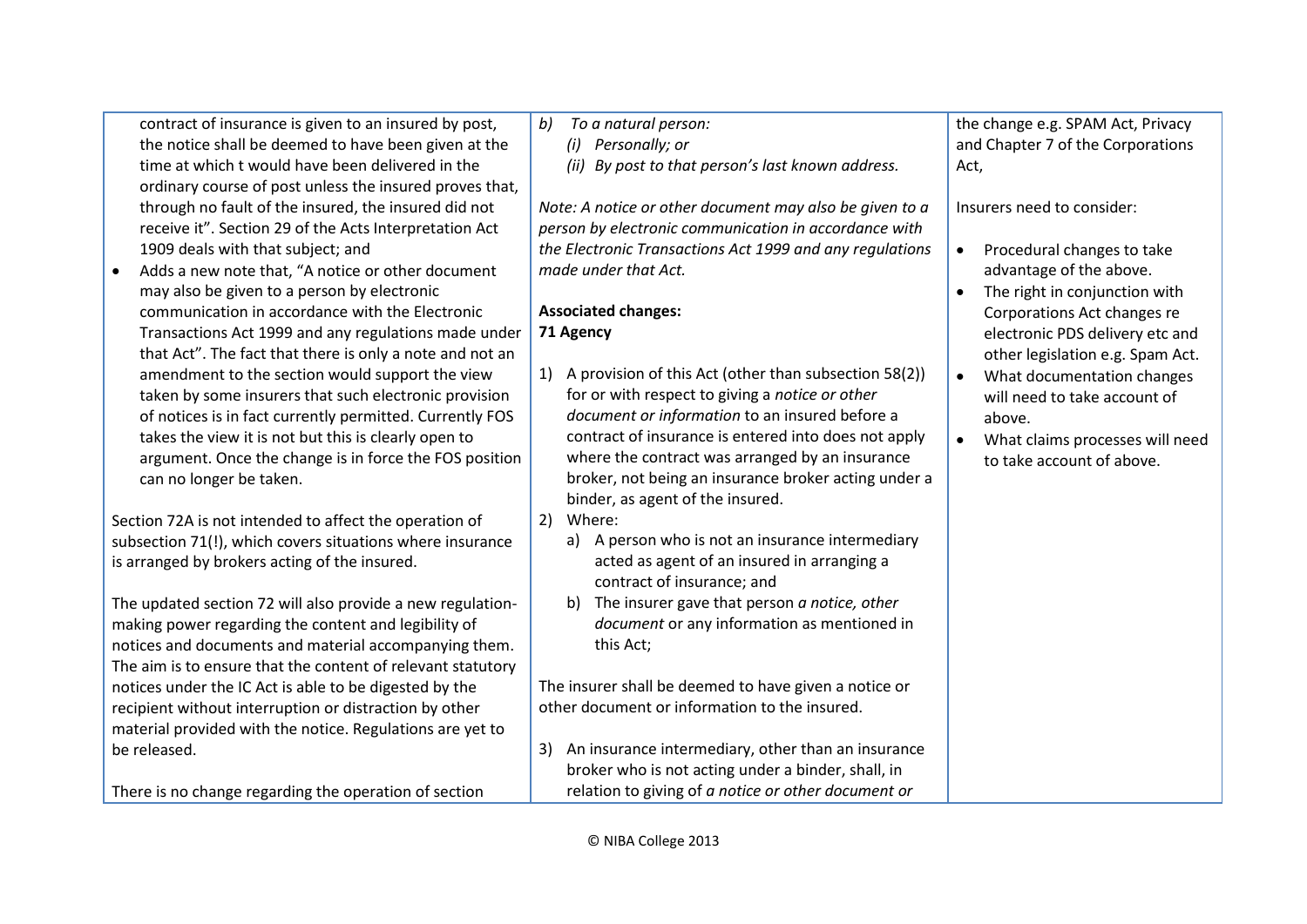71(1) which provides that any provision of the IC Act other than the obligation to give a renewal notice under subsection 58(2) with respect to the giving of a notice or other document or information to the insured before a policy is entered into, does not apply where the policy was arranged by an insurance broker as agent of the insured.

*No change from 2010 Bill proposals*

*information* that, by this Act, is required or permitted to b give, be deemed to be the agent of the insurer and not of the insured.

## **62 Cancellation of instalment contracts of general insurance**

- 1) An instalment contract of general insurance may include provisions inconsistent with section 59 with respect to the cancellation of the contact for nonpayment of an instalment of the premium.
- 2) An insurer may not rely on such provision unless:
	- a) At least one instalment of the premium has remained unpaid, at the time when the contract is sought to be cancelled, for a period of at least one month; and
	- b) Before the contract was entered into, the insurer clearly information the insured in writing of the effect of the provision.

(reference to s77 was removed because of repeal below)

# **70 Notices to be given to life insureds in certain cases**

Where, by this Act, provision is made with respect to the giving of a *notice or other document* or information to an insured, then, in the case of an individual superannuation contract, a reference in the provision to the insured shall be read as a reference to the life insured.

*77 Giving Notices (repealed)*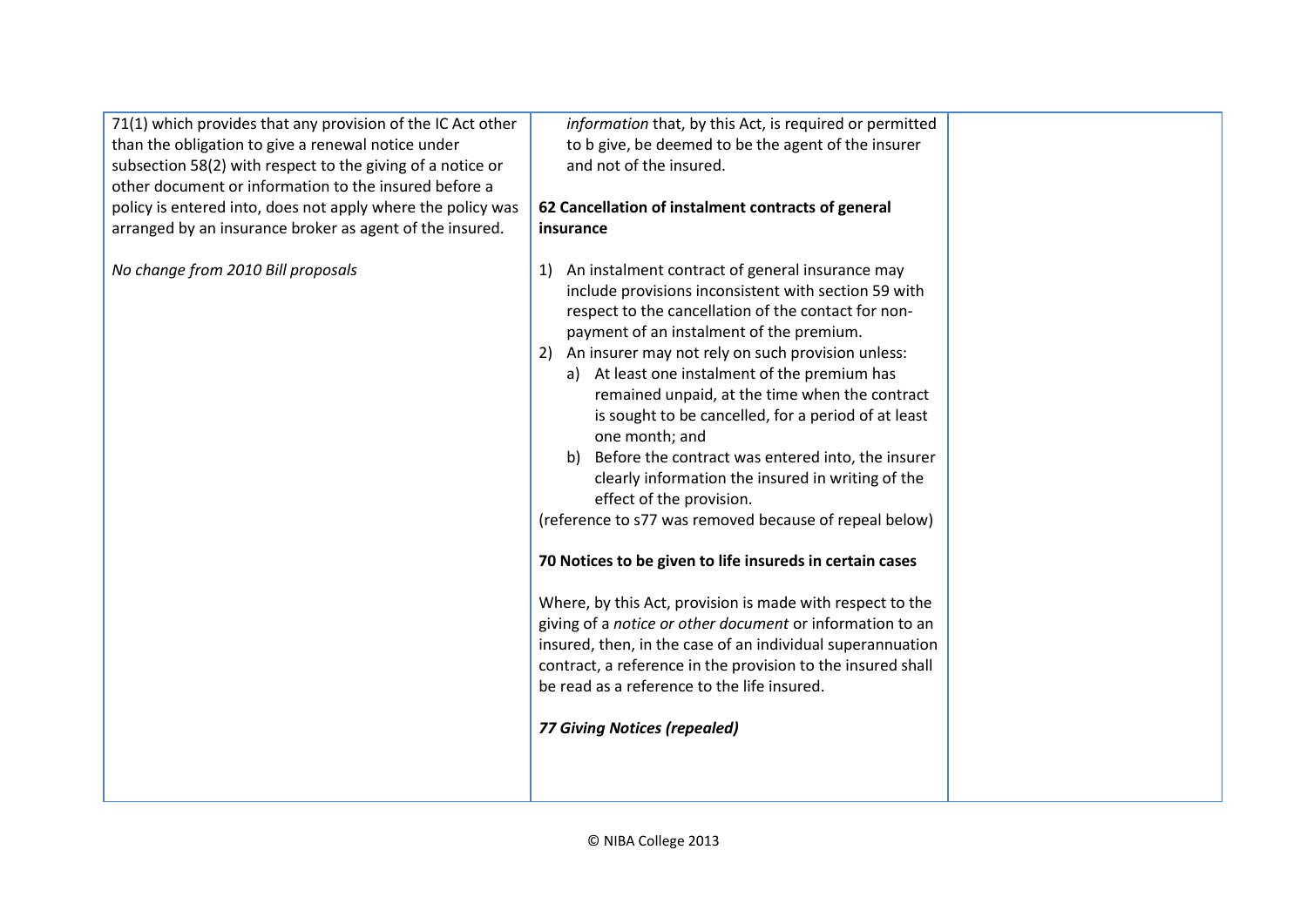| Subject to this Act, an insured has a duty to disclose<br>1)                                                                                                                                                                                                                                                                                                                                                                                                                                                                                                                                                                                                                                                                                                                                                                                                                                                                                                                                                                                                                                                          |                                                                                                                                                                                                                                                                                                                                                                                                                                                                                                                                                                                                                                                                                                                           |
|-----------------------------------------------------------------------------------------------------------------------------------------------------------------------------------------------------------------------------------------------------------------------------------------------------------------------------------------------------------------------------------------------------------------------------------------------------------------------------------------------------------------------------------------------------------------------------------------------------------------------------------------------------------------------------------------------------------------------------------------------------------------------------------------------------------------------------------------------------------------------------------------------------------------------------------------------------------------------------------------------------------------------------------------------------------------------------------------------------------------------|---------------------------------------------------------------------------------------------------------------------------------------------------------------------------------------------------------------------------------------------------------------------------------------------------------------------------------------------------------------------------------------------------------------------------------------------------------------------------------------------------------------------------------------------------------------------------------------------------------------------------------------------------------------------------------------------------------------------------|
| to the insurer, before the relevant contract of<br>insurance is entered into, every matter that is known<br>to the insured being a matter that:<br>The insured knows to be a matter relevant to the<br>a)<br>decision of the insurer whether to accept the risk<br>and, if so, on what terms; or<br>A reasonable person in the circumstances could<br>b)<br>be expected to know to be a matter so relevant,<br>having regard to factors including, but not limited<br>to:<br>(i)<br>The nature and extent of the insurance cover<br>to be provided under the relevant contract of<br>insurance; and<br>(ii) The class of persons who would ordinarily be<br>expected to apply for insurance cover of that<br>kind<br>The duty of disclosure does not require the<br>2)<br>disclosure of a matter:<br>That diminishes the risk;<br>a)<br>That is of common knowledge;<br>b)<br>That the insurer knows or in the ordinary course<br>C)<br>of the insurer's business as an insurer ought to<br>know; or<br>As to which compliance with the duty of<br>d)<br>disclosure is waived by the insurer<br>Where a person:<br>3) | The amendment commences on the<br>day after the end of the period of 30<br>months form Royal Assent. 28<br>December 2015.<br>The amendment made by this Part<br>applies to:<br>A contact of insurance that is<br>$\bullet$<br>originally entered into after the<br>commencement of this item;<br>and<br>$\bullet$<br>A contract of general insurance<br>that was originally entered into<br>before the commencement if<br>this item and is renewed after<br>that commencement.<br>lf:<br>A contract of life insurance that<br>$\bullet$<br>was originally entered into<br>before the commencement of<br>this item is carried after that<br>commencement to:<br>Increase a sum insured<br>$\circ$<br>under the contract in |
| Failed to answer; or<br>a)<br>Gave an obviously incomplete or irrelevant<br>b)<br>answer to;                                                                                                                                                                                                                                                                                                                                                                                                                                                                                                                                                                                                                                                                                                                                                                                                                                                                                                                                                                                                                          | respect of one or more life<br>insureds; or<br>Proved one more additional<br>$\Omega$<br>kinds of insurance; or<br>Provide on or more<br>$\circ$                                                                                                                                                                                                                                                                                                                                                                                                                                                                                                                                                                          |
|                                                                                                                                                                                                                                                                                                                                                                                                                                                                                                                                                                                                                                                                                                                                                                                                                                                                                                                                                                                                                                                                                                                       |                                                                                                                                                                                                                                                                                                                                                                                                                                                                                                                                                                                                                                                                                                                           |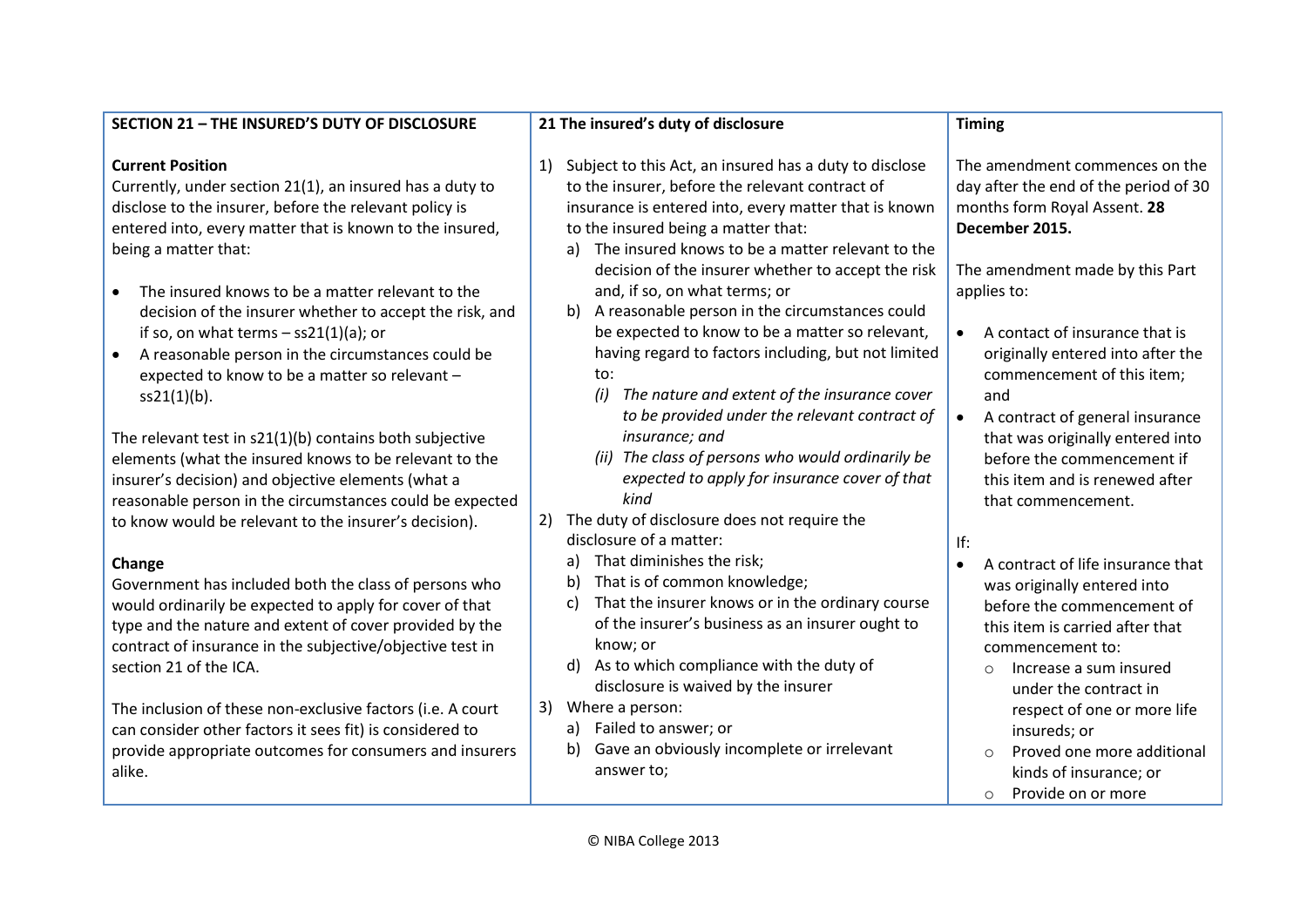| This change appears unlikely to fix the issues which have<br>previously arisen in relation to this test.<br>Change from 2010 Bill proposals<br>The timing for its implementation has also changed to the<br>day after the end of the period of 30 months from Royal<br>Assent - see Timing and to do list. | A question included in a proposal form about a<br>matter, the insurer shall be deemed to have<br>waived compliance with the duty of disclosure in<br>relation to the matter.   | additional kinds of insurance<br>cover; and<br>The variation was not an<br>$\bullet$<br>automatic variation but was<br>required to be expressly agreed<br>between the insurer and the<br>insured before the contract was<br>varied;                                                                                                                                                                                                                                    |
|------------------------------------------------------------------------------------------------------------------------------------------------------------------------------------------------------------------------------------------------------------------------------------------------------------|--------------------------------------------------------------------------------------------------------------------------------------------------------------------------------|------------------------------------------------------------------------------------------------------------------------------------------------------------------------------------------------------------------------------------------------------------------------------------------------------------------------------------------------------------------------------------------------------------------------------------------------------------------------|
| Change made to timing regarding life insurance contracts<br>to take account of automatic variation issues.                                                                                                                                                                                                 |                                                                                                                                                                                | Then:<br>The contract is treated, to the<br>extent of the variation, as if it<br>had been originally entered into<br>after the commencement of this<br>item; and<br>The amendments made by this<br>Part apply to the contract to the<br>extent of the variation.<br>To do<br>Claims procedures will need to be<br>considered in light of this but little<br>change is likely as the new factor is<br>probably within the procedures<br>insurers already have in place. |
| NEW DUTY OF DISCLOSURE IN RELATION TO ELIGIBLE<br><b>CONTRACTS</b>                                                                                                                                                                                                                                         | 21A Eligible contracts of insurance - duty of disclosure<br>before contract originally entered into                                                                            | <b>Timing</b><br>21A applies to an eligible contract of<br>insurance that is originally entered                                                                                                                                                                                                                                                                                                                                                                        |
| <b>Current Position</b><br>Currently under the IC Act different duty of disclosure<br>obligations apply in relation to "eligible contracts".                                                                                                                                                               | Scope<br>This section applies in relation to the original<br>1)<br>entering into of an eligible contract of insurance.<br>Note: This section does not apply in relation to the | into after the section's<br>commencement which is day after<br>the end of the period of 30 months                                                                                                                                                                                                                                                                                                                                                                      |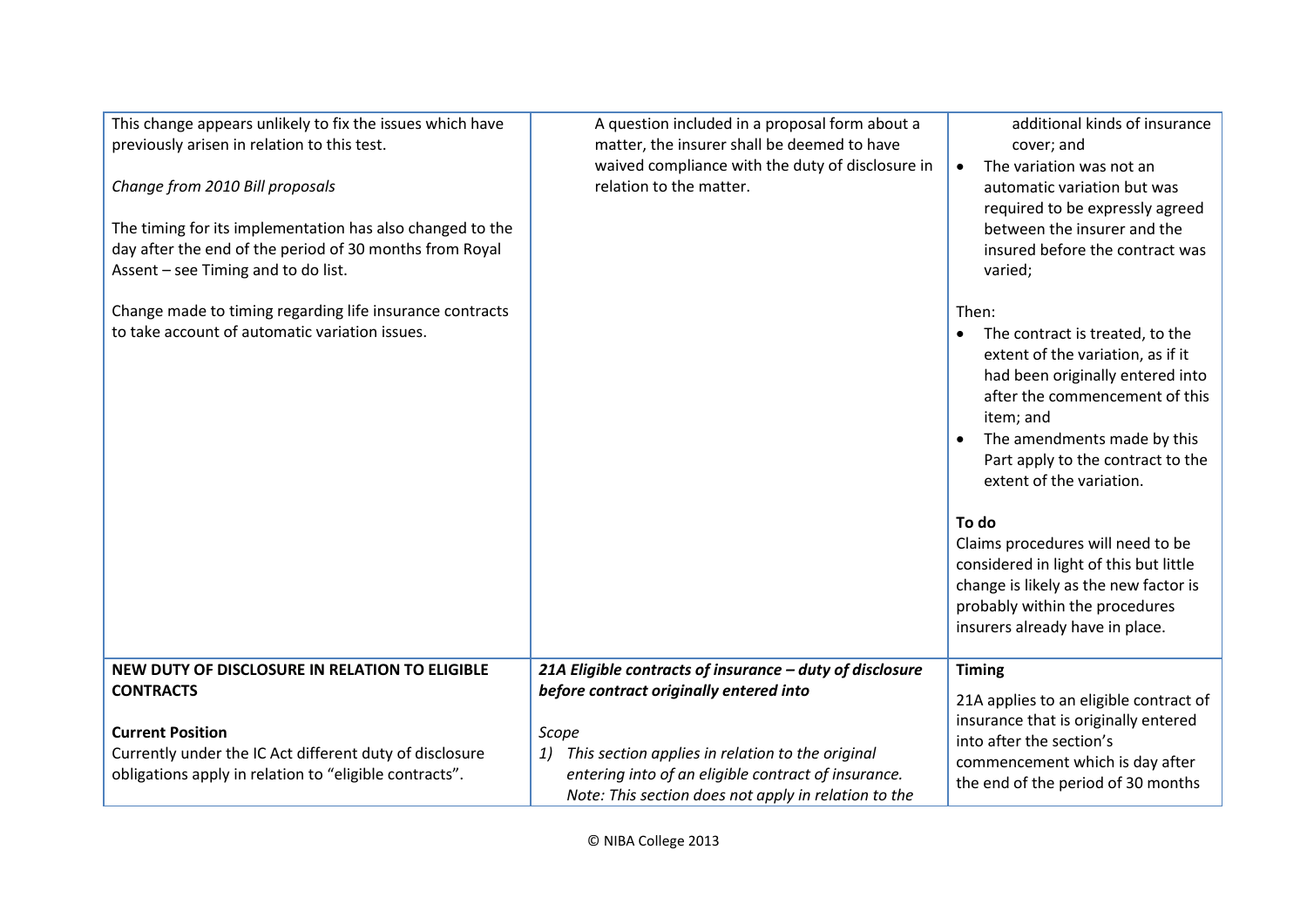An eligible contract is essentially defined in Regulation 2B as a contract which is for new business and wholly in a specified class of contracts which are: Regulations 5 (Motor Vehicle Insurance). Regulation 9 (Home Buildings Insurance), Regulation 12 (Home Contents Insurance), Regulation 21 (Consumer Credit Insurance – this also applies to life policies); and Regulation 25 (Travel Insurance).

A contract of new business that is not within the above classes can still be an eligible contract if the insurer, in accordance with the regulation, chooses to "opt in".

#### **New Business Change – s21A**

Section 21A only applies when the relevant eligible contract is first entered into (i.e. new business and not for renewals, variations, reinstatements, extensions or replacements).

The Government was concerned that the current ability to ask 'catch all' questions tended to undermine the benefits for insureds of the framework for eligible contracts of insurance. Insurers should be in a position to decide what matters are material to their decision to provide eligible contracts of insurance and formulate specific questions accordingly. In the even that an insurer is unable to foresee a matter that is relevant to their decision whether to accept the risk of a particular contract, then Government considered that it is difficult to justify expecting an unsophisticated insured to realise its relevance.

The changes made by the introduction of a new section

*renewal, extension, reinstatement or variation of an eligible contract of insurance. Section 21B applies in relation to the renewals of an eligible contract of insurance*

#### *Position of the insurer*

- *2. Before the contract is originally entered into, the insurer may request the insured to answer one or more specific questions that are relevant to the decision of the insurer whether to accept the risk and, if so, on what terms*
- *3. If the insurer does not make a request in accordance with subsection (2), the insurer is taken to have waived compliance with the duty of disclosure in relation to the contract*
- *4. If the insurer:*
	- *a) Makes a request in accordance with subsection (2); and*
	- *b) Requests the insured to disclose to the insurer any other matter that could be covered by the duty of disclosure in relation to the contract; then the insurer is taken to have waived compliance with the duty of disclosure in relation to that other matter*

# *Position of the insured*

*5) If:*

- *a) The insurer makes a request in accordance with subsection (2); and*
- *b) In answer to each specific question included in the request, the insured discloses each matter that:*
	- *(i) Is known to the insured; and*

#### from Royal Assent. **28 December 2015.**

Section 21B commences from the date of royal Assent BUT the section itself provides that it does not apply in relation to the renewal of an eligible contract of insurance during the transition period (i.e. day after the end of the period of 30 months from Royal Assent) **unless**, before the contract is renewed, the insurer has clearly informed the insured in writing of the general nature and effect of this section.

This gives insurers a transition period if they want it but gives them the ability to comply earlier without breaching the law.

Section 21 will apply in all other cases.

Regulations that were in force under subsection 21A(9) of the Insurance Contracts Act 1984 immediately before the commencement of this item continue to have effect after that commencement as if they had been made under subsection 21A(6) of the Insurance Contracts Act 1984, as substituted by item 3.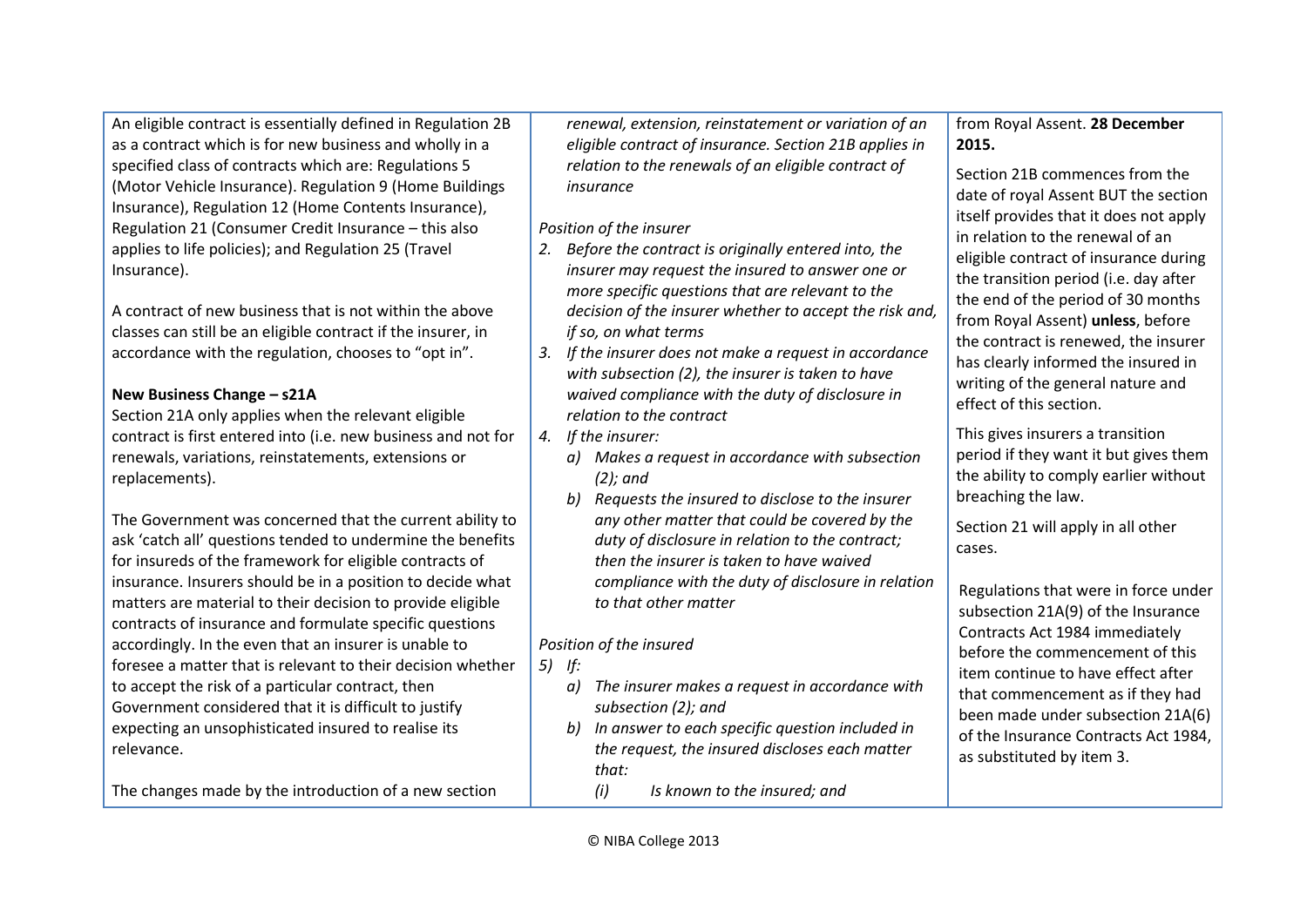21A and 21B are designed to:

- Remove the ability of insurers to ask 'catch all' questions in relation to eligible contracts; and
- Apply enhanced rules for the duty of disclosure on original inception and renewal of eligible contracts.

Section 21A currently requires the insurer to ask the insured specific questions and, where the insurer chooses to do so, an exceptional circumstances question as well. If the insurer does not comply with these requirements it effectively waives its duty of disclosure I relation to the failure.

Section 21A is to be amended so that the insurer will only be permitted to ask specific questions for new business eligible contracts. No exceptional circumstances questions will be permitted.

#### **Renewal Changes – s21B**

In addition to the above, a new section 21B will apply in relation to the renewal of eligible contracts of insurance.

This requires an insurer wishing to rely on the duty of disclosure to:

- Ask specific questions, (in the same manner as when the policy was originally entered into); and/or
- Provide the insured, prior to renewing the policy, with a copy of any matters previously disclosed by the insured in relation to the policy and request the insured to disclose any changes to those matters or to indicate if there are no such changes

*(ii) A reasonable person in the circumstances could be expected to have disclosed in answer to that question: Then the insured is taken to have complied with the duty of disclosure in relation to the contract*

#### *Definition*

*6) In this section:*

*Eligible contract of insurance means a contract of insurance that is specified in the regulations for the purposes of this section.*

# *Saving of regulations*

- *1) Regulations that were in force for the purposes of subsection 21A(9) of the Insurance Contracts Act 1984 immediately before the commencement of this item continue to have effect after that commencement as if they have been made for the purposes of subsection 21A(6) of the Insurance Contracts Act 1984, as submitted by item 6.*
- *2) Sub item (1) does not prevent the amendment or repeal of regulations covered by that sub item*

## *21B Eligible contracts of insurance – disclosure before contract renewed*

#### *Scope*

*1) This section applies in relation to the renewal of an eligible contract of insurance after the commencement of this section (regardless of when the contract was originally entered into). 2) However, this section does not apply in relation to the* 

#### **To do**

Insurers will have to amend existing documentation and sales and claims procedures to take the above into account.

Insurance brokers need to be aware of these new rights and obligations when advising their clients regarding their duty of disclosure obligations.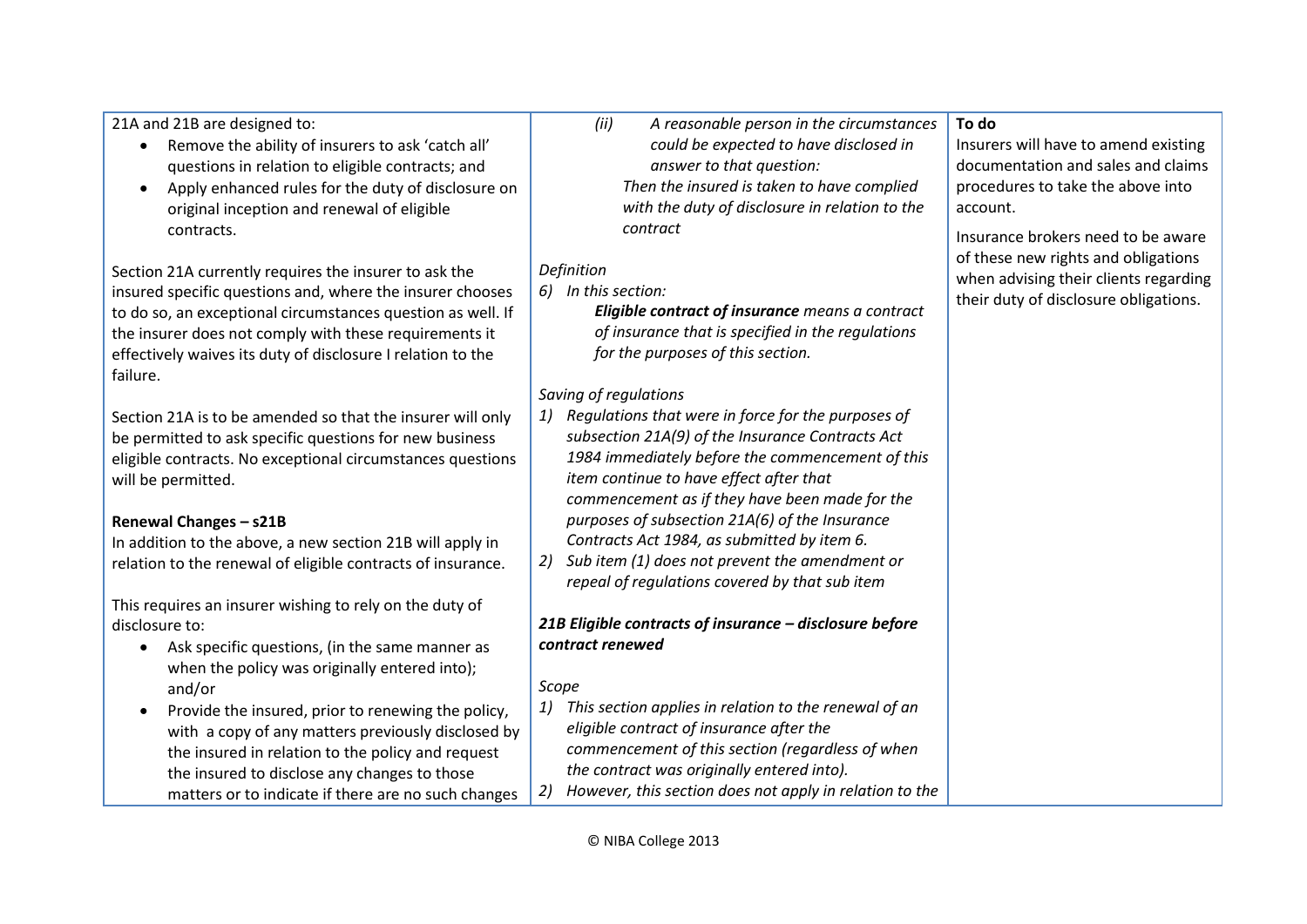If the insurer fails to do these things, it is taken to have waived compliance with the duty in relation to the renewed policy. However, this does not affect the insurer's rights in relation to non-disclosures made under previous renewals or at the time of the policy's original inception. An insurer can rely on any such non-disclosure or misrepresentation made prior to the last disclosure but not in relation to any changes that occur after that time.

Where the insurer asks the insured to update matters previously provided and the insured provides no response before the policy is renewed, the insured is deemed to have advised the insurer that there is no change to the matter.

Interestingly, section 21 will apply to all variations, extensions and reinstatements of eligible contracts that do not constitute renewals.

This means, that depending on the circumstances, three different types of obligation can apply.

#### *Change from 2010 Bill proposals*

An opt in provision has been added in relation to section 21B. An insurer can opt in earlier to comply with s21B. The section provides that it will not apply in relation to the renewal of an eligible contract on insurance during the transition period (30 months beginning on date of Royal Assent) unless, before the contract is renewed, the insurer has clearly informed the insured in writing of the general nature and effect of this section.

*renewal of an eligible contract od insurance during the transition period unless, before the contract is renewed, the insurer has clearly informed the insured in writing of the general nature and effect of this section*

*Note: Before the contract is renewed, the insurer must also clearly inform the insured in writing of the general nature and effect of the dusty of disclosure (see section 22).*

*Position of the insurer*

- *3) Before the contract is renewed, the insurer may do either or both of the following things:*
	- *a) Request the insured to answer one or more specific, questions that are relevant to the decision of the insurer whether to accept the risk and, if so, on what terms;*
	- *b) Give the insured a copy of any matter previously disclosed by the insured in relation to the contract and request the insured:* 
		- *(i) To disclose to the insurer any change to that matter, or*
		- *(ii) To inform the insurer that there is no change to that matter.*
		- *Note: Change to a matter previously disclosed by an insured I relation to an eligible contract of insurance, is defined in subsection (13).*
- *4) If the insurer does not:*
	- *(a) Make a request in accordance with paragraph (3)(a); or*
	- *(b) Give the insurer a copy of any matter previously disclosed by the insured and make a request in accordance with paragraph (3)(b);*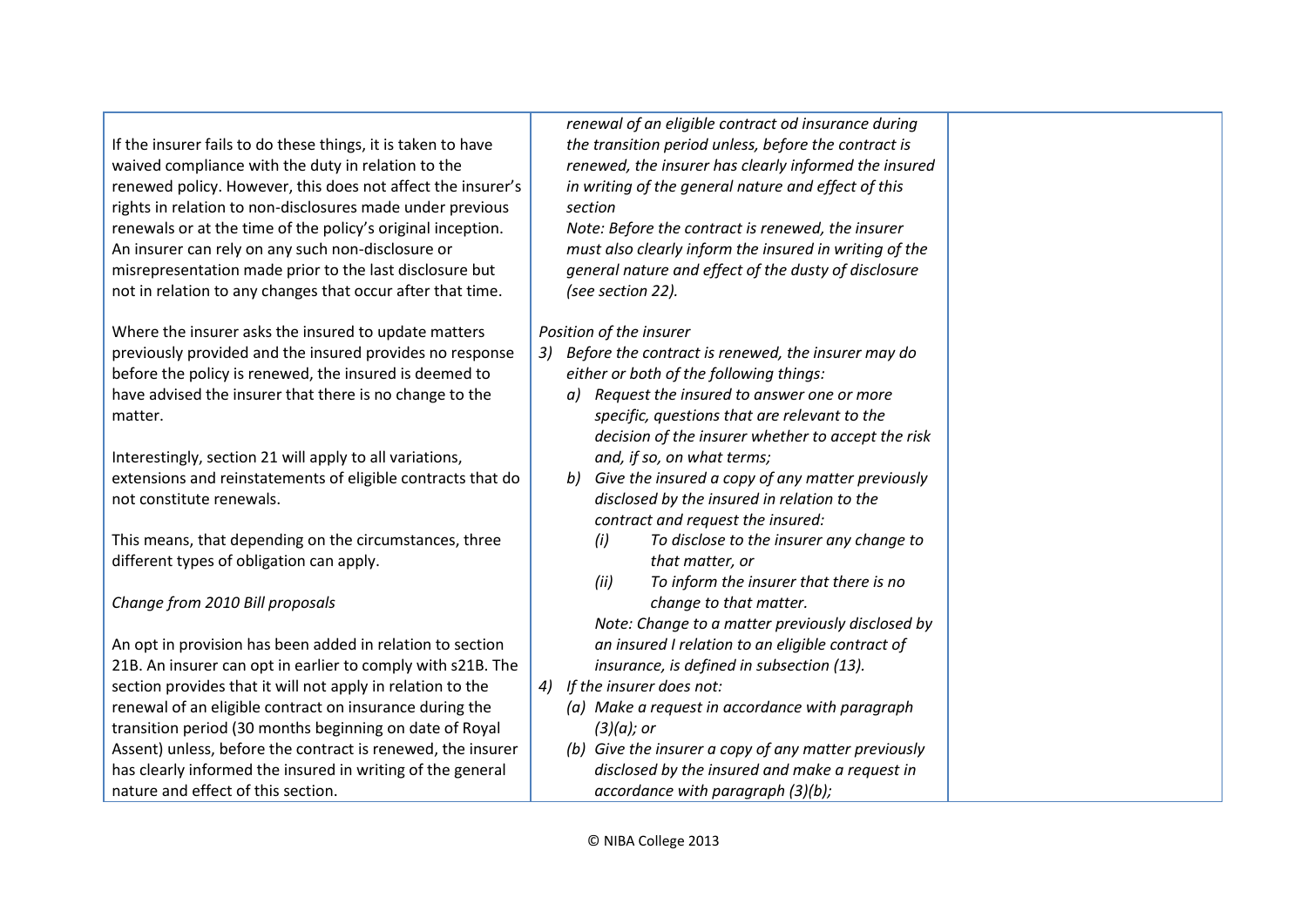|                                                           | then the insurer is taken to have waiver              |
|-----------------------------------------------------------|-------------------------------------------------------|
| If this were not done insurers would not technically have | compliance with the duty of disclosure in relation    |
| been able to opt in earlier and would have faced          | to the renewed contract.                              |
| difficulties in the timing of compliance.                 | Note: This subsection is affected by subsection       |
|                                                           | (12)                                                  |
|                                                           | 5) If the insurer:                                    |
|                                                           | (a) Makes a request in accordance with paragraph      |
|                                                           | $(3)(a)$ ; and                                        |
|                                                           | (b) Also requests (other than in accordance with      |
|                                                           | paragraph (3)(b) the insured to disclose to the       |
|                                                           | insurer any other matter that would be covered        |
|                                                           | by the duty of disclosure in relation to the          |
|                                                           | renewed contract;                                     |
|                                                           | then the insurer is taken to have waived              |
|                                                           | compliance with the duty of disclosure in relation    |
|                                                           | to that other matter.                                 |
|                                                           | Note: This subsection is affected by subsection       |
|                                                           | (12)                                                  |
|                                                           | 6) If the insurer:                                    |
|                                                           | (a) Gives the insured a copy of any matter previously |
|                                                           | disclosed by the insured and makes a request in       |
|                                                           | accordance with paragraph (3)(b); and                 |
|                                                           | (b) Also requests (other than in accordance with      |
|                                                           | paragraph $(3)(a)$ the insured to disclose to the     |
|                                                           | insurer any other matter that would be covered        |
|                                                           | by the duty of disclosure in relation to the          |
|                                                           | renewed contract;                                     |
|                                                           | Then the insurer is taken to have waiver              |
|                                                           | compliance with the duty of disclosure in relation    |
|                                                           | to that other matter.                                 |
|                                                           | Note: This subsection is affected by subsection       |
|                                                           | (12).                                                 |
|                                                           |                                                       |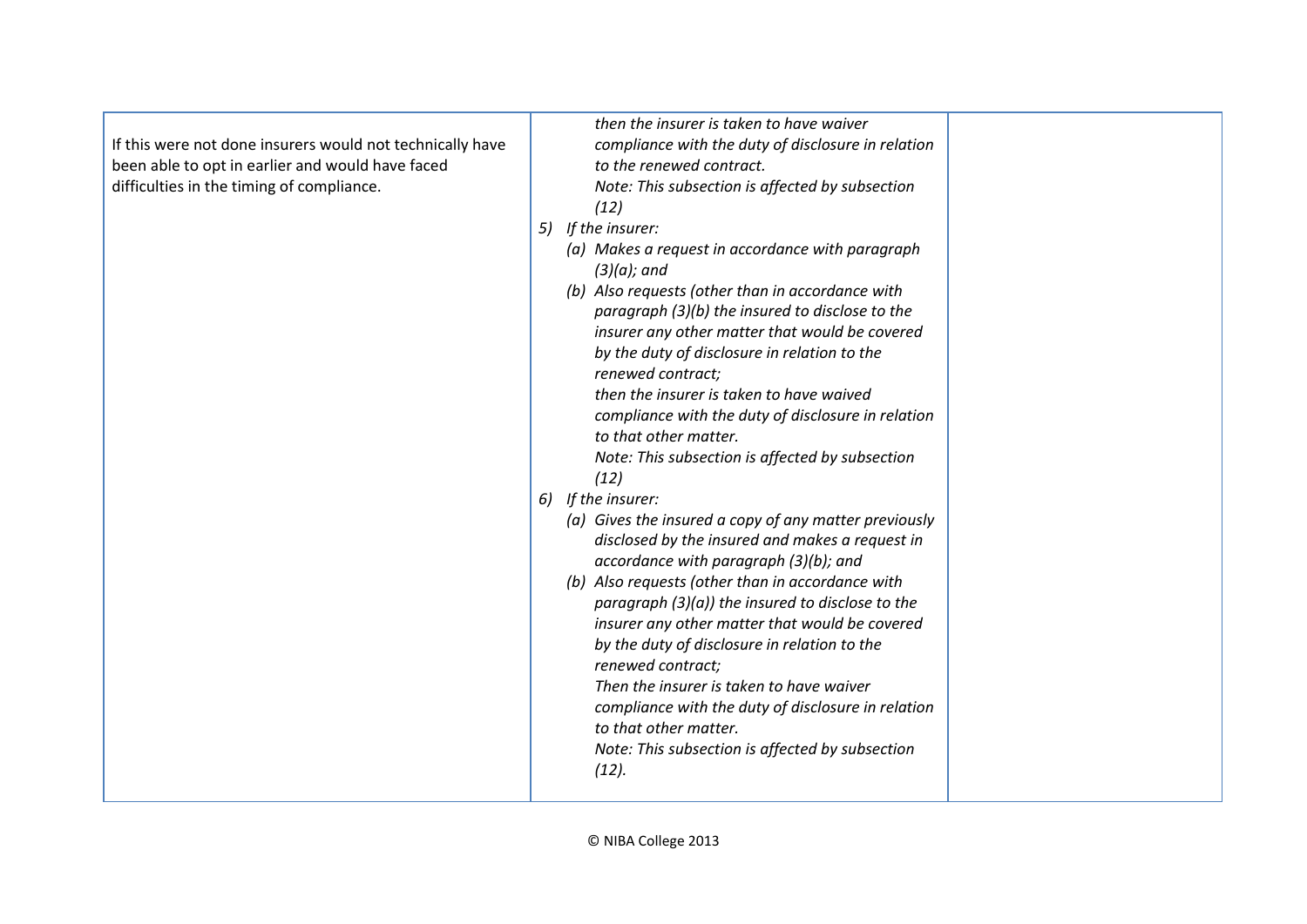| Position of the insured                                                                           |
|---------------------------------------------------------------------------------------------------|
| $7)$ If:                                                                                          |
| (a) The insurer makes a request in accordance with                                                |
| paragraph (3)(a), but does not give the insured a                                                 |
| copy of any matter previously disclosed by the                                                    |
| insured or make a request in accordance with                                                      |
| paragraph (3)(b); and                                                                             |
| (b) Before the contract is renewed, the insured                                                   |
| discloses, in answer to each specific question                                                    |
| included in the request, each matter that:                                                        |
| Is known to the insured; and<br>(i)                                                               |
| (ii)<br>A reasonable person in the circumstance                                                   |
| s could be expected to have disclosed in                                                          |
| answer to that questions;                                                                         |
| Then the insured is taken to have complied                                                        |
| with the duty of disclosure in relation to the                                                    |
| renewed contract.                                                                                 |
| Note: This subsection is affected by                                                              |
| subsection (12).                                                                                  |
| 8)<br>If:                                                                                         |
| (a) The insurer gives the insured a copy of any                                                   |
| matter previously disclosed by the insured and                                                    |
| makes a request in accordance with paragraph<br>(3)(b), but does not make a request in accordance |
|                                                                                                   |
| with paragraph $(3)(a)$ ; and<br>(b) Before the contract is renewed, the insured:                 |
| Discloses any change to the matter; or                                                            |
| (i)<br>If there is no change to the matter $-$<br>(ii)                                            |
| informs the insurer that there is no                                                              |
| change to the matter;                                                                             |
| Then the insured is taken to have complied                                                        |
| with the duty of disclosure in relation to the                                                    |
| renewed contract                                                                                  |
|                                                                                                   |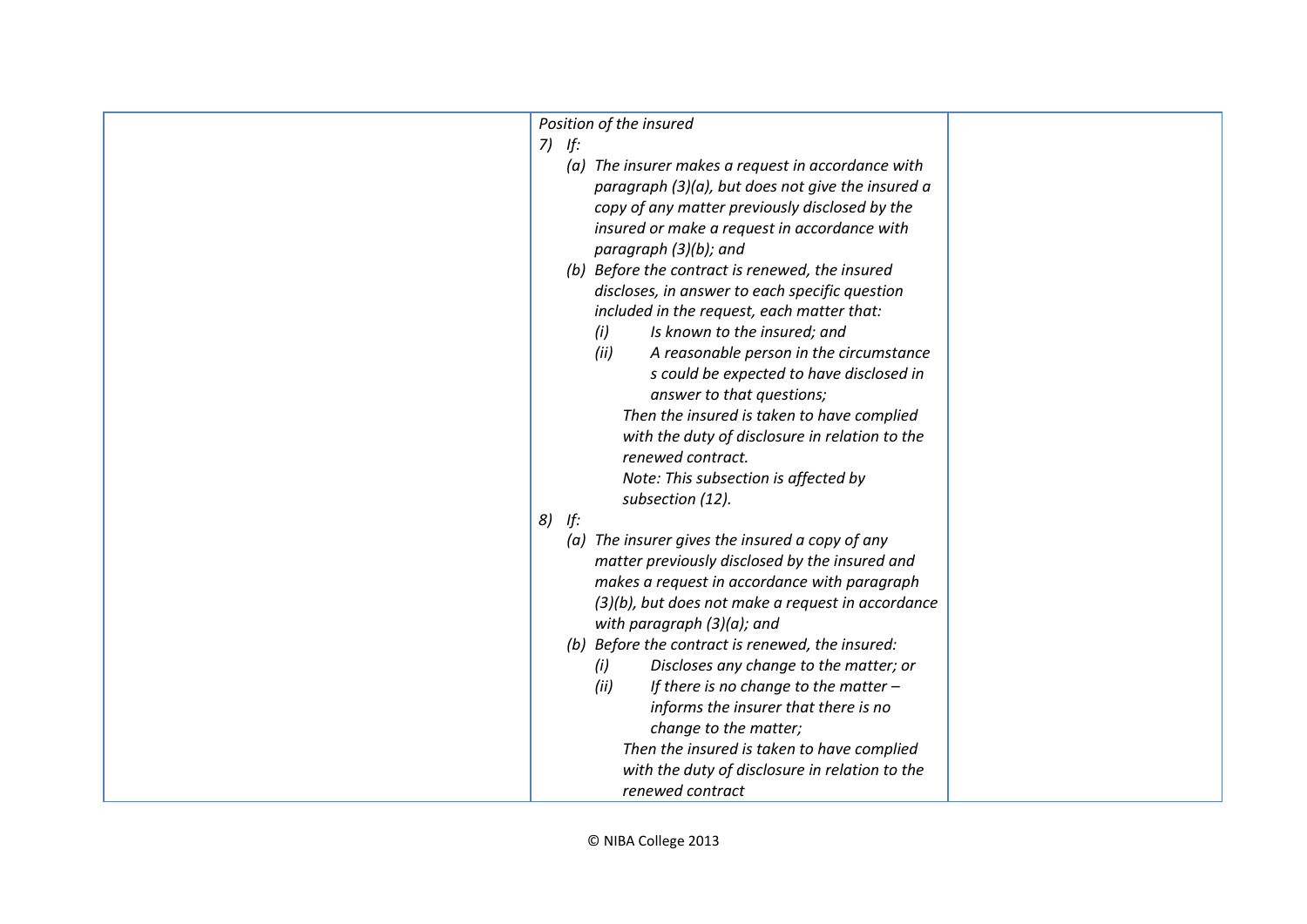| Note: This subsection is affected by                   |
|--------------------------------------------------------|
| subsection (12).                                       |
| $9)$ If:                                               |
| (a) The insurer:                                       |
| (i)<br>Makes a request in accordance with              |
| paragraph $(3)(a)$ ; and                               |
| Gives the insured a copy of any matter<br>(ii)         |
| previously disclosed by the insured and                |
| makes a request in accordance with                     |
| paragraph (3)(b); and                                  |
| (b) Before the contract is renewed, the insured:       |
| Discloses each matter referred to in<br>(i)            |
| paragraph (7)(b); and                                  |
| (ii)<br>Does either of the things referred to          |
| in paragraph $(8)(b)$ ;                                |
| Then the insured is taken to have complied             |
| with the duty of disclosure in relation to the         |
| renewed contract.                                      |
| Note: This subsection is affected by                   |
| subsection (12)                                        |
| $10)$ If:                                              |
| (a) The insurer gives the insured a copy of any        |
| matter previously disclosed by the insured and         |
| makes a request in accordance with paragraph           |
| $(3)(b)$ ; and                                         |
| (b) Before the contract is renewed, the insured does   |
| not disclose any change to the matter;                 |
| Then the insured is taken to have informed the         |
| insurer that there is no change to the matter          |
| $11)$ If:                                              |
| (a) The insurer gives the insured a copy of any matter |
| previously disclosed by the insured and makes a        |
| request in accordance with paragraph (3)(b); and       |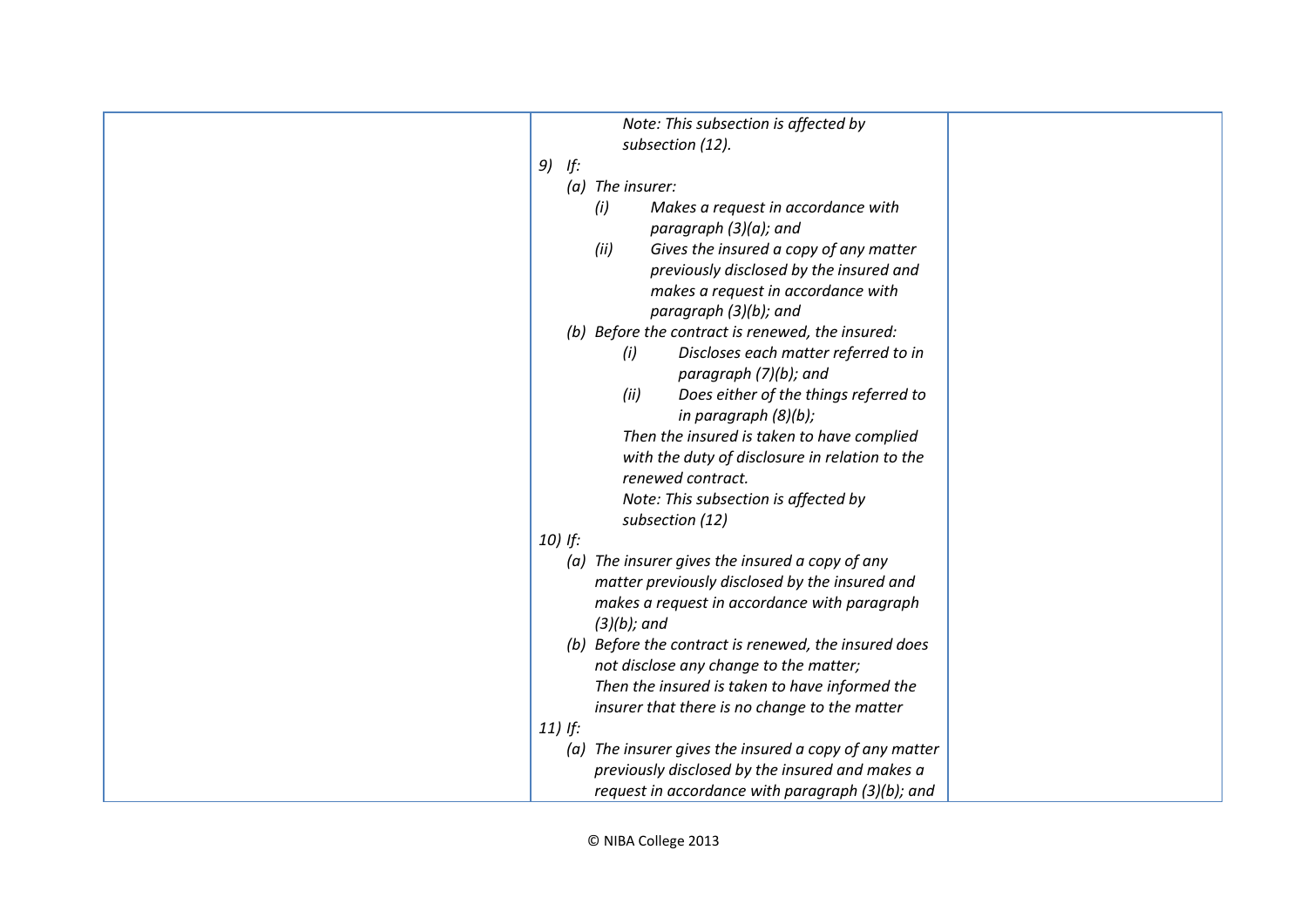| (b) Before the contract is renewed, the insured<br>informs the insurer under subsection (8) or (9), or<br>is taken to have informed the insurer under     |  |
|-----------------------------------------------------------------------------------------------------------------------------------------------------------|--|
| subsection (10), that there is no change to the<br>matter;                                                                                                |  |
| Then neither subsection 21(3) nor does section 27<br>applies in relation to any failure by the insured to<br>disclose any change to the matter.           |  |
| Effect of failure to comply with duty of disclosure in<br>relation to original contract of insurance or previous                                          |  |
| renewal.<br>12) If the insured failed to comply with the duty of<br>disclosure in relation to the contract as originally                                  |  |
| entered into or any renewal of that contract, then,<br>despite any other provision of this section:<br>(a) The insurer is not taken to have waived        |  |
| compliance with the duty of disclosure in relation<br>to the earlier failure; and<br>(b) The insured is not taken to have complied with                   |  |
| the duty if disclosure in relation to the earlier<br>failure                                                                                              |  |
| <b>Definitions</b><br>13) In this section:                                                                                                                |  |
| <b>Change</b> , to a matter previously disclosed by an<br>insured in relation to an eligible contract of<br>insurance, means a change to the matter that: |  |
| (a) Is known to the insured; and<br>(b) A reasonable person in the circumstances could                                                                    |  |
| be expected to disclose in relation to that matter.                                                                                                       |  |
| Eligible contract of insurance has the same meaning<br>as in section 21A.                                                                                 |  |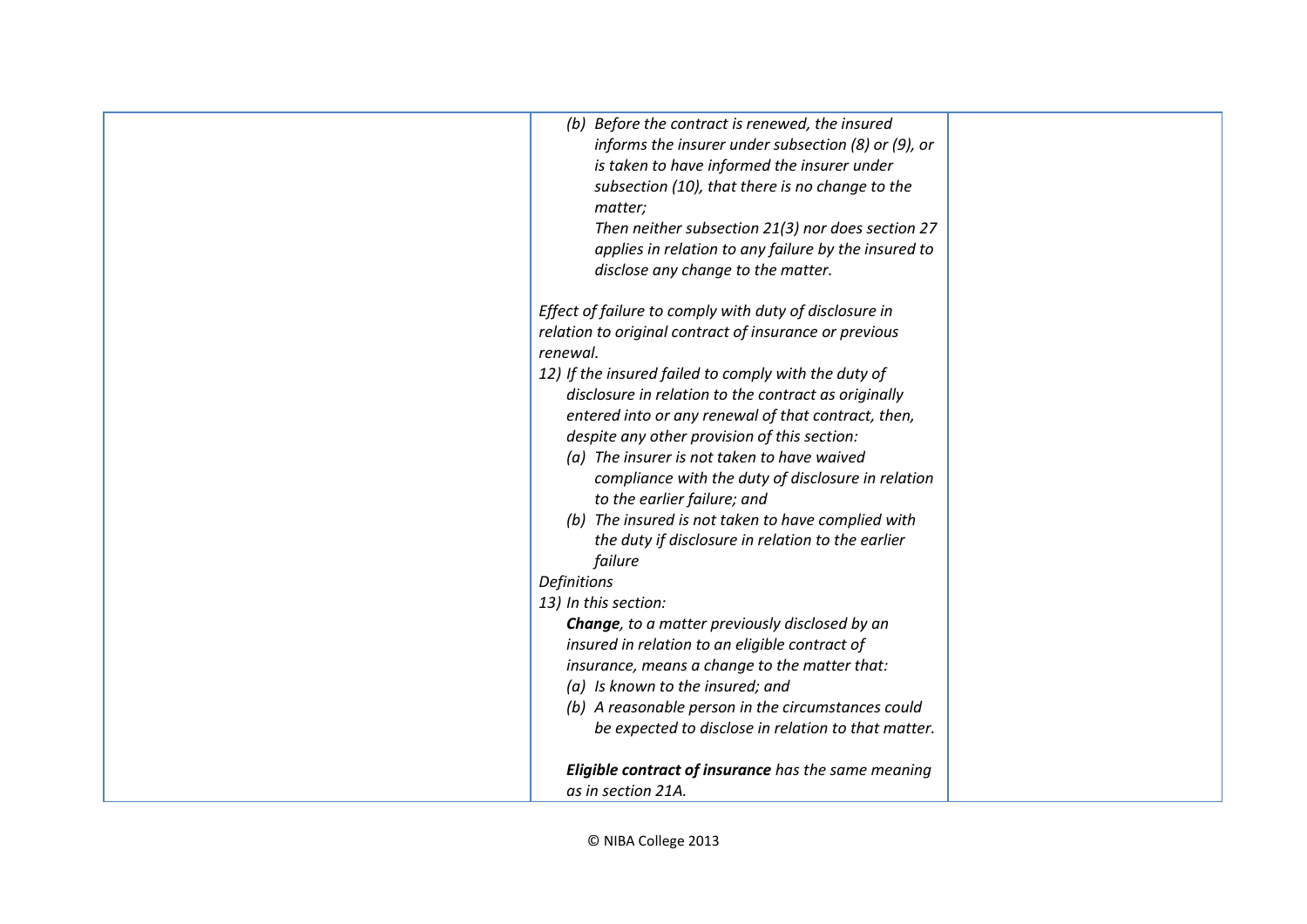|                                                                                                                                                                                                                                                                                                                                                                                                                                                                                                                                                         | Renewed contract means an eligible contract of<br>insurance that is entered onto by way of renewal.<br>Transition period means the period of 30 months<br>beginning on the day this section commences                                                                                                                                                                                                                                                                                                                                                       |                                                                                                                                                                                                                                                                                                                                                                             |
|---------------------------------------------------------------------------------------------------------------------------------------------------------------------------------------------------------------------------------------------------------------------------------------------------------------------------------------------------------------------------------------------------------------------------------------------------------------------------------------------------------------------------------------------------------|-------------------------------------------------------------------------------------------------------------------------------------------------------------------------------------------------------------------------------------------------------------------------------------------------------------------------------------------------------------------------------------------------------------------------------------------------------------------------------------------------------------------------------------------------------------|-----------------------------------------------------------------------------------------------------------------------------------------------------------------------------------------------------------------------------------------------------------------------------------------------------------------------------------------------------------------------------|
| NOTICE OBLIGATION CHANGES (s22 - also deemed notice                                                                                                                                                                                                                                                                                                                                                                                                                                                                                                     | 22 Insurer to inform of duty of disclosure                                                                                                                                                                                                                                                                                                                                                                                                                                                                                                                  | <b>Timing</b>                                                                                                                                                                                                                                                                                                                                                               |
| changes affecting s40 and certain liability policies                                                                                                                                                                                                                                                                                                                                                                                                                                                                                                    |                                                                                                                                                                                                                                                                                                                                                                                                                                                                                                                                                             |                                                                                                                                                                                                                                                                                                                                                                             |
| <b>Current Position</b><br>Insurers have a current obligation, before the policy is<br>entered into, to clearly inform the insured in writing of the<br>general nature and effect of the duty of disclosure and,<br>where it has application, section 21A.<br>There is a prescribed form of writing which can be used<br>(and varied by the insurer but at the insurer's own peril).<br>Any insurer that has not complied may not exercise a right<br>in respect of a failure to comply with a duty of disclosure<br>unless the failure was fraudulent. | the insurer must, before a contract of insurance is<br>1)<br>entered into, clearly inform the insured in writing:<br>(a) of the general nature and effect of the duty of<br>disclosure; and<br>(b) if section 21A or 21B applies to the contract $-$ of<br>the general nature and effect of that section; and<br>(c) if the contract is contract of life insurance $-$ of the<br>effect of section 31A; and<br>(d) that the duty of disclosure applies until the<br>proposed contract is entered into<br>note: if the insurer wishes to rely on section 21B | The changes are to apply to<br>contracts originally entered into or<br>renewed, extended, varied or<br>reinstated after commencement of<br>the section which is the day after the<br>end of the period of 30 months from<br>Royal Assent. 28 December 2015.<br>This means that the new section 22<br>comes into effect at the same time<br>as section 21A but in some cases |
| Exceptions to this obligation apply, notably:<br>where an insurance broker is acting as agent of the<br>client (s71). As a matter of practice insurers do in fact<br>provide such notices in their documentation. A broker<br>is however required to take responsibility for ensuring<br>that its client is aware of its duty of disclosure which<br>can in some cases go beyond the simple provision of<br>the relevant prescribed form of notice; and                                                                                                 | during the transition period (within the meaning<br>of section 21B) in relation to the renewal of an<br>eligible contract of insurance, the insurer must<br>also comply with subsection 21B(2) before the<br>contract is renewed<br>if the proposed contract is a contract of life insurance,<br>2)<br>the insurer must also before the contract is entered<br>into, clearly inform, in writing, any person (other than<br>the insured) who, under the contract, would become<br>a life insured of the matters referred to in subsection                    | later than the operation of section<br>21B where an insurer opts in earlier.<br>The result seems to be that for an<br>insurer that has opted for section<br>21B earlier:<br>The old s22 notice obligation<br>$\bullet$<br>must be complied with; and<br>Subsection 21B(2) requirement                                                                                       |
| where, at or before the original entering into, or the<br>$\bullet$<br>renewal, extension or reinstatement, of a policy, the<br>insurer has given the notice to the insured, the                                                                                                                                                                                                                                                                                                                                                                        | (1).<br>If:<br>3)<br>(a) An insurer complies with subsection $(1)$ in relation                                                                                                                                                                                                                                                                                                                                                                                                                                                                              | must be complied with - this<br>requires the insurer to clearly<br>inform the insured in writing of                                                                                                                                                                                                                                                                         |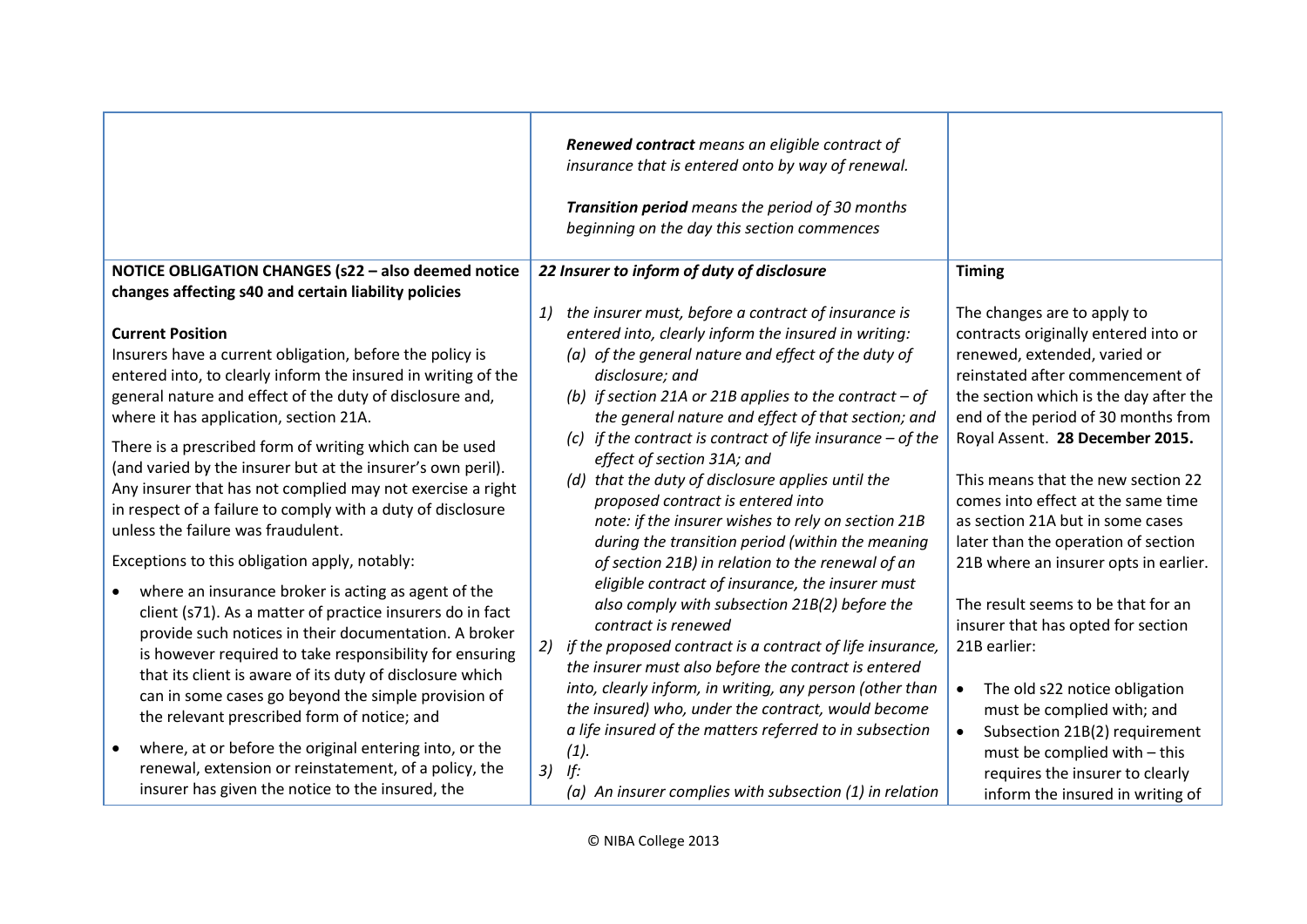requirement to give the notice is deemed to be satisfied at or before any subsequent renewal, extension or reinstatement of the policy, except in relation to a variation involved in a renewal, extension or reinstatement of the policy (in which case the notice must be given). This is referred to as the "deemed notice exception".

#### **Changes**

The changes:

- amend the section 22 notice obligation to take into account the new duty of disclosure obligations that are to apply to eligible contracts (sees21A and s21B above);
- require any notice to explain that the duty applies up until the time that the proposed policy is entered into;
- require the insurer, where the insurer's acceptance or counter-offer, in relation to the insurance is made more than two months after the insured's most recent disclosure for the purposes of complying with the duty, to provide with its acceptance or counter-offer, a reminder that the duty applies until the proposed policy or in the case of a counter-offer (the other policy) is entered into. This additional reminder requirement is not extended to a life insured unless the life insured is also the contracting insured.

The aim of this change is to ensure that, where there is a significant delay between the initial disclosure and the

*to a proposed contract of insurance; and*

- *(b) The insurer accepts an offer by the insured to enter into the proposed contract, or makes a counter offer to enter into another contract of insurance with the insured; and*
- *(c) The insurer's acceptance or counter offer is made more than 2 months after the insured's most recent disclosure for the purpose of complying with the duty of disclosure in relation to the proposed or other contract is entered into. Then the insurer must give to the insured, with the acceptance or counter offer, a reminder notice stating that the duty f disclosure applies until the proposed or other contract is entered into.*
- *4) If the regulation prescribe a form of writing to be used:*
	- *(a) For informing a person of the matters referred to in subsection (1); or*
	- *(b) For the reminder notice referred to in subsection (3);*

*The writing to be used may be in accordance with the prescribed form*

*5) An insurer who has not complied with subsection (1) and (if applicable) subsection (2) may not exercise a right in respect of a failure to comply with the duty of disclosure, unless the failure was fraudulent.*

*6) If:*

*(a) An insurer is required to comply with subsection (3) in relation to contract of insurance; and*

*(b) The insurer does not do so; Then the insurer may not exercise a right in respect of a failure to comply with the duty of disclosure in* 

the general nature and effect of section 21B.

## **To do**

Insurers will need to amend existing documentation and sales and claim procedures to the changes into account.

New procedures will also be required regarding the reminder notice requirement and the claims process regarding the amendments. Insurers also need to ensure procedures take account of the deemed notice change regarding sections 22 and 40.

Insurance brokers acting as agents of insurers I need to do the above where they have responsibility for such matters for the insurer.

Insurance brokers acting for clients need to need to be aware of these new rights and obligations when advising their clients regarding their duty of disclosure obligations.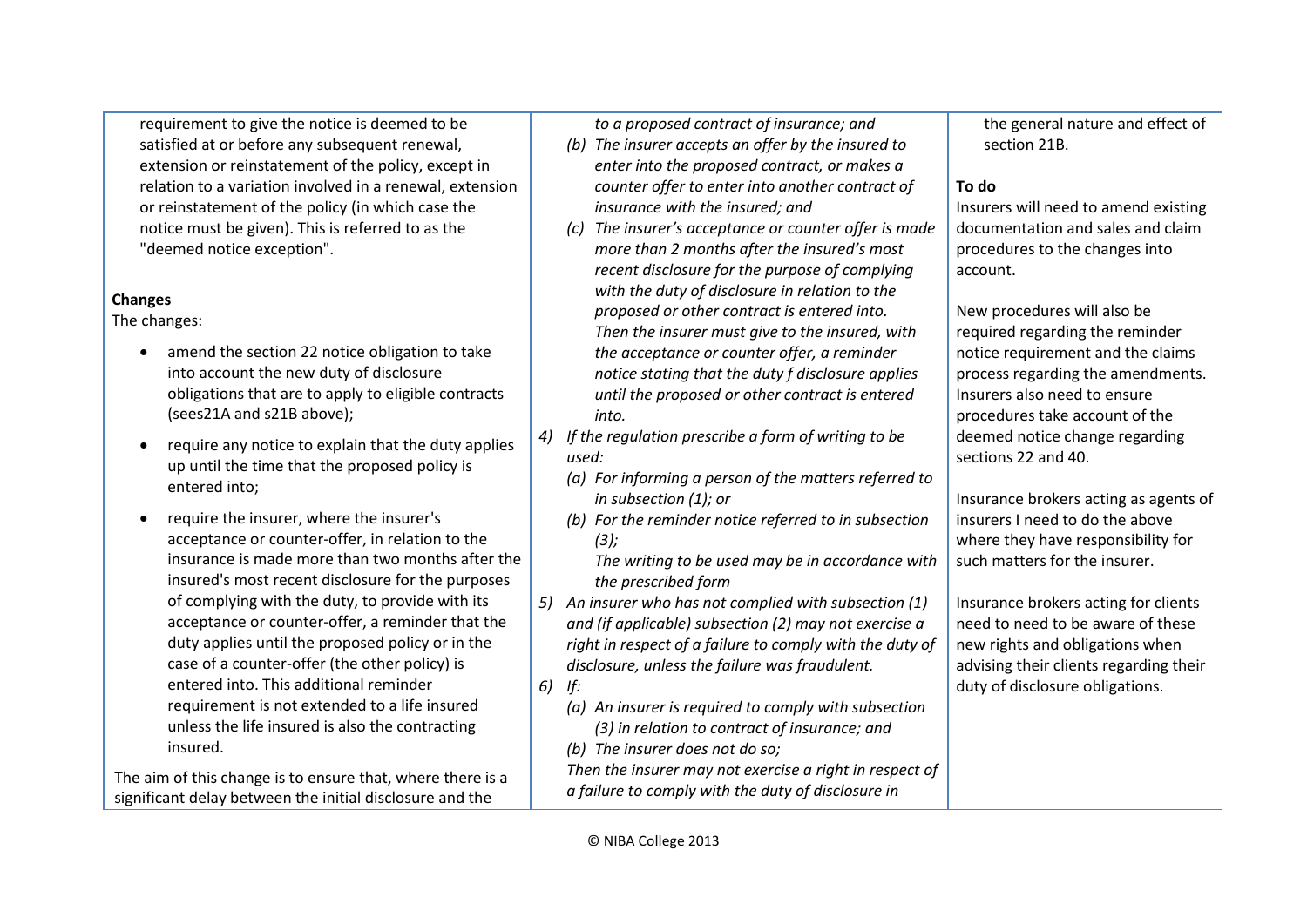policy commencing, the insured is well aware of its obligation to continue to update the disclosure.

The "deemed notice exception" (see above) has been amended to also require the section 22 notice for a variation where the varied policy will provide "a kind of insurance cover that was not provided by the policy immediately before the variation".

The above deemed notice change also affects notices to be given by reason of s40. This section applies in relation to a contract of liability insurance the effect of which is that the insurers liability is excluded or limited by reason that notice of a claim against the insured in respect of a loss suffered by some other person is not given to the insurer before the expiration of the period of the insurance cover provided by the contract. The insurer must, before the contract is entered into:

- clearly inform the insured in writing of the effect of subsection (3) (in effect deemed claim provision where facts that might give rise to a claim against the insured are notified before expiry); and
- if the contract does not provide insurance cover in relation to events that occurred before the contract was entered into, clearly inform the insured in writing that the contract does not provide such cover.

It is important to note that the deemed notice exception won't work for:

- renewals, extensions or reinstatements of the contract;
- if the varied contract will not provide a kind of insurance cover that was not provided by the contract

*relation to a new matter relating to the contract, unless the failure was fraudulent.* 

*7) For the purposes of subsection (6)m a new matter relating to a contract of insurance is a matter of which the insured first becomes aware after the insured's most recent disclosure for the purpose of complying with the duty of disclosure in relation to the contract.*

#### **Associated changes: 11(10)**

(10) Notwithstanding subsection (9):

- a) Subject to paragraph ©, where, after the commencement of this Act and at or before the original entering into, or the renewal, extension or reinstatement, of a contract of insurance, the insurer has given information to the insured as required by section 22, 35, 37, 37C, 40, 44, 49 or 68, the requirement by that section to give information to the insured shall be deemed to be satisfied at or before any subsequent renewal, extension or reinstatement of the contract;
- b) Section 22 and 40 do not require and insurer to give information to the insured at or before a variation of the relevant contract of insurance *unless subsection (10A) applies to the variation*
- c) Sections 35, 37, 37C, 44, 49 and 68 require a insurer to give information to the insured at or before a variation of the relevant contract of insurance, but only to the extent that the information relates to the provision or provisions varied or proposed to be varied.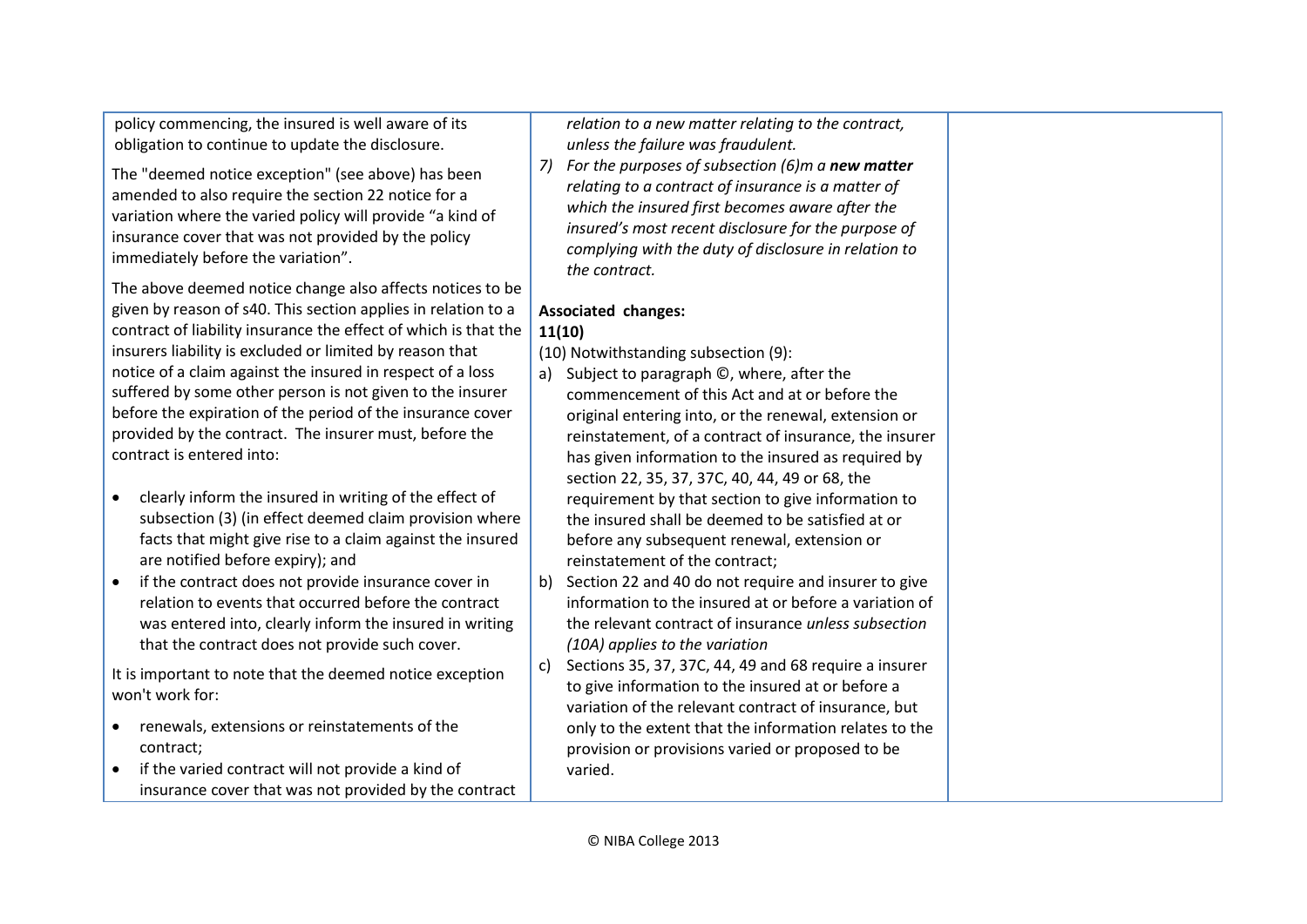| immediately before the variation; or                                                                                                                                                                                                                                                                                                                                                                                                                                                                                                                                                                                                                                                                                                                                                                                                                                                                                                       | (10A) This subsection applies to a variation of a contract                                                                                                                                                                                                                                                                                                                                                                                                                                  |  |
|--------------------------------------------------------------------------------------------------------------------------------------------------------------------------------------------------------------------------------------------------------------------------------------------------------------------------------------------------------------------------------------------------------------------------------------------------------------------------------------------------------------------------------------------------------------------------------------------------------------------------------------------------------------------------------------------------------------------------------------------------------------------------------------------------------------------------------------------------------------------------------------------------------------------------------------------|---------------------------------------------------------------------------------------------------------------------------------------------------------------------------------------------------------------------------------------------------------------------------------------------------------------------------------------------------------------------------------------------------------------------------------------------------------------------------------------------|--|
| in the case of variation of a contract of life insurance if                                                                                                                                                                                                                                                                                                                                                                                                                                                                                                                                                                                                                                                                                                                                                                                                                                                                                | of insurance if:                                                                                                                                                                                                                                                                                                                                                                                                                                                                            |  |
| the variation will, increase a sum insured in respect of                                                                                                                                                                                                                                                                                                                                                                                                                                                                                                                                                                                                                                                                                                                                                                                                                                                                                   | (a) The variation:                                                                                                                                                                                                                                                                                                                                                                                                                                                                          |  |
| the insured,                                                                                                                                                                                                                                                                                                                                                                                                                                                                                                                                                                                                                                                                                                                                                                                                                                                                                                                               | (i)<br>Is involved in a renewal, extension or                                                                                                                                                                                                                                                                                                                                                                                                                                               |  |
| provided the variation was not an automatic variation but<br>required express agreement between the insurer and the<br>insured before the contract was varied.<br>Life insurance contracts may contain some common<br>variations, such as consumer price index increases, that<br>are normally contained within the contract, as such these<br>automatic variations would not (in a practical sense) be<br>considered to be variations to which the legislation would<br>apply. Therefore to ensure automatic variations are not<br>captured by section 11(9) of ICA, section 11(10) has been<br>amended and new section 11(10A) has been inserted to<br>ensure that if agreement between the insurer and the<br>insured is not required in respect to that variation before a<br>contract is entered into, that variation (automatic<br>variation) is not considered to be a variation for the<br>purposes of the application of the ICA. | reinstatement of the contract; or<br>(ii)<br>Will provide a kind of insurance cover that<br>was not provided by the contract<br>immediately before the variation; or<br>(iii)<br>In the case of a contract of life insurance $-$<br>will increase a sum insured under the<br>contract in respect of one or more of the like<br>insureds; an<br>(b) The variation is not automatic variation but is<br>required to be expressly agreed between the insurer<br>before the contract is varied. |  |
| New forms of prescribed notice will be required and<br>implemented in the regulations (yet to be released).                                                                                                                                                                                                                                                                                                                                                                                                                                                                                                                                                                                                                                                                                                                                                                                                                                |                                                                                                                                                                                                                                                                                                                                                                                                                                                                                             |  |
| No change has been made to the rights that an insured has<br>if the insurer fails to provide the section 22 notice. A<br>failure to comply with the new reminder obligation<br>precludes the insurer from exercising a right in respect of<br>the failure to disclose any "new matter" (i.e. a matter that<br>the insured first becomes aware of after its most recent<br>disclosure).                                                                                                                                                                                                                                                                                                                                                                                                                                                                                                                                                     |                                                                                                                                                                                                                                                                                                                                                                                                                                                                                             |  |
| Specific changes have also been made in relation to life<br>insurance duty of disclosure obligations which are dealt                                                                                                                                                                                                                                                                                                                                                                                                                                                                                                                                                                                                                                                                                                                                                                                                                       |                                                                                                                                                                                                                                                                                                                                                                                                                                                                                             |  |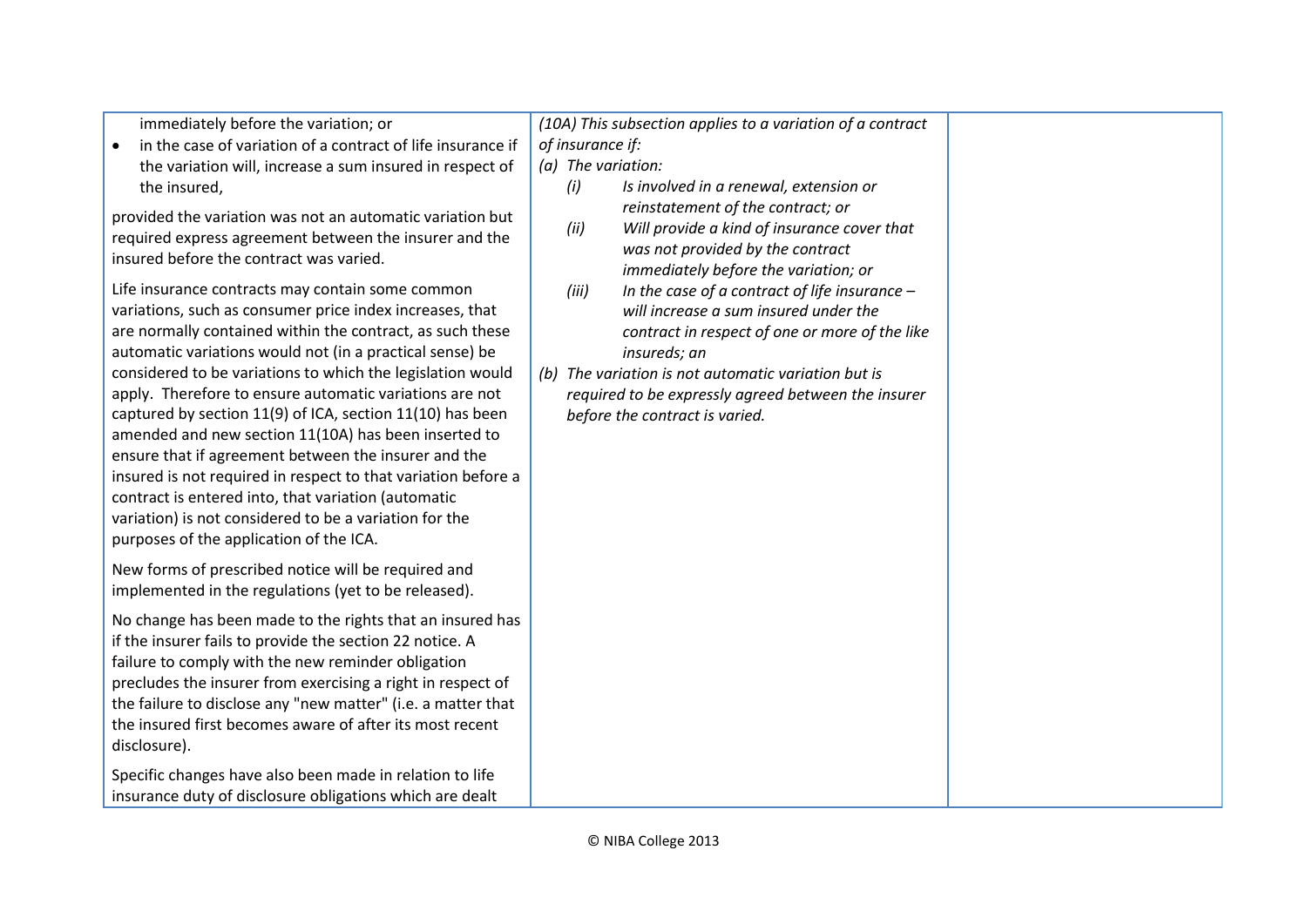| with in the life insurance section below.                                                                                                                                                                                                                                                                                                                                                                                                                                                                                                                                                                        |                                                                                                                                                                                                                                                                                                                                                                                                                                                                                                                                                                                                                                                                                   |                                                                                                                                                                                                                                                                                                                                                                                                             |
|------------------------------------------------------------------------------------------------------------------------------------------------------------------------------------------------------------------------------------------------------------------------------------------------------------------------------------------------------------------------------------------------------------------------------------------------------------------------------------------------------------------------------------------------------------------------------------------------------------------|-----------------------------------------------------------------------------------------------------------------------------------------------------------------------------------------------------------------------------------------------------------------------------------------------------------------------------------------------------------------------------------------------------------------------------------------------------------------------------------------------------------------------------------------------------------------------------------------------------------------------------------------------------------------------------------|-------------------------------------------------------------------------------------------------------------------------------------------------------------------------------------------------------------------------------------------------------------------------------------------------------------------------------------------------------------------------------------------------------------|
| Change from 2010 Bill proposals                                                                                                                                                                                                                                                                                                                                                                                                                                                                                                                                                                                  |                                                                                                                                                                                                                                                                                                                                                                                                                                                                                                                                                                                                                                                                                   |                                                                                                                                                                                                                                                                                                                                                                                                             |
| An amendment to take account of life insurance automatic<br>variations                                                                                                                                                                                                                                                                                                                                                                                                                                                                                                                                           |                                                                                                                                                                                                                                                                                                                                                                                                                                                                                                                                                                                                                                                                                   |                                                                                                                                                                                                                                                                                                                                                                                                             |
| <b>BUNDLED CONTRACTS GENERALLY</b>                                                                                                                                                                                                                                                                                                                                                                                                                                                                                                                                                                               | $9(1A)$ to $9(1C)$                                                                                                                                                                                                                                                                                                                                                                                                                                                                                                                                                                                                                                                                | <b>Timing</b>                                                                                                                                                                                                                                                                                                                                                                                               |
| <b>Current Position</b><br>There are no provisions or unbundling rules in the IC Act in<br>relation to contracts that cover insurance caught by the IC<br>Act.<br><b>Changes</b><br>New rules have been introduced to provide for the<br>unbundling of contracts which contain both types of cover.<br>Essentially, as a result of the new rules, the different<br>covers and relevant provisions applicable to them will be<br>treated as separate contracts for the purposes of the IC<br>Act as the IC Act affected cover will be treated as one<br>contract and the non IC Act cover treated as another when | (1A) If a contract of insurance, or proposed contracted of<br>insurance includes:<br>a) Provisions (the first group of provisions) that would,<br>if they comprised a single contract or proposed<br>contract, form a contract referred to in any<br>paragraphs $(1)(a)$ to $(f)$ ; and<br>Provisions (the second group of provisions)that<br>b)<br>would, if they comprised a single contract proposed<br>contract, form a contract other than a contract<br>referred to in any of paragraphs $(1)(a)$ to $(f)$ ;<br>Then subsection (1) applies as if the first group of<br>provisions and the second group of provisions were<br>each a separate contract or proposed contract | The amendment made by this Part<br>applies from the date the Act<br>receives Royal Assent 28 June 2013<br>to:<br>A contract of insurance that is<br>$\bullet$<br>originally entered onto the<br>commencement of this item;<br>and<br>A contract of general insurance<br>$\bullet$<br>that was originally entered into<br>before the commencement of<br>this item and is renewed after<br>that commencement. |
| applying the IC Act.<br>A different rule applies in relation to bundled workers'<br>compensation and common law cover as discussed below.<br>Those two covers will be treated together as a separate<br>policy to the other covers that might be caught by the IC<br>Act.<br>The other covers will, to the extent that they are and are<br>not caught by the IC Act, be separated in accordance with                                                                                                                                                                                                             | (1B) Despite subsection (1A), if a contract of insurance, or<br>a proposed contract of insurance, includes:<br>a) A provisions (the second group of provisions) that<br>provide insurance cover of the kind referred to in<br>subparagraph $(1)(f)(ii)$ ;<br>Then subsection (1) applies as if the first group of<br>b)<br>provisions and the second group of provisions were<br>together a separate contract or proposed contract.<br>$(1C)$ If:                                                                                                                                                                                                                                 | If:<br>A contract of life insurance that<br>$\bullet$<br>was originally entered into<br>before the commencement of<br>this item is varied after that<br>commencement to:<br>Increase a sum insured<br>$\circ$<br>under the contract in<br>respect of one or more life<br>insureds; or                                                                                                                       |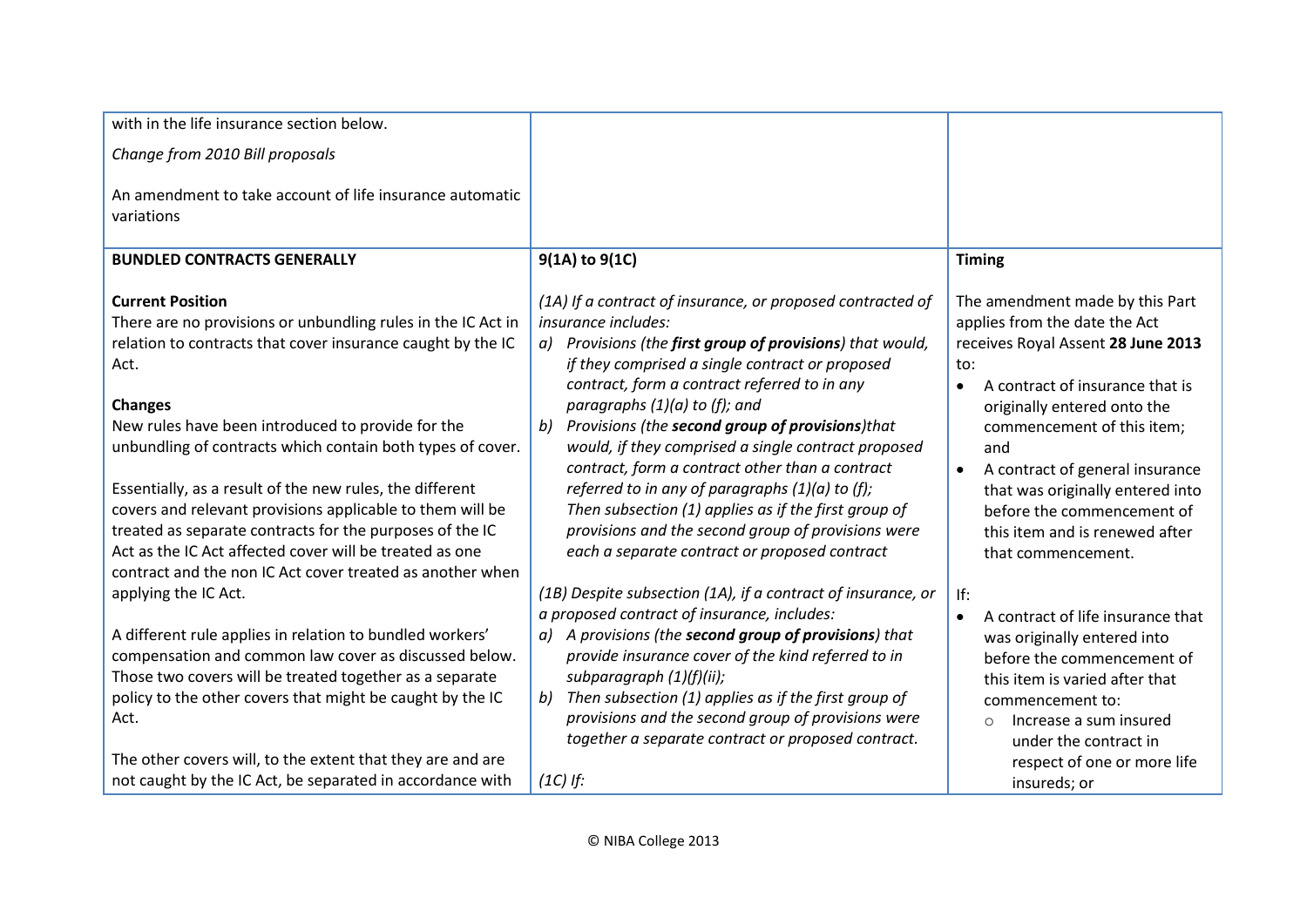#### the rules.

Bundled contracts will be unbundled into separate contracts for the purpose of applying remedies in section 29 of the IC Act when the provisions contained in the bundled contracts can be separated into group of provisions that would constitute a standalone contract that provides a particular type of cover.

#### *Change from 2010 Bill proposals*

Minor changes to 1C regarding related provisions and application related to life insurance. An amendment to take account of life insurance automatic variations.

- *a) A provisions (a related provision) of a contract of insurance, or a proposed contract of insurance, relates to or affects the operation of a group or groups of provisions included in the contract or proposed contract; and*
- *b) Because of subsection (1A) or (1B), subsection (1) applies as if that group or those groups or provisions were a separate contract or proposed contract or proposed contract;*

*then the related provision is, for the purposes of subsection (1), to be regarded as a provision included in that separate contract or proposed contract*

Bundled contracts will be unbundled into separate contacts for the purpose of applying remedies in section 29 of the ICA when the provisions contained in the bundled contracts can be separated onto groups of provisions that would constitute a standalone contract that provides a particular type of cover.

- o Provided one or more additional kinds of insurance cover; and
- The variation was not an automatic variation but was required to be expressly agreed between the insurer and he insured before the contract was varied;

#### then:

- o The contract is treated, to the extent of the variation, as if it had been originally entered into after the commencement of this item; and
- o The amendments made by this Part apply to the contract to the extent of the variation

#### **To do**

Amend wordings and claims procedures to take these changes into account.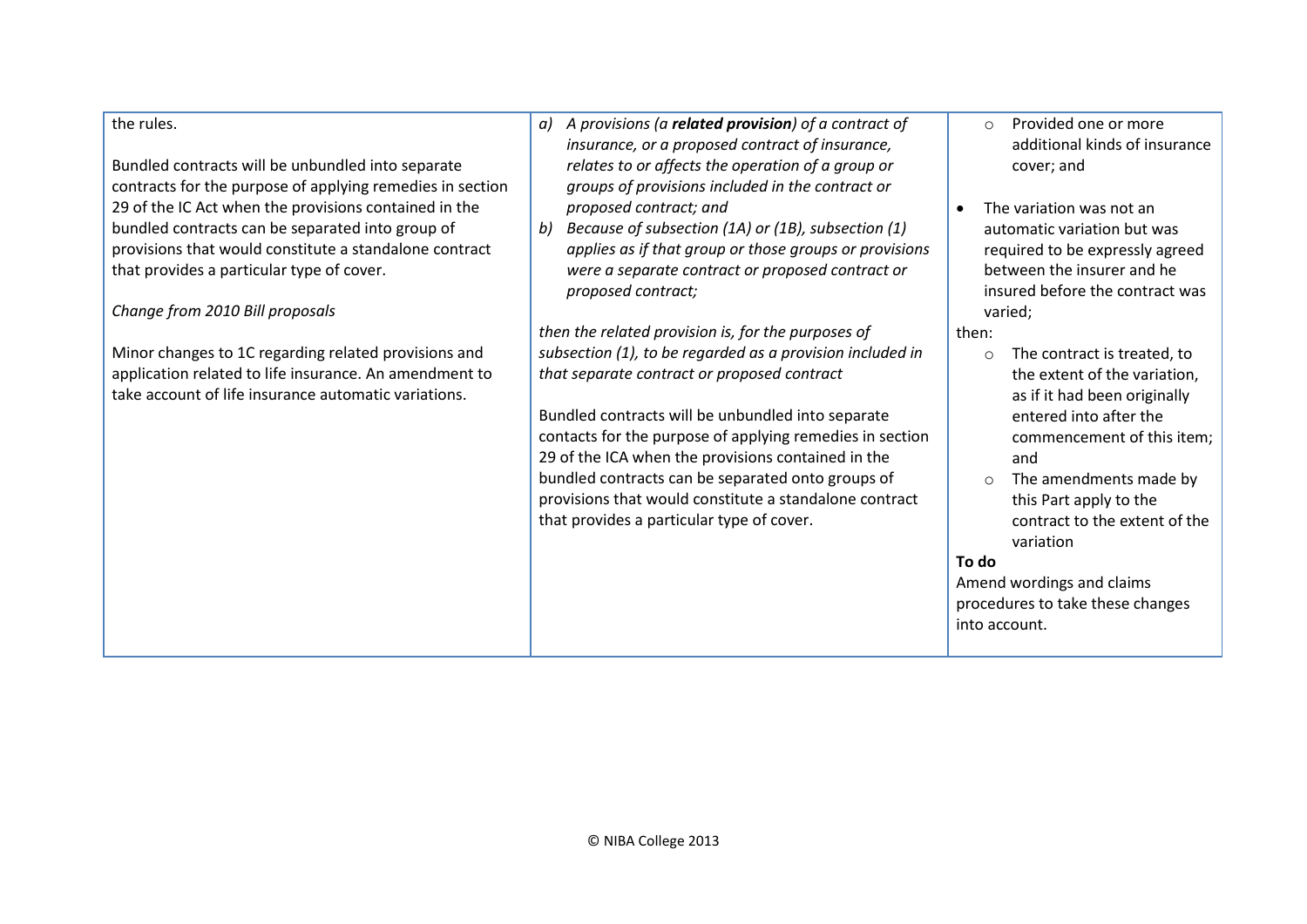| <b>GUIDANCE ON CHANGES AFFECTING GENERAL INSURANCE ONLY</b>                                                                                                                                                                                                                                                                                                                                                                                                                                                                                                                                                                                                                                      |                                                                                                                                                                                                                                                                                                                                                                                                                                                                                                                                                                                                                                                                                                          |                                                                                                                                                                                                                                                                                                                                                                                                                   |
|--------------------------------------------------------------------------------------------------------------------------------------------------------------------------------------------------------------------------------------------------------------------------------------------------------------------------------------------------------------------------------------------------------------------------------------------------------------------------------------------------------------------------------------------------------------------------------------------------------------------------------------------------------------------------------------------------|----------------------------------------------------------------------------------------------------------------------------------------------------------------------------------------------------------------------------------------------------------------------------------------------------------------------------------------------------------------------------------------------------------------------------------------------------------------------------------------------------------------------------------------------------------------------------------------------------------------------------------------------------------------------------------------------------------|-------------------------------------------------------------------------------------------------------------------------------------------------------------------------------------------------------------------------------------------------------------------------------------------------------------------------------------------------------------------------------------------------------------------|
| <b>AREA AFFECTED AND CHANGES</b>                                                                                                                                                                                                                                                                                                                                                                                                                                                                                                                                                                                                                                                                 | <b>REVISED SECTIONS WITH CHANGES INCORPORATED</b><br>(ACTUAL AMENDMENTS IN ITALICS)                                                                                                                                                                                                                                                                                                                                                                                                                                                                                                                                                                                                                      | <b>TIMING AND TO DO LIST</b>                                                                                                                                                                                                                                                                                                                                                                                      |
| <b>BUNDLED WORKERS COMPENSATION POLICIES</b>                                                                                                                                                                                                                                                                                                                                                                                                                                                                                                                                                                                                                                                     | 9 Exceptions to application of Act                                                                                                                                                                                                                                                                                                                                                                                                                                                                                                                                                                                                                                                                       | <b>Timing</b>                                                                                                                                                                                                                                                                                                                                                                                                     |
| <b>Current Position</b><br>The IC Act currently exempts certain policies or proposed<br>policies that have been entered into for the purposes of a<br>state or territory law that relates to worker's<br>compensation or compensation for death or injury to a<br>person arising from the use of a motor vehicle (per s9(1) $\varepsilon$ ).<br>Some contracts provide employees with cover that is both<br>within the scope of the IC Act and outside the scope of the<br>IC Act (e.g. contracts of insurance that bundle both cover<br>for compulsory worker's compensation purpose and cover<br>for liability to employees at common law arising from<br>employment-related personal injury). | (1) Except as otherwise provided by this Act, this Act<br>does not apply to or in relation to contracts and<br>proposed contracts:<br>(a) Of reinsurance; or<br>(b) Of insurance entered into, or proposed to be<br>entered into, by a private healthier insurer within<br>the meaning of the Private Health Insurance Act<br>2007 in respect of its health insurance business<br>within the meaning of Division 121 or that Act; or<br>of insurance entered into, or proposed to be<br>(c)<br>entered into, by a private health insurer within<br>the meaning of the Private Health Insurance Act<br>2007 in respect of its health-related business<br>within the meaning of section 131-15 of that Act | The amendment made by this Part<br>applies from the date the Act<br>receives Royal Assent 28 June 2013<br>to:<br>a contract of insurance that is<br>$\bullet$<br>originally entered into after the<br>commencement of this item;<br>and<br>a contract of general insurance<br>$\bullet$<br>that was originally entered into<br>before the commencement of<br>this item and is renewed after<br>that commencement. |
| Changes (s9(1)(f))<br>The entire policy is now to be exempted from the IC Act,                                                                                                                                                                                                                                                                                                                                                                                                                                                                                                                                                                                                                   | that is conducted through a health benefits fund<br>(as defined by section 131-10 of that Act); or                                                                                                                                                                                                                                                                                                                                                                                                                                                                                                                                                                                                       | To do                                                                                                                                                                                                                                                                                                                                                                                                             |
| This means that any contracts entered into (or proposed<br>to be entered into) that bundle compulsory workers'<br>compensation cover and cover in respect of an employer's<br>liability under the rule of common law that requires<br>payment of damages to a person for employment-related<br>personal injury will be exempt from the IC Act. To the<br>extent that they are mixed with other forms of cover                                                                                                                                                                                                                                                                                    | (d) of the insurance entered into, or proposed to be<br>entered into, by a friendly society; or<br>(e) of insurance entered into, or proposed to be<br>entered into, by the Export Finance and<br>Insurance Corporation, other than short-term<br>insurance contracts within the meaning of the<br>Export Finance and Insurance Corporation Act<br>1991 that are entered into on or after the                                                                                                                                                                                                                                                                                                            | Amend wordings and claims<br>procedures to take these changes<br>into account.<br>Of note is the fact that the common<br>law personal injury cover is no<br>longer subjected to IC Act.                                                                                                                                                                                                                           |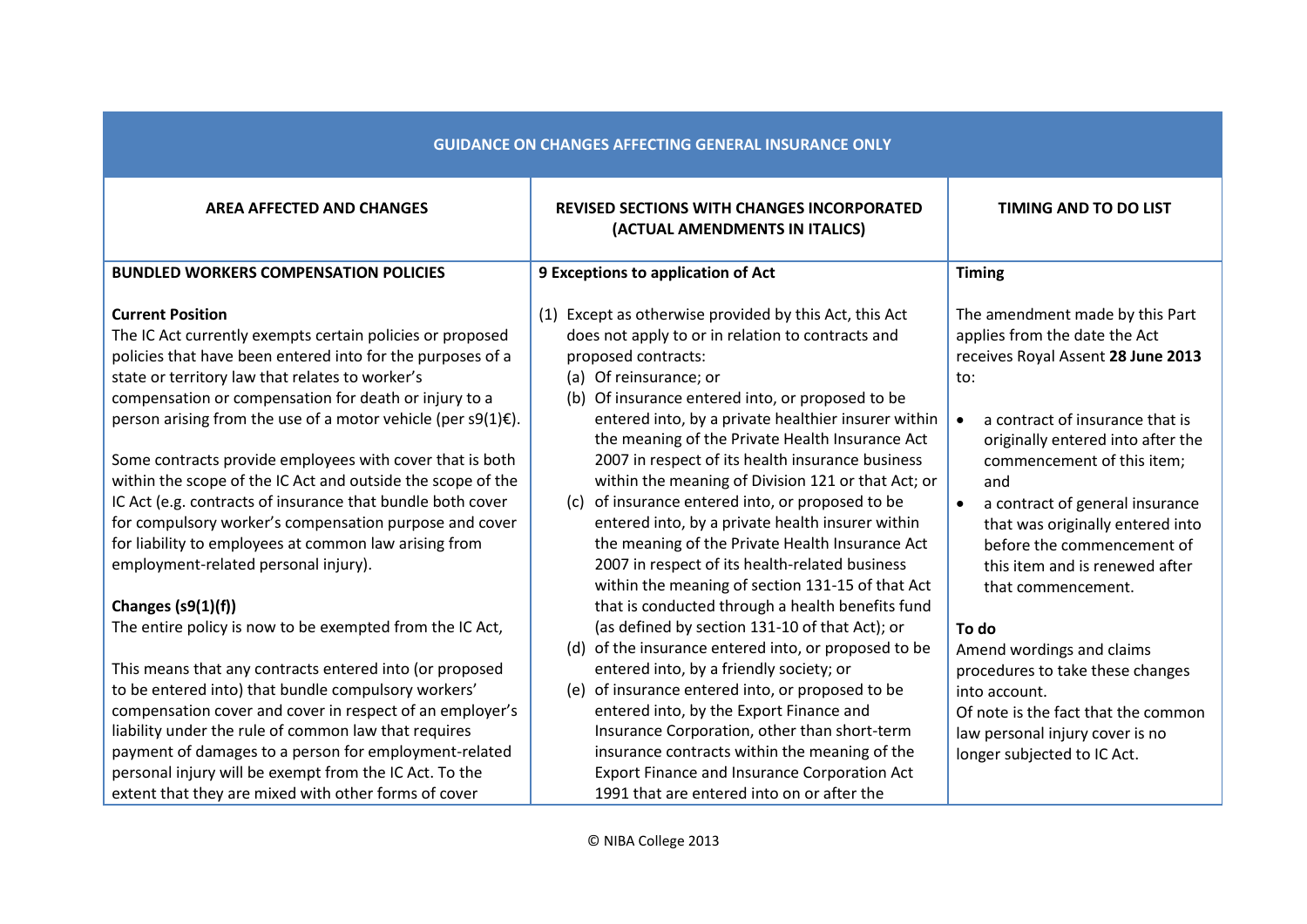| different rules apply (see bundled contracts section           | commencement of this paragraph; or                       |                                   |
|----------------------------------------------------------------|----------------------------------------------------------|-----------------------------------|
| above).                                                        | (f) to or in relation to which the Marine Insurance      |                                   |
|                                                                | Act 1909 applies; or                                     |                                   |
| No change from 2010 Bill proposals.                            | (g) entered into or proposed to be entered into for      |                                   |
|                                                                | the purposes of a law (including a law of a State        |                                   |
|                                                                | or Territory) that relates to:                           |                                   |
|                                                                | (i) workers' compensation; or                            |                                   |
|                                                                | (ii) compensation for the death of a person, or          |                                   |
|                                                                | for injury to a person, arising out of the use           |                                   |
|                                                                | of a motor vehicle; or                                   |                                   |
|                                                                | (h) entered into a proposed to be entered into:          |                                   |
|                                                                | (i) for the purpose of a law (including a law of         |                                   |
|                                                                | State or a Territory) that relates to workers'           |                                   |
|                                                                | compensation; and                                        |                                   |
|                                                                | (ii) to provide insurance cover in respect of an         |                                   |
|                                                                | employer's liability under a rule of the                 |                                   |
|                                                                | common law that requires payment of                      |                                   |
|                                                                | damages to a person for employment related               |                                   |
|                                                                | personal injury.                                         |                                   |
|                                                                |                                                          |                                   |
| THIRD PARTY BENEFICIARIES                                      | 41 Contracts of liability insurance - consent of insurer | <b>Timing</b>                     |
|                                                                | required for settlement etc. of claim                    |                                   |
| <b>Current Position</b>                                        |                                                          | Commences the date after the end  |
| The concept of a third party beneficiaries (i.e. a person      | This section applies in relation to a contract of<br>1)  | of the period of 12 months from   |
| specified in the policy as entitled to claim but who is not a  | liability insurance if it would constitute a breach of   | Royal Assent. 28 June 2014        |
| contracting insured) is currently only dealt with in section   | the contract if, without the consent of the insurer, the |                                   |
| 48 of the IC Act.                                              | insured or any third party beneficiary were:             | The amendments apply to a contact |
|                                                                | (a) To settle or compromise a claim made against         | of general insurance that:        |
| Under subsection 48(1), TPBs can recover from the<br>$\bullet$ | the insured or third party beneficiary; or               | Is originally entered into after  |
| insurer under the policy any loss suffered by the TPB          | (b) To make and admission or payment in respect of       | the commencement of this item;    |
| even though it is not a party policy.                          | such a claim.                                            | and                               |
| Under subsection 48(2) the TPB has the same                    | If the insured or any third party beneficiary (the<br>2) | Was originally entered into       |
| obligations in relation to a claim as the TPB would            | claimant) under the contract has made a claim under      | before the commencement of        |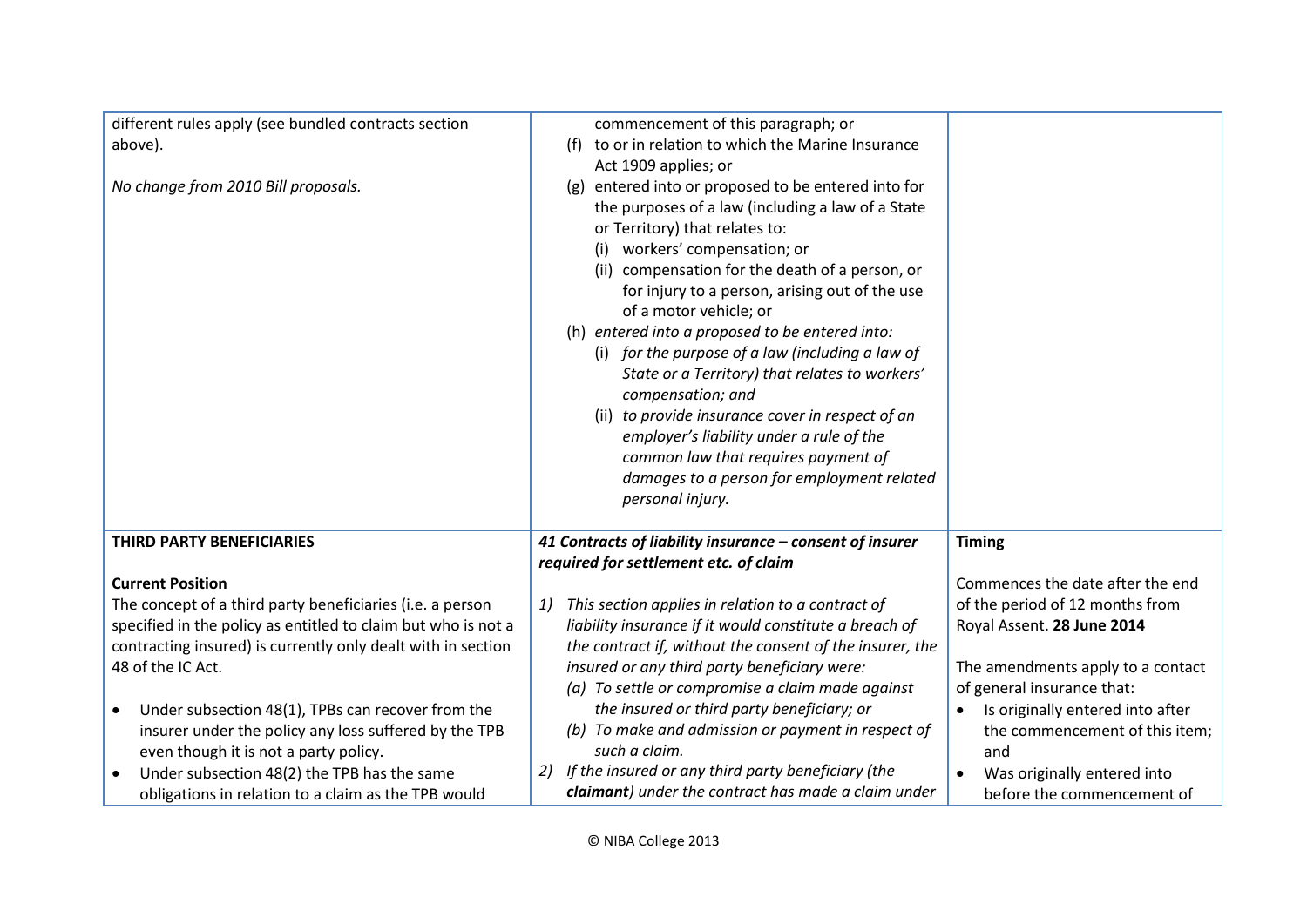have if it were the insured.

 Under subsection 48(3) it was open to debate as to whether a general insurer in defending an action brought by a TPB, could raise defences relating to the conduct of the insured which occurred either before or after the policy was entered into (e.g. non-disclosure by the insured).

Under section 41 of the IC Act, an insured that has made a claim under a contract of liability insurance may require the insurer to inform in writing:

- Whether the insurer admits that the policy applies to the claim, and
- If the insurer so admits, whether they propose to conduct, on behalf of the insured, the negotiations in any legal proceedings in respect of a claim made against the insured.

If the insurer fails to do so within a reasonable time the insurer is prevented from refusing the claim or reducing the amount payable by reason of a breach of the policy for the above reasons.

#### **Changes**

A new definition of "Third Party Beneficiary" (TPB) has been inserted into the Act because the term is now used in a number of provisions other than section 48.

A TPB is defined as a person who is not a party to the policy but it specified or referred to I the policy, whether by name or otherwise, as a person to whom the benefit of the insurance cover provided by the policy extends

*a contract, the claimant may at any time, by notice in writing given to the insurer, require the insurer to inform the insured in writing:*

- *(a) Whether the insurer admits that the contract applies to the claim; and*
- *(b) If the insurer so admits, whether the insurer proposes to conduct, on behalf of the claimant, the negotiations and any legal proceedings in respect of the claim made against the claimant.*
- *3) If the insurer does not, within a reasonable time after being given a notice under subsection (2), inform the claimant:*
	- *(a) That the insurer admits that the contract of liability insurance applies to the claim; and*
	- *(b) That the insurer proposes to conduct, on behalf of the claimant, the negotiations and any legal proceedings in respect of the claim made against the claimant.*
		- *Then:*
	- *(c) The insurer may not refuse payment of the claim; and*
	- *(d) The amount payable in respect of the claim is not reduced;*

*by reason only that the claimant breached the contract as mentioned in subsection (1).*

## **48 Contracts of general insurance – entitlements of third party beneficiaries**

*1) A third party beneficiary under a contract of general insurance has a right to recover from the insurer, in accordance with the contract, the amount of any loss suffered by third party beneficiary even though the* 

the item and is renewed after that commencement.

# **To do**

It is crucial that people understand that different rights and obligation of such third party beneficiaries when compared with the rights and obligations of the contracting insured.

A failure to do so can expose insurance brokers to risk and insurers to disputes.

In relation to section 41 insurers need to check that liability policy documentation isn't inconsistent with the change and amend claims procedures where appropriate.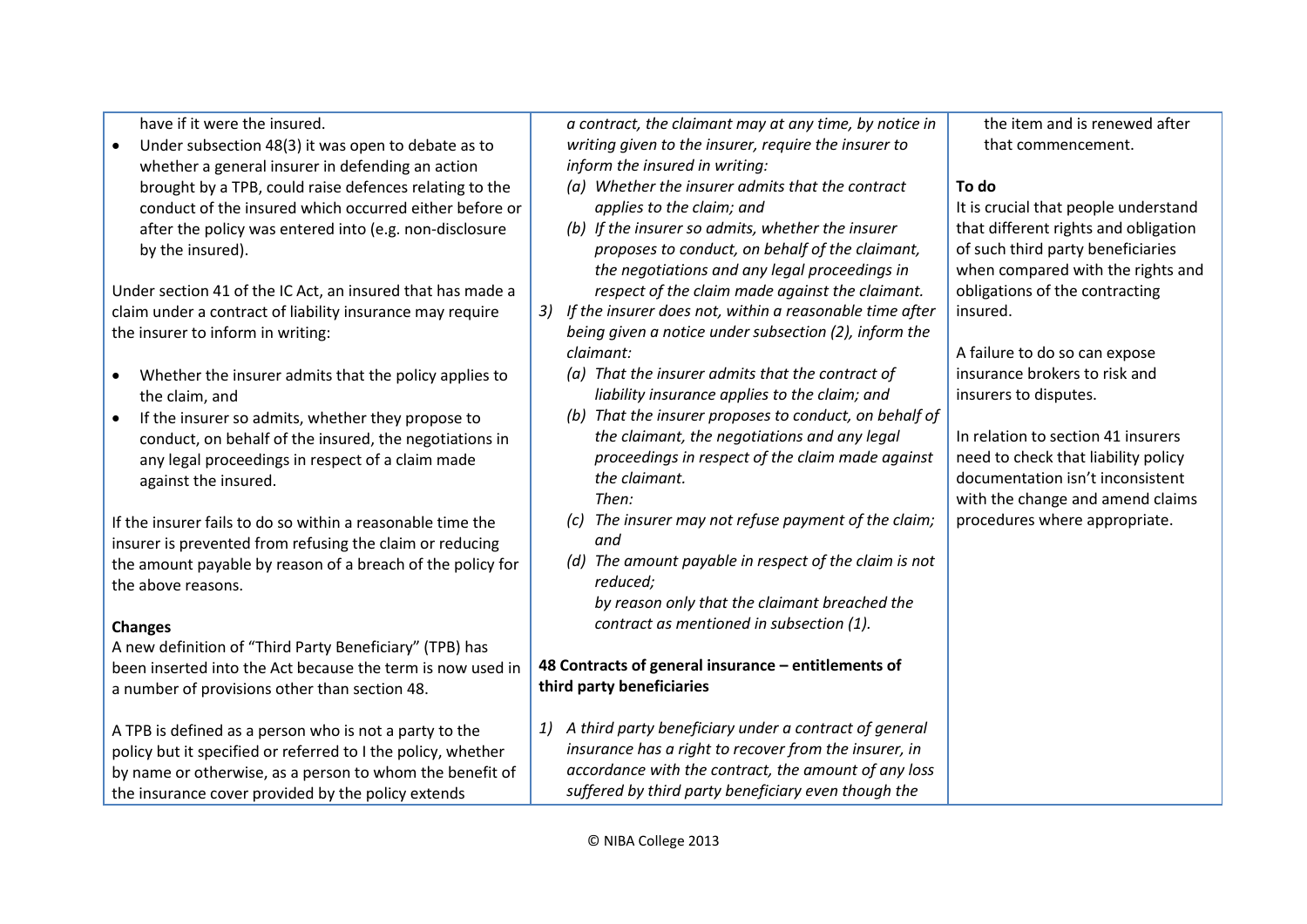| (section 11 (1)).<br>No change has been made to the rights under subsection<br>$48(1)$ or (2) as they exist.<br>Subsection 48(3) has been clarified to make it clear that, in<br>defending and action brought by a TPB, a general insurer<br>may raise defences relating to the conduct of the insured<br>which occurred either before or after the policy was<br>entered into (e.g. non-disclosure by the insured).<br>Section 41 will be amended to extend the right in relation<br>to a policy of a TPB, not just the contracting insured.<br>In addition, section 13 has been amended to extent the<br>duty of utmost food faith in relation to TPBs as well as<br>contracting insureds. However, the duty only applies after<br>the policy is entered into because to apply the duty pre-<br>contractually would be impractical. The duty is of most<br>relevance to TPBs where they wish to make a claim under<br>the policy.<br>No change from 2010 Bill proposals | third party beneficiary is not a party to the contact.<br>Subject to the contract, the third party beneficiary<br>2)<br>(a) Has, in relation to the third party beneficiary's<br>claim, the same obligations to the insurer as the<br>third party beneficiary would have if the third<br>party beneficiary were the insured; and<br>(b) May discharge the insured's obligations in<br>relation to the loss<br>The insurer has the same defences to an action under<br>3)<br>this section as the insurer would have in action by<br>the insured, including, but not limited to, defences<br>relating to the conduct of the insured (whether the<br>conduct occurred before or after the contract was<br>entered into). |                                                     |
|---------------------------------------------------------------------------------------------------------------------------------------------------------------------------------------------------------------------------------------------------------------------------------------------------------------------------------------------------------------------------------------------------------------------------------------------------------------------------------------------------------------------------------------------------------------------------------------------------------------------------------------------------------------------------------------------------------------------------------------------------------------------------------------------------------------------------------------------------------------------------------------------------------------------------------------------------------------------------|-----------------------------------------------------------------------------------------------------------------------------------------------------------------------------------------------------------------------------------------------------------------------------------------------------------------------------------------------------------------------------------------------------------------------------------------------------------------------------------------------------------------------------------------------------------------------------------------------------------------------------------------------------------------------------------------------------------------------|-----------------------------------------------------|
| RIGHTS OF THRID PARTIES TO RECOVER AGAINST<br><b>INSURERS</b>                                                                                                                                                                                                                                                                                                                                                                                                                                                                                                                                                                                                                                                                                                                                                                                                                                                                                                             | 51 Claims against insurer in respect of liability of insured<br>or third party beneficiary                                                                                                                                                                                                                                                                                                                                                                                                                                                                                                                                                                                                                            | <b>Timing</b><br>Commences day after the end of the |
| <b>Current Position</b>                                                                                                                                                                                                                                                                                                                                                                                                                                                                                                                                                                                                                                                                                                                                                                                                                                                                                                                                                   | 1)<br>lf:                                                                                                                                                                                                                                                                                                                                                                                                                                                                                                                                                                                                                                                                                                             | period of 12 months after Royal                     |
| Currently section 51 of the IC Act provides that under a                                                                                                                                                                                                                                                                                                                                                                                                                                                                                                                                                                                                                                                                                                                                                                                                                                                                                                                  | (a) The insured or any third party beneficiary under a                                                                                                                                                                                                                                                                                                                                                                                                                                                                                                                                                                                                                                                                | Assent. 28 June 2014                                |
| contract of liability insurance, where an insured has died                                                                                                                                                                                                                                                                                                                                                                                                                                                                                                                                                                                                                                                                                                                                                                                                                                                                                                                | contract of liability insurance is liable in damages                                                                                                                                                                                                                                                                                                                                                                                                                                                                                                                                                                                                                                                                  |                                                     |
| or cannot, after reasonable enquiry, be found, a third                                                                                                                                                                                                                                                                                                                                                                                                                                                                                                                                                                                                                                                                                                                                                                                                                                                                                                                    | to another person; and                                                                                                                                                                                                                                                                                                                                                                                                                                                                                                                                                                                                                                                                                                | The amendments made by this Part                    |
| party may bring an action against the insurer directly for                                                                                                                                                                                                                                                                                                                                                                                                                                                                                                                                                                                                                                                                                                                                                                                                                                                                                                                | (b) The contract provides insurance cover in respect                                                                                                                                                                                                                                                                                                                                                                                                                                                                                                                                                                                                                                                                  | apply to:                                           |
| an amount equal to the insurer's liability under the policy                                                                                                                                                                                                                                                                                                                                                                                                                                                                                                                                                                                                                                                                                                                                                                                                                                                                                                               | of the liability; and                                                                                                                                                                                                                                                                                                                                                                                                                                                                                                                                                                                                                                                                                                 |                                                     |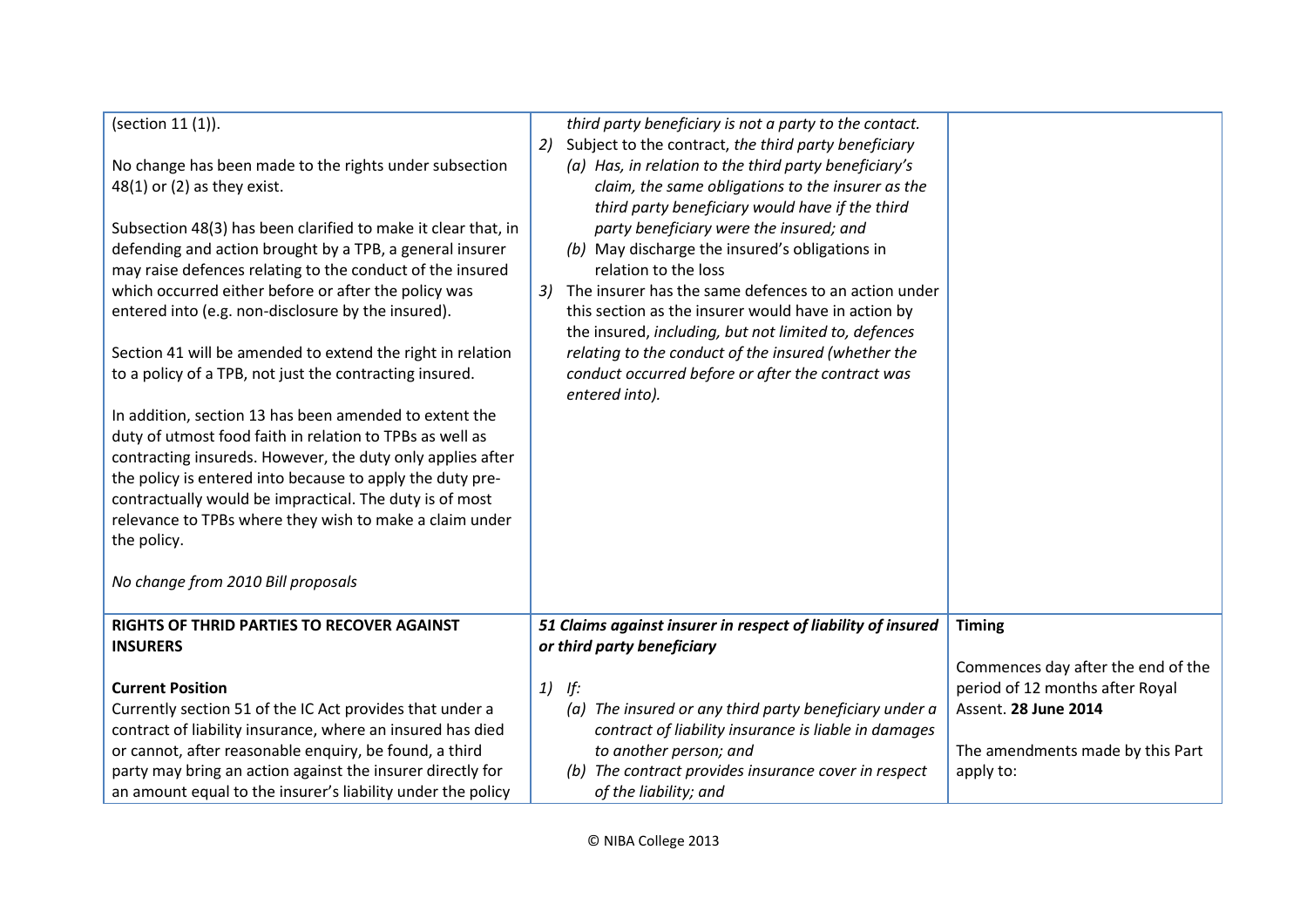| regarding the liability of the insured.<br><b>Changes</b><br>Section 51 will be amended to also cover the liability of a<br>TPB so the third party can exercise similar rights in relation<br>to a TPB covered under the relevant policy.<br>No significant change from 2010 Bill proposals | (c) The insured or the third party beneficiary has died<br>or cannot, after reasonable inquiry, be found;<br>Then the other person may recover from the<br>insurer and amount equal to the insurer's liability<br>under the contract in respect in respect of the<br>liability of the insured or third party beneficiary<br>A payment under subsection (1) is a discharge, to the<br>extent of the payment, in respect of:<br>(a) The insurer's liability under the contract; and<br>(b) The liability of the insured or third party<br>beneficiary, or the legal personal representative<br>of the insured or third party beneficiary, to the<br>other person<br>This section does not affect any right that the other<br>3)<br>person has in respect of the liability of the liability of<br>the insured or third party beneficiary being a right<br>under some other law of the Commonwealth or<br>under a law of a State or Territory. | (a) A contract of liability insurance<br>that is originally entered into<br>after the commencement of this<br>item; and<br>(b) A contract of liability insurance<br>that was originally entered into<br>before the commencement of<br>this item and is renewed after<br>that commencement.<br>To do<br>Insurers need to check liability policy<br>documentation isn't inconsistent<br>with the change and change liability<br>claims procedures where<br>appropriate.<br>Insurance brokers need to be aware<br>of this new right for TPBs they act<br>for. |
|---------------------------------------------------------------------------------------------------------------------------------------------------------------------------------------------------------------------------------------------------------------------------------------------|--------------------------------------------------------------------------------------------------------------------------------------------------------------------------------------------------------------------------------------------------------------------------------------------------------------------------------------------------------------------------------------------------------------------------------------------------------------------------------------------------------------------------------------------------------------------------------------------------------------------------------------------------------------------------------------------------------------------------------------------------------------------------------------------------------------------------------------------------------------------------------------------------------------------------------------------|------------------------------------------------------------------------------------------------------------------------------------------------------------------------------------------------------------------------------------------------------------------------------------------------------------------------------------------------------------------------------------------------------------------------------------------------------------------------------------------------------------------------------------------------------------|
| <b>SUBROGATION CHANGES</b>                                                                                                                                                                                                                                                                  | 67 Rights with respect to moneys recovered under<br>subrogation etc.                                                                                                                                                                                                                                                                                                                                                                                                                                                                                                                                                                                                                                                                                                                                                                                                                                                                       | <b>Timing</b>                                                                                                                                                                                                                                                                                                                                                                                                                                                                                                                                              |
| <b>Current Position</b>                                                                                                                                                                                                                                                                     |                                                                                                                                                                                                                                                                                                                                                                                                                                                                                                                                                                                                                                                                                                                                                                                                                                                                                                                                            | The changes apply top contract                                                                                                                                                                                                                                                                                                                                                                                                                                                                                                                             |
| The rules regarding subrogation are currently set out in                                                                                                                                                                                                                                    | Scope                                                                                                                                                                                                                                                                                                                                                                                                                                                                                                                                                                                                                                                                                                                                                                                                                                                                                                                                      | originally entered into 6 months                                                                                                                                                                                                                                                                                                                                                                                                                                                                                                                           |
| section 67.                                                                                                                                                                                                                                                                                 | 1) This section applies if:                                                                                                                                                                                                                                                                                                                                                                                                                                                                                                                                                                                                                                                                                                                                                                                                                                                                                                                | after Royal Assent or originally                                                                                                                                                                                                                                                                                                                                                                                                                                                                                                                           |
|                                                                                                                                                                                                                                                                                             | (a) An insurer is liable under a contract of general                                                                                                                                                                                                                                                                                                                                                                                                                                                                                                                                                                                                                                                                                                                                                                                                                                                                                       | entered into before Royal Assent                                                                                                                                                                                                                                                                                                                                                                                                                                                                                                                           |
| <b>Changes</b>                                                                                                                                                                                                                                                                              | insurance in respect of a loss; and                                                                                                                                                                                                                                                                                                                                                                                                                                                                                                                                                                                                                                                                                                                                                                                                                                                                                                        | and renewed 6 months after it. 28                                                                                                                                                                                                                                                                                                                                                                                                                                                                                                                          |
| The current rules are to be replace by new rules which                                                                                                                                                                                                                                      | (b) The insurer has a right of subrogation in respect                                                                                                                                                                                                                                                                                                                                                                                                                                                                                                                                                                                                                                                                                                                                                                                                                                                                                      | December 2013.                                                                                                                                                                                                                                                                                                                                                                                                                                                                                                                                             |
| apply where an insurer that is liable under general                                                                                                                                                                                                                                         | of the loss; and                                                                                                                                                                                                                                                                                                                                                                                                                                                                                                                                                                                                                                                                                                                                                                                                                                                                                                                           |                                                                                                                                                                                                                                                                                                                                                                                                                                                                                                                                                            |
| insurance policy in respect of a loss has a right of                                                                                                                                                                                                                                        | (c) An amount is recovered (whether by the insurer                                                                                                                                                                                                                                                                                                                                                                                                                                                                                                                                                                                                                                                                                                                                                                                                                                                                                         | To do                                                                                                                                                                                                                                                                                                                                                                                                                                                                                                                                                      |
| subrogation in respect of the loss and an mount is                                                                                                                                                                                                                                          | or the insured) from another person in respect of                                                                                                                                                                                                                                                                                                                                                                                                                                                                                                                                                                                                                                                                                                                                                                                                                                                                                          |                                                                                                                                                                                                                                                                                                                                                                                                                                                                                                                                                            |
| recovered (whether by the insurer or insured) in respect of                                                                                                                                                                                                                                 | the loss.                                                                                                                                                                                                                                                                                                                                                                                                                                                                                                                                                                                                                                                                                                                                                                                                                                                                                                                                  | This is a significant change and                                                                                                                                                                                                                                                                                                                                                                                                                                                                                                                           |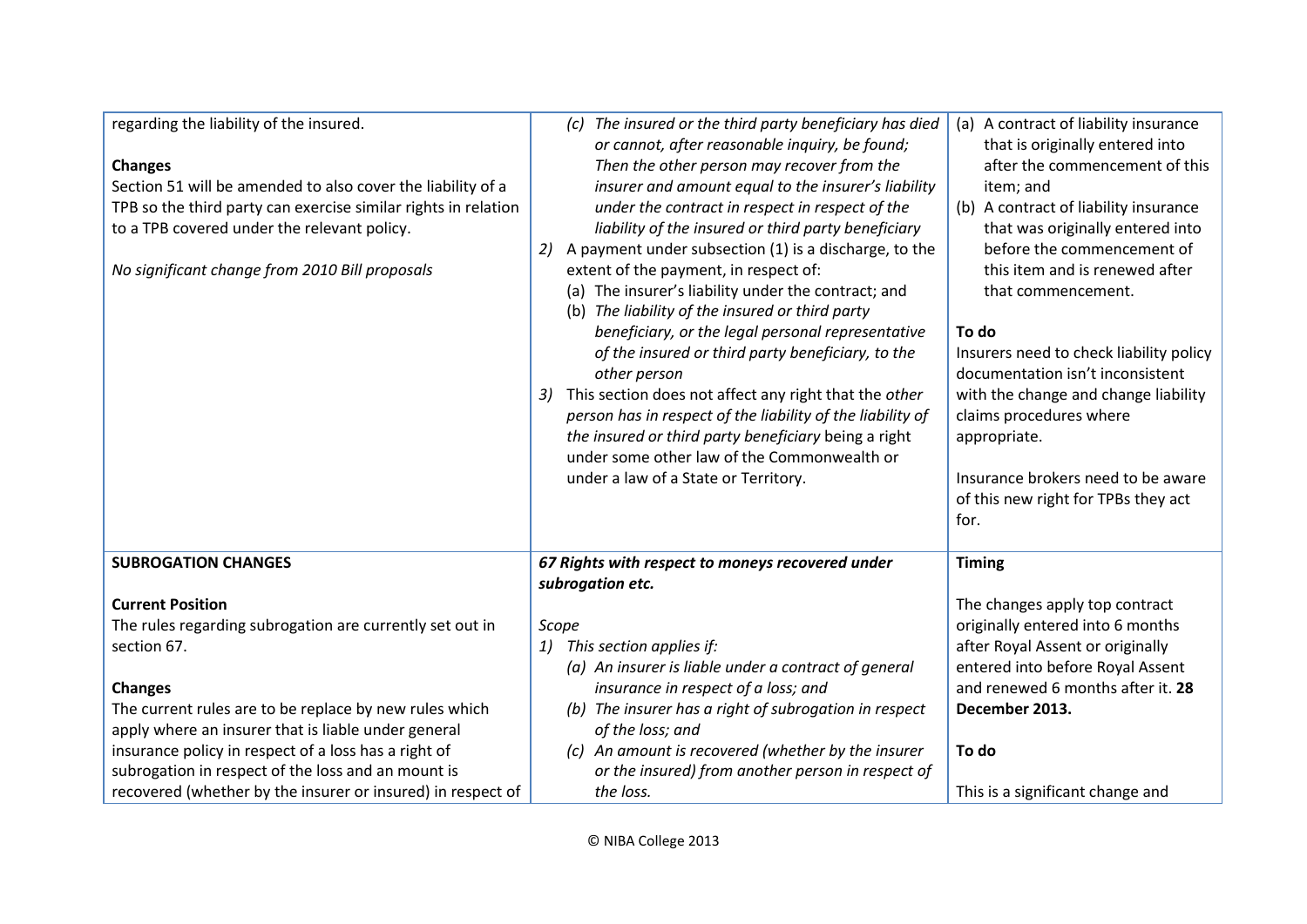| the loss.                                                            |                                                               | insurers will need to consider     |
|----------------------------------------------------------------------|---------------------------------------------------------------|------------------------------------|
|                                                                      | Amount recovered by insurer                                   | current practices having regard to |
| Any of the new rules are subject to the terms of the policy          | If the amount is recovered by the insurer in exercising<br>2) | these new default rules and amend  |
| and any agreement made after the relevant loss has                   | the insurer's right subrogation in respect of the loss:       | procedures and polices where       |
| occurred.                                                            | (a) The insurer is entitled under this paragraph to so        | appropriate.                       |
|                                                                      | much of the amount as does not exceed the sum                 |                                    |
| The rules have been extended to apply to TPBs as well as             | of:                                                           | Insurance brokers will need to     |
| the contracting insured.                                             | The amount paid by the insurer to the insured<br>(i)          | consider how any such changes will |
|                                                                      | in respect of the loss; and                                   | impact on their client's rights.   |
| Where the insurer has recovered the relevant amount:                 | (ii) The amount paid by the insurer for                       |                                    |
|                                                                      | administrative and legal costs incurred in                    |                                    |
| The insurer is entitled to get the amount paid to the<br>$\bullet$   | connection with the recovery; and                             |                                    |
| insured for the loss under the policy and an amount                  | (b) If the amount recovered exceeds the amount to             |                                    |
| paid by the insurer for administrative and legal costs               | which the insurer is entitled under paragraph (a)             |                                    |
| incurred in connection with recovery (the initial                    | - the insured is entitled under this paragraph to             |                                    |
| amount). the insurer is also entitled to any interest                | so much of the excess as does not exceed the                  |                                    |
| awarded on any amount recovered; and                                 | insured's overall loss; and                                   |                                    |
| If the recovery exceeds the above, the insured gets the<br>$\bullet$ | (c) Of the amount recovered exceeds the sum of:               |                                    |
| excess up to the insured's overall loss (the insured's               | (i) The amount to which the insurer is entitled               |                                    |
| overall loss is defined as their loss less the payment               | under paragraph (a); and                                      |                                    |
| made to them by the insurer) and the insurer gets any                | (ii) The amount (if any) to which the insured is              |                                    |
| amount in excess of that.                                            | entitled under paragraph (b);                                 |                                    |
|                                                                      | the insurer is entitled to the excess                         |                                    |
| Where insured recovers the amount:                                   |                                                               |                                    |
|                                                                      | Amount recovered by insured                                   |                                    |
| The insured gets their overall loss and any amount<br>$\bullet$      | If the amount is recovered by the insured:<br>3)              |                                    |
| paid by the insured for administrative and legal costs               | (a) The insurer is entitled under this paragraph to so        |                                    |
| incurred in connection with the recovery (initial                    | much of the amount as does not exceed the sum                 |                                    |
| amount). The insured is also entitled to any interest                | of:                                                           |                                    |
| awarded on any amount recovered; and                                 | The insured's overall loss; and<br>(i)                        |                                    |
| If the recovery exceeds the above, the insurer is<br>$\bullet$       | (ii) The amount paid by the insured for                       |                                    |
| entitled to get the amount paid to the insured for the               | administrative and legal costs incurred in                    |                                    |
| loss under the policy and the insured gets any amount                | connection with the recovery; and                             |                                    |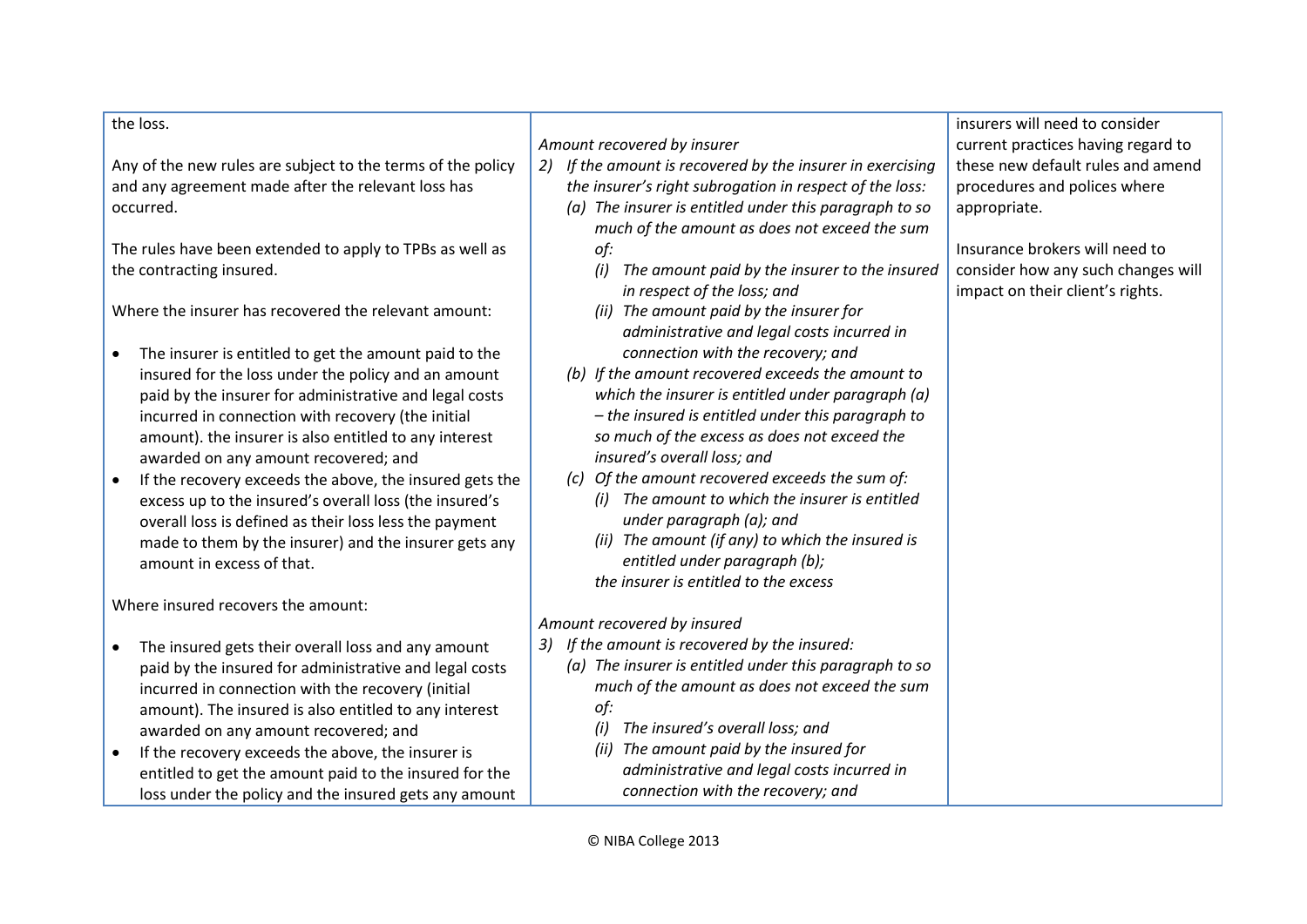| in excess of that.                                             | (b) The amount recovered exceeds the amount to           |
|----------------------------------------------------------------|----------------------------------------------------------|
|                                                                | which the insured is entitled under paragraph (a)        |
| Where there is a joint recover:                                | - the insurer is entitled to so much of the excess       |
|                                                                | as does not exceed the amount paid by the                |
| Where the amount recovered is equal to the sum of<br>$\bullet$ | insurer to the insured in respect of the loss; and       |
| the initial amounts each is entitled to, each get these;       | (c) If the amount recovered exceeds the sum of:          |
| and                                                            | (i) The amount to which the insured is entitled          |
| Where the amount is greater than the sum of the                | under paragraph (a); and                                 |
| initial amounts each is entitled to:                           | (ii) The amount (if any) to which the insurer is         |
| Each gets these initial amounts;                               | entitled under paragraph (b);                            |
| The portion of the remainder is calculated on a                | the insured is entitled to the excess                    |
| pro-rate basis in proportion to administrative/legal           |                                                          |
| costs incurred in connection with recovery by both             | Amount recovered by insurer and insured jointly          |
| parties; and                                                   | 4) Subsection (5), (6) and (7) apply if the amount is    |
| Interest awarded on the amount recover is to be                | recovered by the insurer and the insured jointly.        |
| divided fairly having regard to the amount each is             | If the amount recovered is led than the sum of the<br>5) |
| entitled to under the above and the period of time             | paragraph (2)(a) amount and the paragraph (3)(a)         |
| for which each have lost the use of the money.                 | amount, the insure and the insured are each entitled     |
|                                                                | to a portion of the amount recovered, calculated on a    |
| No significant change from 2010 Bill proposals                 | pro rata basis in proportion to the paragraph $(2)(a)$   |
|                                                                | amount and the paragraph (3)(a) amount                   |
|                                                                | If the amount recovered is equal to the sim of the<br>6) |
|                                                                | paragraph (2)(a) amount and the paragraph (3)(a)         |
|                                                                | amount:                                                  |
|                                                                | (a) The insurer is entitled to the paragraph $(2)(a)$    |
|                                                                | amount; and                                              |
|                                                                | (b) The insured is entitled to the paragraph $(3)(a)$    |
|                                                                | amount                                                   |
|                                                                | If the amount recovered exceeds the sum of the<br>7)     |
|                                                                | paragraph (2)(a) amount and the paragraph (3)(a)         |
|                                                                | amount, then;                                            |
|                                                                | (a) The insurer is entitled to the paragraph $(2)(a)$    |
|                                                                | amount; and                                              |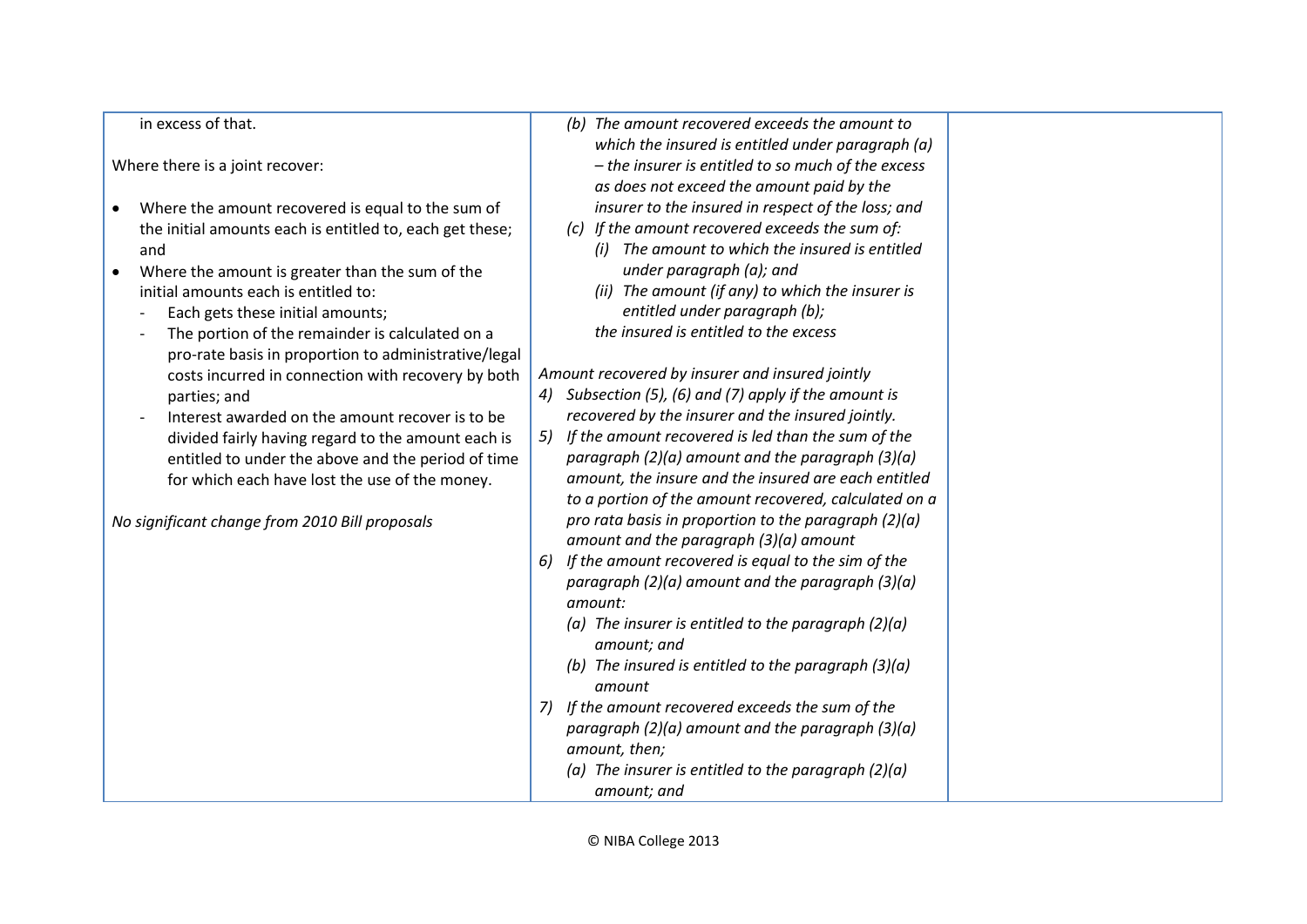| (b) The insured is entitled to the paragraph $(3)(a)$               |  |
|---------------------------------------------------------------------|--|
| amount; and                                                         |  |
| (c) In addition to those amounts, the insurer and the               |  |
| insured are each entitled to a proportion of the                    |  |
| remainder of the amount recovered, calculated                       |  |
| on a pro rate basis is proportion to the amounts                    |  |
| referred to in subparagraphs (2)(a)(ii) and                         |  |
| (3)(a)(ii).                                                         |  |
|                                                                     |  |
| Amount awarded by way of interest                                   |  |
| If an amount (the <b>interest amount</b> ) by way of interest<br>8) |  |
| is awarded in respect of the amount recovered (the                  |  |
| principal amount), the following apply:                             |  |
| (a) If the principal amount was recovered by the                    |  |
| insurer, the insurer is entitled to the interest                    |  |
| amount;                                                             |  |
| (b) If the principal amount was recovered by the                    |  |
| insured, the insured is entitled to the interest                    |  |
| amount;                                                             |  |
| (c) If the principal amount was recovered by the                    |  |
| insurer and the insure jointly, the interest amount                 |  |
| is to be divided fairly between the insurer and the                 |  |
| insured, having regard to:                                          |  |
| (i) The amounts to which the insurer and the                        |  |
|                                                                     |  |
| insured are each entitle under subsection (5),                      |  |
| (6) or (7), as the case requires; and                               |  |
| (ii) The period of time during which the insurer                    |  |
| and the insured have lost the use of their                          |  |
| money                                                               |  |
|                                                                     |  |
| Rights of insurer and insured are subject to contract and           |  |
| any agreement                                                       |  |
| 9) The rights of the insurer and the insured under this             |  |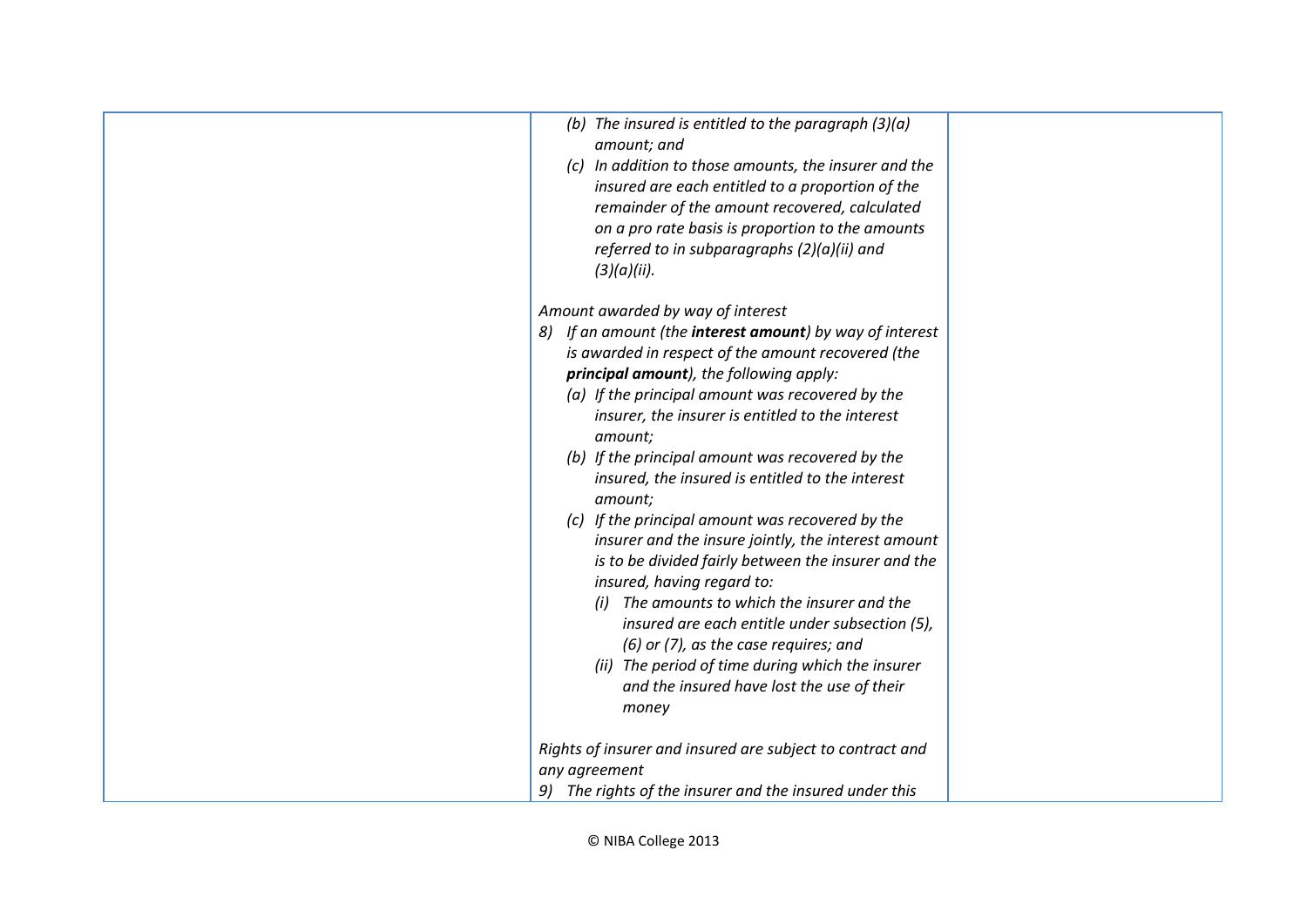| section in respect of a loss are subject to:<br>(a) The relevant contract of insurance; and<br>(b) Any agreement made between the insurer and<br>the insured after the loss occurred.<br><b>Definitions</b><br>10) In this section:<br><b>Insured's overall loss, in relation to a loss incurred by</b><br>an insured to which this section applies, means the<br>amount of the loss reduced by any amount paid to<br>the insured by the insurer in respect of the loss.<br>Paragraph (2)(a) amount means the sum of the |  |
|--------------------------------------------------------------------------------------------------------------------------------------------------------------------------------------------------------------------------------------------------------------------------------------------------------------------------------------------------------------------------------------------------------------------------------------------------------------------------------------------------------------------------|--|
| amounts referred to in subparagraphs (2)(a)(i) and (ii)<br><b>Paragraph (3)(a) amount</b> means the sum of the<br>amounts referred in subparagraphs (3)(a)(i) and (ii),                                                                                                                                                                                                                                                                                                                                                  |  |
| <b>Associated change:</b>                                                                                                                                                                                                                                                                                                                                                                                                                                                                                                |  |
| Before section 65 insert:                                                                                                                                                                                                                                                                                                                                                                                                                                                                                                |  |
| 64 Application to third party beneficiaries                                                                                                                                                                                                                                                                                                                                                                                                                                                                              |  |
| In this Part, a reference to an insured includes a reference                                                                                                                                                                                                                                                                                                                                                                                                                                                             |  |
| to a third party beneficiary                                                                                                                                                                                                                                                                                                                                                                                                                                                                                             |  |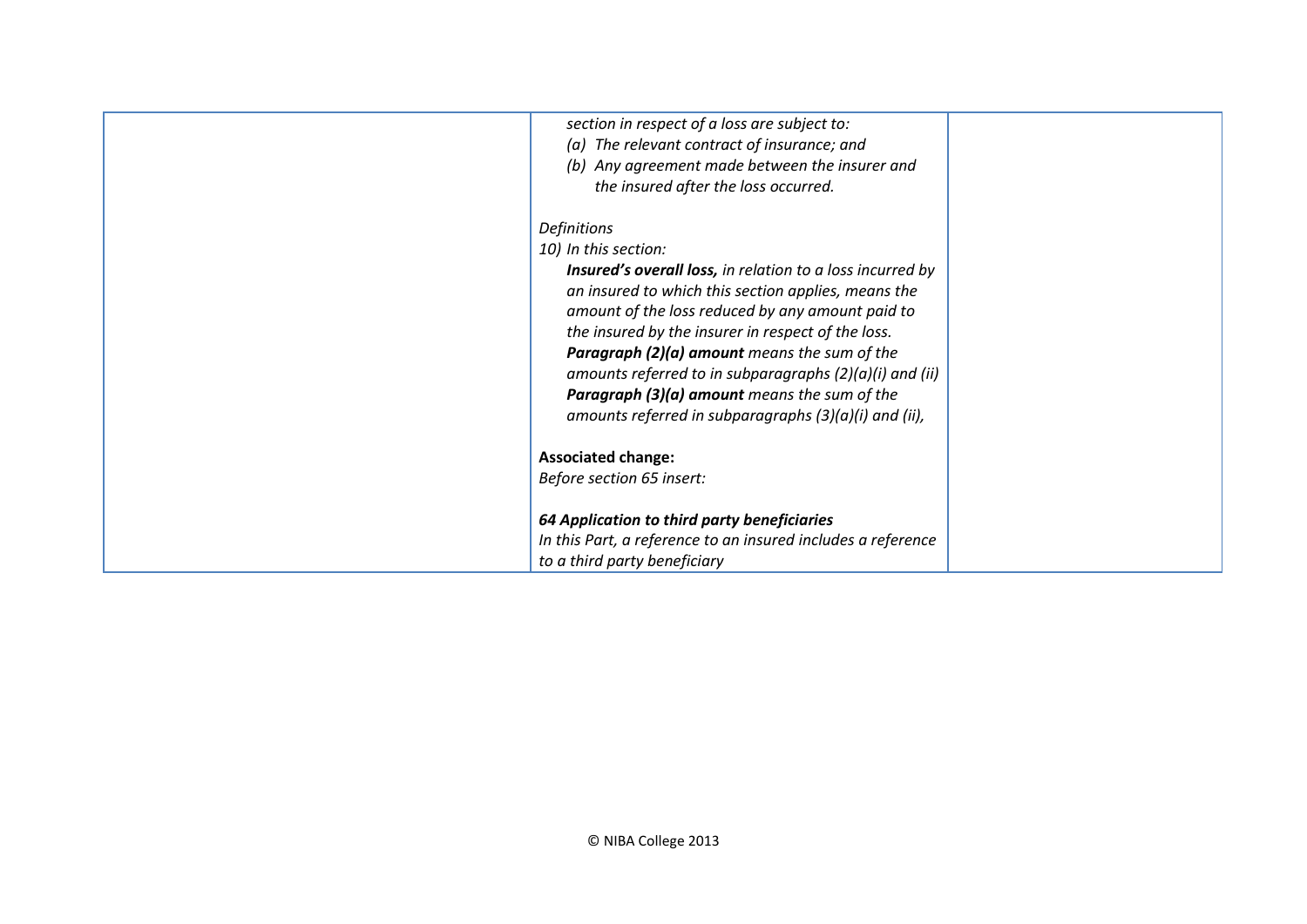| <b>GUIDANCE ON CHANGES AFFECTING LIFE INSURANCE ONLY</b>                                                                                                                                                                                                                                                                                                                                                                                                                                                                              |                                                                                                                                                                                                                                                                                                                                                                                           |                                                                                                                                                                                                                                                                                                                                           |
|---------------------------------------------------------------------------------------------------------------------------------------------------------------------------------------------------------------------------------------------------------------------------------------------------------------------------------------------------------------------------------------------------------------------------------------------------------------------------------------------------------------------------------------|-------------------------------------------------------------------------------------------------------------------------------------------------------------------------------------------------------------------------------------------------------------------------------------------------------------------------------------------------------------------------------------------|-------------------------------------------------------------------------------------------------------------------------------------------------------------------------------------------------------------------------------------------------------------------------------------------------------------------------------------------|
| <b>AREA AFFECTED AND CHANGES</b>                                                                                                                                                                                                                                                                                                                                                                                                                                                                                                      | <b>REVISED SECTIONS WITH CHANGES INCORPORATED</b><br>(ACTUAL AMENDMENTS IN ITALICS)                                                                                                                                                                                                                                                                                                       | <b>TIMING AND TO DO LIST</b>                                                                                                                                                                                                                                                                                                              |
| <b>UNBUNDLING OF LIFE POLICES</b>                                                                                                                                                                                                                                                                                                                                                                                                                                                                                                     | <b>27A</b> (new)                                                                                                                                                                                                                                                                                                                                                                          | <b>Timing</b>                                                                                                                                                                                                                                                                                                                             |
| <b>Current Position</b><br>Currently, due to the bundling of life polices, remedies<br>which are available for misrepresentation or non-<br>disclosure in relation to only one aspect of a bundled life<br>policy, have to be applied to the policy as a whole.                                                                                                                                                                                                                                                                       | 27A Certain contracts of life insurance may be treated<br>as if they comprised 2 or more separate contracts of life<br>insurance<br>$ $ If:<br>1)                                                                                                                                                                                                                                         | The unbundling provisions of section<br>27A have retrospective effect and<br>will apply to a life policy whether<br>originally entered into before or<br>after the date of Royal Assent.                                                                                                                                                  |
| Change<br>Section 27A proposes to change this by providing that:<br>If a life policy contains two or more groups of<br>$\bullet$<br>provisions (e.g. death and disability cover) or two or<br>more life insureds, then the remedies in Division 3 of                                                                                                                                                                                                                                                                                  | (a) A contract of life insurance includes 2 or more<br>groups of provisions (for example, provisions that<br>are grouped into 2 or more separate parts); and<br>(b) Each group of provisions could form a single<br>contract of life insurance;<br>then this Division applies as if each group of<br>provisions were a separate contract of life                                          | The amendments made by this Part<br>do not affect any proceedings in<br>progress at the commencement of<br>this item in relation to a contract of<br>life insurance or any appeal in<br>relation to any such proceedings.                                                                                                                 |
| Part IV for misrepresentation and non-disclosure apply<br>to each type of cover of each life insured, as if the<br>policy contained only the one type of cover in relation<br>to only the one insured; and<br>Where a life policy contains an element of cover that is<br>$\bullet$<br>not underwritten or is underwritten on different terms<br>(e.g. group life policy that provides automatic cover<br>and which has a top-up option), the elements are<br>regarded as separate kinds of cover for the purposes<br>of section 27A. | insurance.<br>$2)$ If:<br>(a) A contract of life insurance includes 2 or more<br>groups of provisions (for example, provisions that<br>are grouped into 2 or more separate parts); and<br>(b) Because of subsection (1), this Division applies as<br>if each group of provisions were a separate<br>contract of life insurance; and<br>(c) The contract also includes provisions (related | To do<br>This is a significant change and<br>insurers will need to amend their<br>policies and procedures to reflect<br>the changed rights of life insureds in<br>such circumstances.<br>Insurance brokers need to ensure<br>they advise their clients about the<br>new rights in situations where there<br>is alleged non-disclosure and |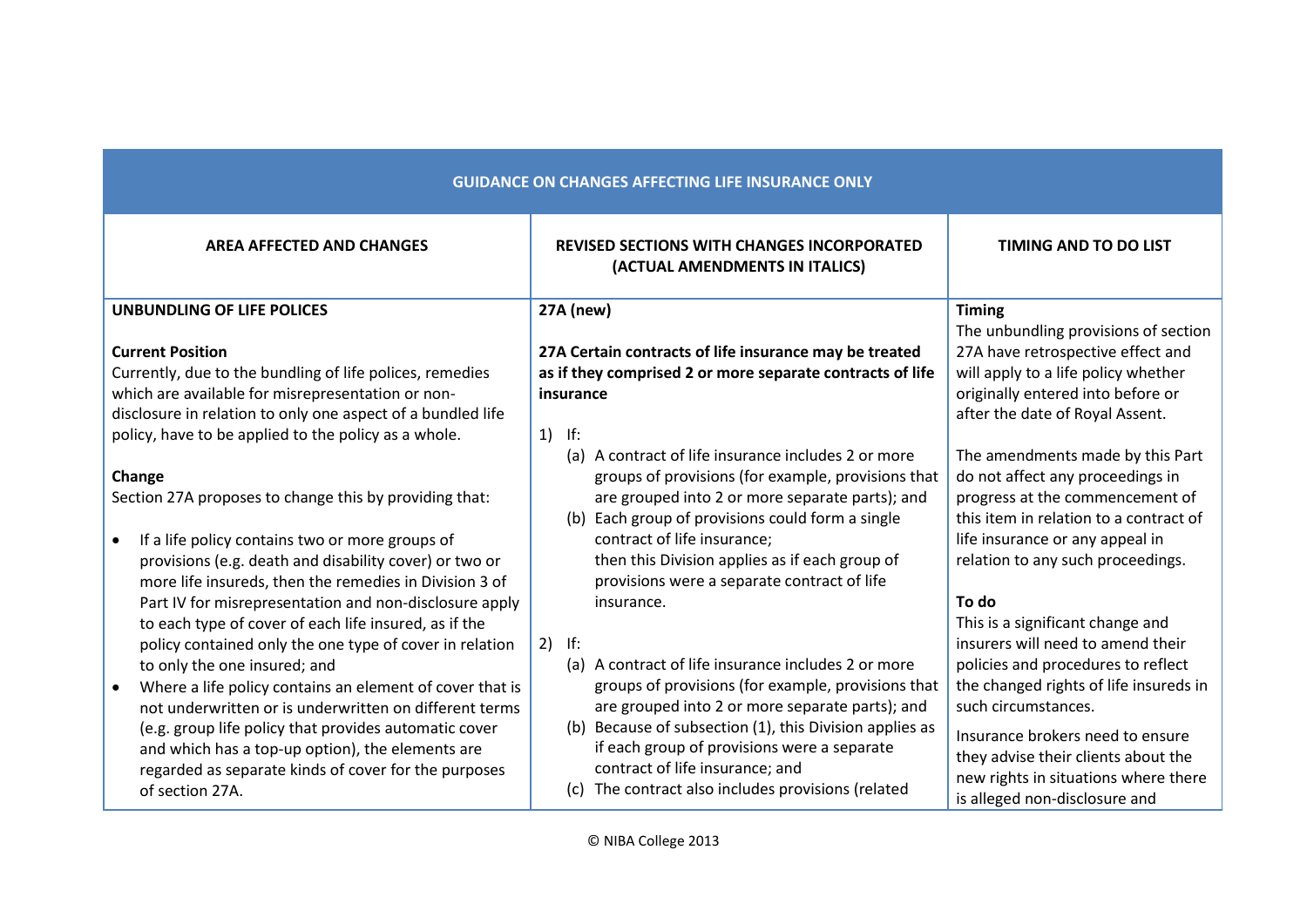| The above allows the remedies for misrepresentation and<br>non-disclosure to apply to each different element of the<br>policy as if each element or aspect were a separate<br>contract.<br>Change from 2010 Bill proposals                                                                                                                                                                                                                                                                                                                                                                                                                                 | provisions) that relate to or affect the operation<br>of one or more of the groups of provisions<br>referred to in paragraph (a).<br>then the related provisions are, for the purpose<br>of this Division, to be regarded as provisions<br>included in each relevant separate contract of life<br>insurance referred to in paragraph (b).                                                                                                                                                                                                                                                                                                                                                                                                                                                                                                                                                                                                                                                                                                                                                                     | misrepresentation. |
|------------------------------------------------------------------------------------------------------------------------------------------------------------------------------------------------------------------------------------------------------------------------------------------------------------------------------------------------------------------------------------------------------------------------------------------------------------------------------------------------------------------------------------------------------------------------------------------------------------------------------------------------------------|---------------------------------------------------------------------------------------------------------------------------------------------------------------------------------------------------------------------------------------------------------------------------------------------------------------------------------------------------------------------------------------------------------------------------------------------------------------------------------------------------------------------------------------------------------------------------------------------------------------------------------------------------------------------------------------------------------------------------------------------------------------------------------------------------------------------------------------------------------------------------------------------------------------------------------------------------------------------------------------------------------------------------------------------------------------------------------------------------------------|--------------------|
| The 2010 Bill proposals have been refined to move from<br>the "kind of insurance" provided to an approach which<br>more closely align with Part 3 of the 201 Act.<br>Bundled contracts will be unbundled into separate<br>contracts for the purpose of applying remedies in section<br>29 of the ICA when the provisions that would constitute a<br>standalone contract that provides a particular type of<br>cover.<br>It was also clarified that the amendments made by this<br>Part do not affect any proceedings at the commencement<br>of this item in relation to a contract of life insurance or any<br>appeal in relation to any such proceedings. | If a contract of life insurance provides insurance<br>3)<br>cover in relation to 2 or more life insureds, this<br>Division applies as if the insurance cover provided in<br>relation to each life insured were provided by a<br>separate contract of life insurance.<br>If a contract of life insurance provides:<br>4)<br>(a) Insurance cover in relation to a life insured that is<br>underwritten on particular terms; and<br>(b) Insurance cover relation to that life insured that:<br>(i) Is not underwritten; or<br>(ii) Is underwritten on different terms;<br>then this Division applies as if the insurance<br>cover referred to in paragraph (a) and the<br>insurance cover referred to in paragraph (b) were<br>each provided by a separate contract of life<br>insurance.<br>Note: The effect of this section in relation to a contract of<br>life insurance to which subsection (1), (3) or (4) applies is<br>that different remedies may be available to the insurer<br>in respect of each separate contract of life insurance that<br>is taken to exist by virtue of the relevant subsection. |                    |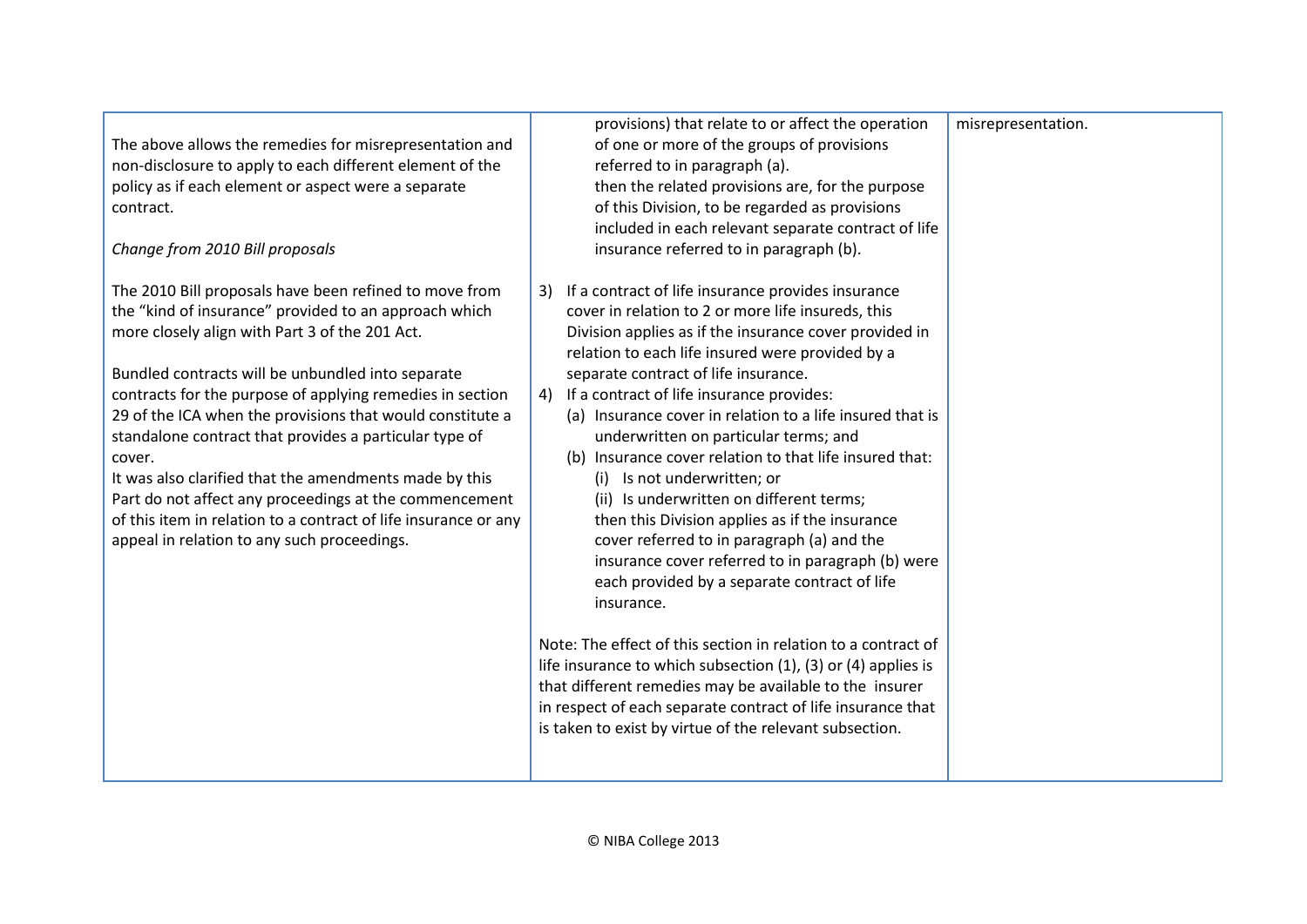| REMEDY FOR MISSTATEMENT OF DATE OF BIRTH                                                                                                                                                                                                                                                                                                                                                                                                                                                                                                                                                                  | 30 Misstatement of age                                                                                                                                                                                                                                                                                                                                                                                                                                                                                                                                                                                                                                                                                                                                                                                                                                                                                                                                          | <b>Timing</b>                                                                                                                                                                                                                                                                                                                                                                                                                                                                                                                                                                                                                                                                  |
|-----------------------------------------------------------------------------------------------------------------------------------------------------------------------------------------------------------------------------------------------------------------------------------------------------------------------------------------------------------------------------------------------------------------------------------------------------------------------------------------------------------------------------------------------------------------------------------------------------------|-----------------------------------------------------------------------------------------------------------------------------------------------------------------------------------------------------------------------------------------------------------------------------------------------------------------------------------------------------------------------------------------------------------------------------------------------------------------------------------------------------------------------------------------------------------------------------------------------------------------------------------------------------------------------------------------------------------------------------------------------------------------------------------------------------------------------------------------------------------------------------------------------------------------------------------------------------------------|--------------------------------------------------------------------------------------------------------------------------------------------------------------------------------------------------------------------------------------------------------------------------------------------------------------------------------------------------------------------------------------------------------------------------------------------------------------------------------------------------------------------------------------------------------------------------------------------------------------------------------------------------------------------------------|
| <b>Current Position</b><br>Currently, section 30 of IC Act sets out specific remedies<br>for life insurers in circumstances where the date of birth of<br>one or more of the life insureds was incorrectly stated at<br>the time life policy was entered into.<br>Change<br>An additional remedy is to be included which will allow an<br>insurer to vary the life policy by changing its expiration<br>date to a date calculated on the basis of the correct date<br>of birth (where known) in circumstances relevant section<br>30.<br>Change from 2010 Bill proposals<br>No changes to Bill proposals. | In this section, the standard formula, in relation to a<br>1)<br>contract of like insurance means the formula:<br>$rac{SP}{Q}$<br>Where:<br>S is the number of dollars that is equal to the sum<br>insured (including any bonuses).<br>P is the number of dollars that is equal to the premium<br>that has, or the sum of the premiums that have, become<br>payable under the contract: and<br>Q is the number of dollars that is equal to the premium,<br>or to the sum of the premiums, that would have become<br>payable under the contract if it or they had been<br>ascertained on the basis of the correct date of birth or<br>dates of birth.<br>If the date of birth of one or more of the life insureds<br>2)<br>under a contract of life insurance was not correctly<br>stated to the insurer at the time when the contract<br>was entered into:<br>(a) Where the sum insured (including any bonuses)<br>exceeds the amount in dollars ascertained in | The amendment commences on the<br>date the Act receives the Royal<br>Assent. 28 June 2013<br>The amendment made by this Part<br>applies to a contract of life insurance<br>that is originally entered into after<br>the commencement of this item.<br>If:<br>a contract of life insurance that<br>$\bullet$<br>was originally entered into<br>before the commencement of<br>this item is varied after that<br>commencement to:<br>increase a sum insured<br>under the contract in<br>respect of one or more life<br>insureds; or<br>provide one or more<br>$\bullet$<br>additional kinds of insurance<br>cover; and<br>the variation was not an<br>automatic variation but was |
|                                                                                                                                                                                                                                                                                                                                                                                                                                                                                                                                                                                                           | accordance with the standard formula - the<br>insurer may at any time vary the contract by<br>substituting for the sum insured (including any<br>bonuses) an amount that is not less than the                                                                                                                                                                                                                                                                                                                                                                                                                                                                                                                                                                                                                                                                                                                                                                   | required to be expressly agreed<br>between the insurer and the<br>insured before the contract was<br>varied;                                                                                                                                                                                                                                                                                                                                                                                                                                                                                                                                                                   |
|                                                                                                                                                                                                                                                                                                                                                                                                                                                                                                                                                                                                           | amount in dollars so ascertained; and<br>(b) Where the sum insured (including any bonuses)<br>is less than the amount so ascertained, the                                                                                                                                                                                                                                                                                                                                                                                                                                                                                                                                                                                                                                                                                                                                                                                                                       | then:<br>the contract is treated, to<br>$\bullet$                                                                                                                                                                                                                                                                                                                                                                                                                                                                                                                                                                                                                              |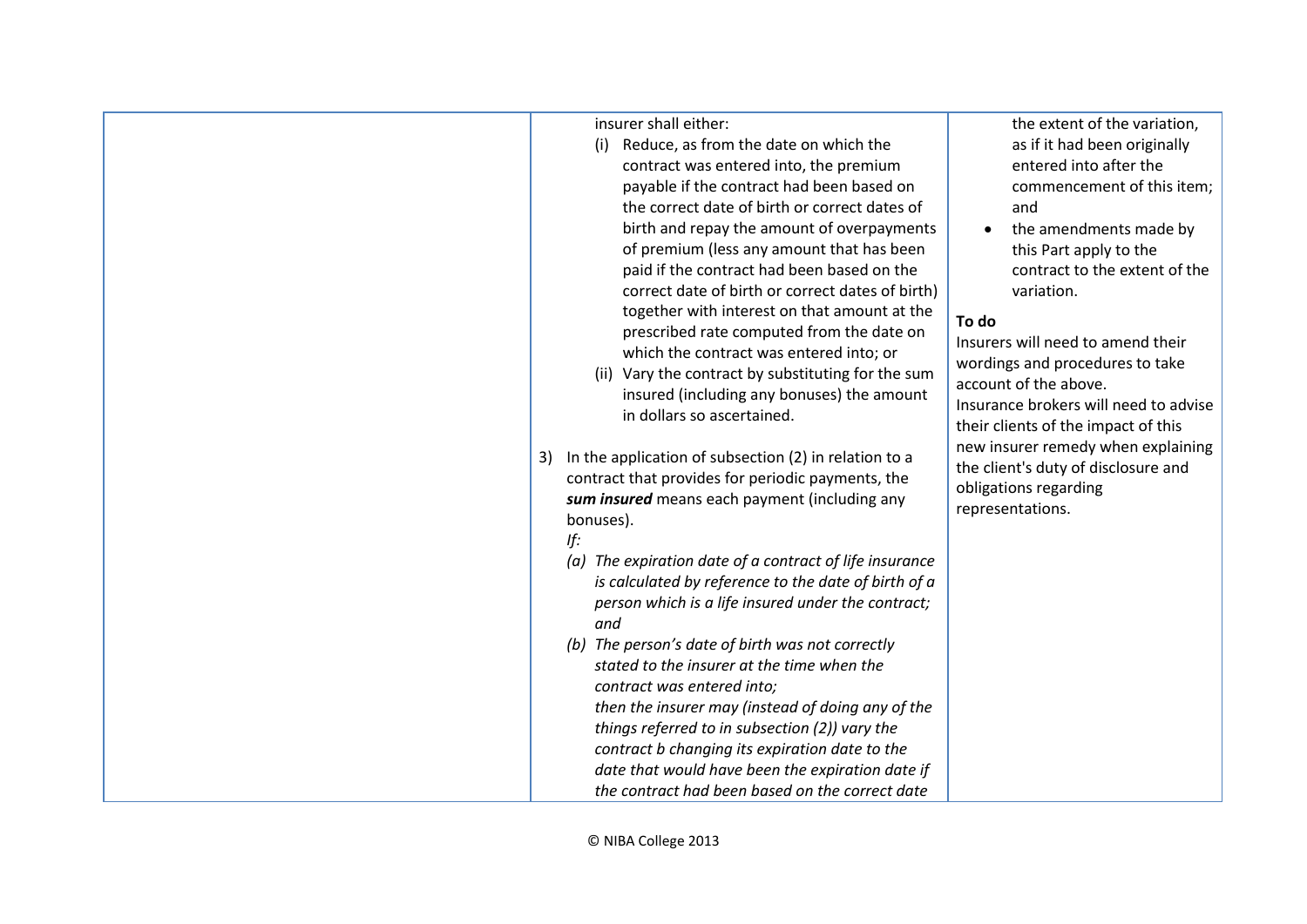|                                                                                                                                                                                                                                                                                                                                                                                                                                                                                                     | of birth.                                                                                                                                                                                                                                                                                                                                                                                                                                                                             |                                                                                                                                                                                                                                                |
|-----------------------------------------------------------------------------------------------------------------------------------------------------------------------------------------------------------------------------------------------------------------------------------------------------------------------------------------------------------------------------------------------------------------------------------------------------------------------------------------------------|---------------------------------------------------------------------------------------------------------------------------------------------------------------------------------------------------------------------------------------------------------------------------------------------------------------------------------------------------------------------------------------------------------------------------------------------------------------------------------------|------------------------------------------------------------------------------------------------------------------------------------------------------------------------------------------------------------------------------------------------|
|                                                                                                                                                                                                                                                                                                                                                                                                                                                                                                     | 4. A variation of a contract under subsection (2) or (3A)<br>has effect from the time when the contract was<br>entered into.                                                                                                                                                                                                                                                                                                                                                          |                                                                                                                                                                                                                                                |
| <b>CANCELLATION OF LIFE POLICIES</b>                                                                                                                                                                                                                                                                                                                                                                                                                                                                | 59A Cancellation of contracts of life insurance (new)                                                                                                                                                                                                                                                                                                                                                                                                                                 | <b>Timing</b>                                                                                                                                                                                                                                  |
| <b>Current Position</b><br>Currently, there is no section 60 (general insurance<br>cancellation rights) equivalent for life policies, and no<br>provision in the IC Act that allows for a life insurer to<br>cancel a life policy for any reason (cancellation of life<br>policies for non-payment of premium is currently<br>regulated by the Life Insurance Act 1995 (Cth)<br><b>Changes</b>                                                                                                      | An insurer under a contract of life insurance (the first<br>1)<br>contract) may cancel the contract if the insured has<br>made a fraudulent claim:<br>(a) Under first contract; or<br>(b) Under another contract of insurance with the<br>insurer that provides insurance cover during any<br>part of the period during which the first contract<br>provides insurance cover<br>If an insurer has cancelled a contract of life insurance<br>2)                                        | The changes will apply to life policies<br>that were originally entered into<br>after Royal Assent. 28 June 2013<br>To do<br>Insurers will need to change policies<br>and procedures to take the above<br>new cancellation right into account. |
| A new section 59A allows the insurer under a contract of<br>life insurance to cancel the contract if the insured has<br>made a fraudulent claim under the first contract or<br>another contract with the insure that provides insurance<br>cover. The rights for cancellation of non-payment of<br>premium are unchanged.<br>The ability for an insurer to cancel contracts where a<br>fraudulent claim has been made under that contract or<br>another contract is provided on the basis that if a | under subsection (1) because of a fraudulent claim by<br>the insured under the contract, then, in any<br>proceedings in relation to the claim, the court may, if<br>it would be harsh and unfair not to do so:<br>(a) Disregard the cancellation of the contract; and<br>(b) Order the insurer to pay, in relation to the claim,<br>such amount (if any) as the court considers just<br>and equitable in the circumstances; and<br>Order the insurer to reinstate the contract<br>(c) | Insurance brokers will need to<br>understand the change to properly<br>advise their clients where an insurer<br>relies on a cancellation right                                                                                                 |
| fraudulent claim occurred, the relationship between the<br>insurer and the insured could have sourced to the point<br>that the insurer no longer wants to cover the insured<br>under any terms.                                                                                                                                                                                                                                                                                                     | If an insurance has cancelled a contract of life<br>3)<br>insurance (the cancelled contract) under subsection<br>(1) because of a fraudulent claim by the insured<br>under another contract of insurance with the insurer,<br>then, in any proceedings in relation to the claim, the<br>court may, if it would be harsh and unfair not to do                                                                                                                                          |                                                                                                                                                                                                                                                |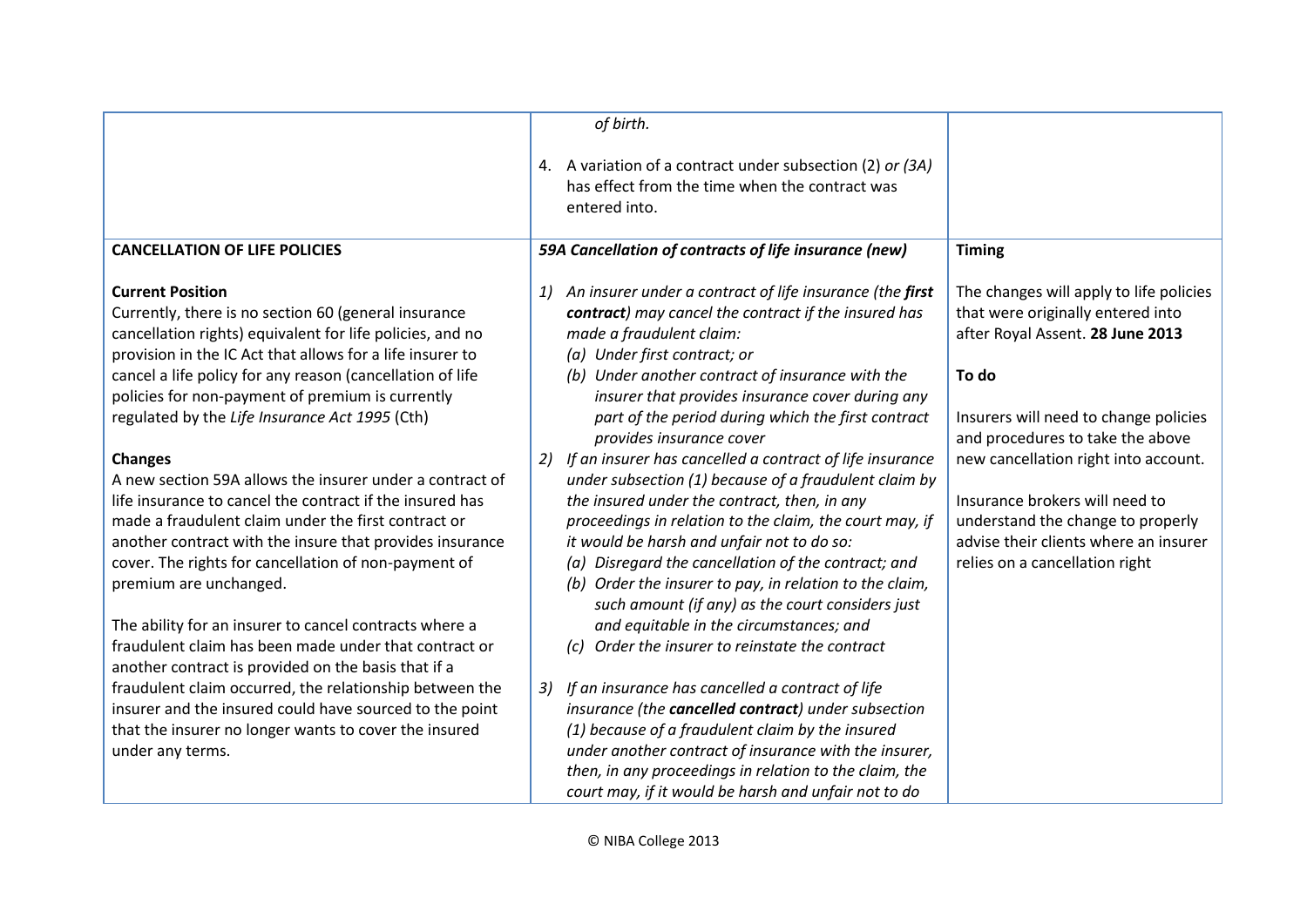#### However:

- if an insurer has cancelled a contract of life insurance because of a fraudulent claim, in any proceedings in relation to the claim, the court may of it would be harsh or unfair not to do so, disregard the cancellation and order the insurer to pay, in relation to the claim, any amount the court considers just an equitable in the circumstances and order the insurer to reinstate the contract.
- If an insurer has cancelled a contract because of a fraudulent claim by the insured under another contract of insurance, the court may if it would be hard or unfair not to do so, order the insurer to pay, in relation to the claim, any amount the court considers just an equitable in the circumstances and order the insurer to reinstate the cancelled contract.
- If an insurer has cancelled a contract because of a fraudulent claim, then, in any proceedings in relation to the cancellation, the court may if it would be harsh or unfair not to do so, reinstate the cancelled contract.

The court when exercising these powers must have regard to any other matter.

Accordingly, cancellations of life policies (other than under the *Life Insurance Act*) will be void, unless they are effected in accordance with the new section 59A.

*Change from 2010 Bill proposals*

 Cancellation under this clause is now limited to where the insured has made a fraudulent claim.

#### *so:*

- *(a) order the insurer to pay, in relation to the claim, such amount (if any) as the court considers just and equitable in the circumstances; and*
- *(b) order the insurer to reinstate the cancelled contract.*
- *4) If an insurer has cancelled a contract of life insurance under subsection (1), then, in any proceedings in relation to the cancellation, the court may, if it would be harsh and unfair not to do so, order the insurer to reinstate the contract. This subsection does not limit, and is not limited by, subsection (2) or (3).*
- *5) In exercising the power conferred by subsection (2), (3), or (4), the court:*
	- *(a) Must have regard to the need to deter fraudulent conduct in relation to insurance; and*
	- *(b) May also have regard to any other relevant matter.*

#### *63 Cancellations of contracts of insurance void (whole section replace)*

- *1) Expect as provided by this Act, an insurer must no cancel a contract of general insurance.*
- *2) Except as provided by this Act or section 210 of the Life Insurance Act 1995, an insurer must not cancel a contract of life insurance Note: Section 210 of the Life Insurance Act 1995 deals with cancellation of a contract of life insurance because non-payment of premium*
- *3) Any purported cancellation of a contract of insurance*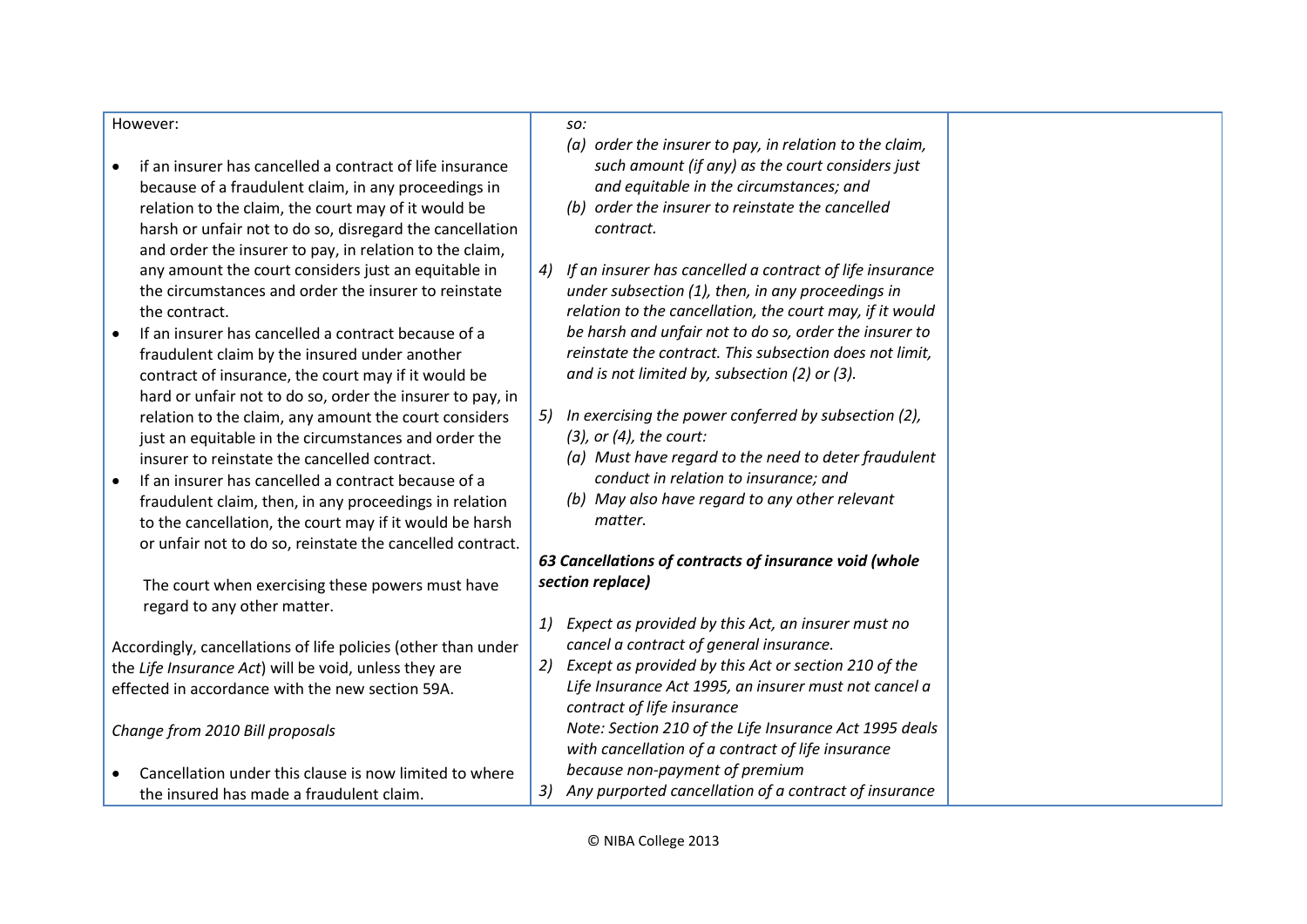| The 2010 Bill proposal included where the insured<br>failed to comply with the duty of utmost good faith,<br>duty of disclosure, a misrepresentation during<br>negotiation of the contract or failed to comply with<br>provision of the contract (other than a failure to pay<br>premium)<br>Court's power in any proceedings in relation to the<br>$\bullet$<br>claim where an insurer has cancelled a contract of life<br>insurance because of a fraudulent claim has been<br>inserted.                                                                                                                                                                                                                                                                                                      | in contravention of subsection $(1)$ or $(2)$ is of no<br>effect.                                                                                                                                                                                                                                                                                                                                                                                                                                                                                                                                                                                                                                                                                                                                                                                                                                                                                                               |                                                                                                                                                                                                                                                                                                                                                                                                                                                                                              |
|------------------------------------------------------------------------------------------------------------------------------------------------------------------------------------------------------------------------------------------------------------------------------------------------------------------------------------------------------------------------------------------------------------------------------------------------------------------------------------------------------------------------------------------------------------------------------------------------------------------------------------------------------------------------------------------------------------------------------------------------------------------------------------------------|---------------------------------------------------------------------------------------------------------------------------------------------------------------------------------------------------------------------------------------------------------------------------------------------------------------------------------------------------------------------------------------------------------------------------------------------------------------------------------------------------------------------------------------------------------------------------------------------------------------------------------------------------------------------------------------------------------------------------------------------------------------------------------------------------------------------------------------------------------------------------------------------------------------------------------------------------------------------------------|----------------------------------------------------------------------------------------------------------------------------------------------------------------------------------------------------------------------------------------------------------------------------------------------------------------------------------------------------------------------------------------------------------------------------------------------------------------------------------------------|
| THIRD PARTY BENEFICIARIES (TPBs) (LIFE POLICIES)                                                                                                                                                                                                                                                                                                                                                                                                                                                                                                                                                                                                                                                                                                                                               | 48A Life policy for the benefit of third party beneficiary                                                                                                                                                                                                                                                                                                                                                                                                                                                                                                                                                                                                                                                                                                                                                                                                                                                                                                                      | <b>Timing</b>                                                                                                                                                                                                                                                                                                                                                                                                                                                                                |
| 48A Life policy for the benefit of third party beneficiary                                                                                                                                                                                                                                                                                                                                                                                                                                                                                                                                                                                                                                                                                                                                     |                                                                                                                                                                                                                                                                                                                                                                                                                                                                                                                                                                                                                                                                                                                                                                                                                                                                                                                                                                                 |                                                                                                                                                                                                                                                                                                                                                                                                                                                                                              |
| <b>Current Position</b><br>Currently, section 48A applies to life policies that are<br>effected on the life of one person, but expressed to be for<br>the benefit of another person (a TPB)<br><b>Changes</b><br>Section 48A is to be amended to:<br>Allow for circumstances in which a person whose<br>$\bullet$<br>life is insured under a life policy may be a TPB;<br>Ensure that a TPB who has claim over money<br>$\bullet$<br>payable under a life policy may bring an action<br>against the insurer in respect of the claim without<br>the intervention of the policy holder; and<br>Ensure that the TPB is capable of giving a valid<br>$\bullet$<br>discharge to the insurer in relation to the insurer's<br>obligations in respect of the claim.<br>Change from 2010 Bill proposals | The following paragraphs have effect in relation to a<br>1)<br>contract of life insurance to the extent that the<br>contract is expressed to be for the benefit of a third<br>party beneficiary (who may be the life insured).<br>(a) The third party beneficiary has a right to recover<br>from the insurer any money that becomes<br>payable under the contract even though the third<br>party beneficiary is not a party to the contract;<br>(b) If the third party beneficiary is not the life<br>insured, any money paid to the third party<br>beneficiary under the contract does not form<br>party of the estate of the life insured.<br>(1a) Paragraph (1)(a) has effect in relation to a contact of<br>life insurance that is maintained for the purposes of a<br>superannuation or retirement scheme, subject to:<br>(a) The terms of the contract and the scheme; and<br>(b) Any other law;<br>Relating to the payment of money under the contract of<br>the scheme. | Section 48A applies from the day<br>after the end of the period of 12<br>months from Royal Assent. 28 June<br>2014<br>The amendment made by part<br>applies to:<br>a contract of life insurance that<br>is originally entered into after<br>the commencement of this item;<br>If:<br>a contract of life insurance that<br>was originally entered into<br>before the commencement of<br>this item is varied after that<br>commencement to:<br>increase a sum insured<br>under the contract in |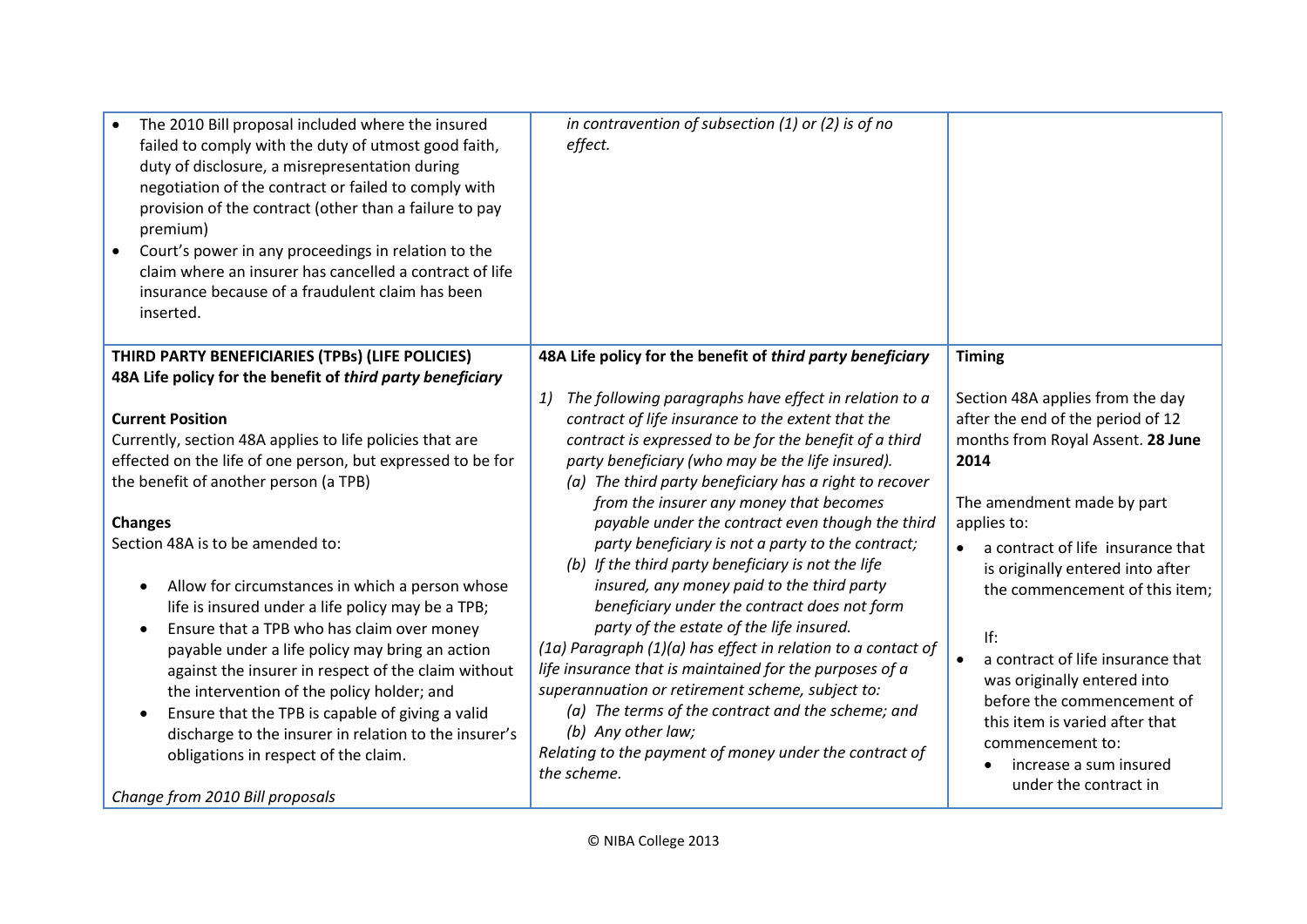The changes have been broadened to apply to any contract of like insurance, whereas the 2010 Bill proposal applied only to TPBs under a contract entered into under a RSA.

Subsection 1A has been amended so that while a third party beneficiary has the right to recover from an insurer any money that becomes payable under a contract of insurance, for life insurance contracts maintained for the purposes of a superannuation or retirement scheme, the payment of money under the contract or the scheme is subject, the payment of money under the contract or the scheme is subject to the terms of the contract and the scheme and any other relevant laws.

- *2) Subject to the contract, the third party beneficiary;*
	- *(a) Has, in relation to the third party beneficiary's claim, the same obligations to the insurer as the third party beneficiary would have if the third party beneficiary were the insured; and*
	- *(b) May discharge the insured's obligations in relation to the payment of any money to the third party beneficiary under the contract.*
- *3)* Nothing in this section restricts the capacity of a person to exercise any right or power under a contract of life insurance to which the person is a party. In particular nothing in this section restricts the capacity of a person:
	- (a) To surrender a contract of life insurance to which the person is a party; or
	- (b) To borrow money on the security of a contract of life insurance; or
	- (c) To obtain a variation of a contract of life insurance, including a variation having the result that the contract ceases to be a contract to which this section applies.

respect of one or more life insureds; or

- provide one or more additional kinds of insurance cover; and
- the variation was not an automatic variation but was required to be expressly agreed between the insurer and the insured before the contract was varied;

#### then:

- the contract is treated, to the extent of the variation, as if it had been originally entered into after the commencement of this item; and
- the amendments made by this Part apply to the contract to the extent of the variation.

#### **To do**

Insurers will need to check policy documentation isn't inconsistent with this change and change claims procedures where appropriate.

It is crucial that insurance brokers understand the different rights and obligation of such third party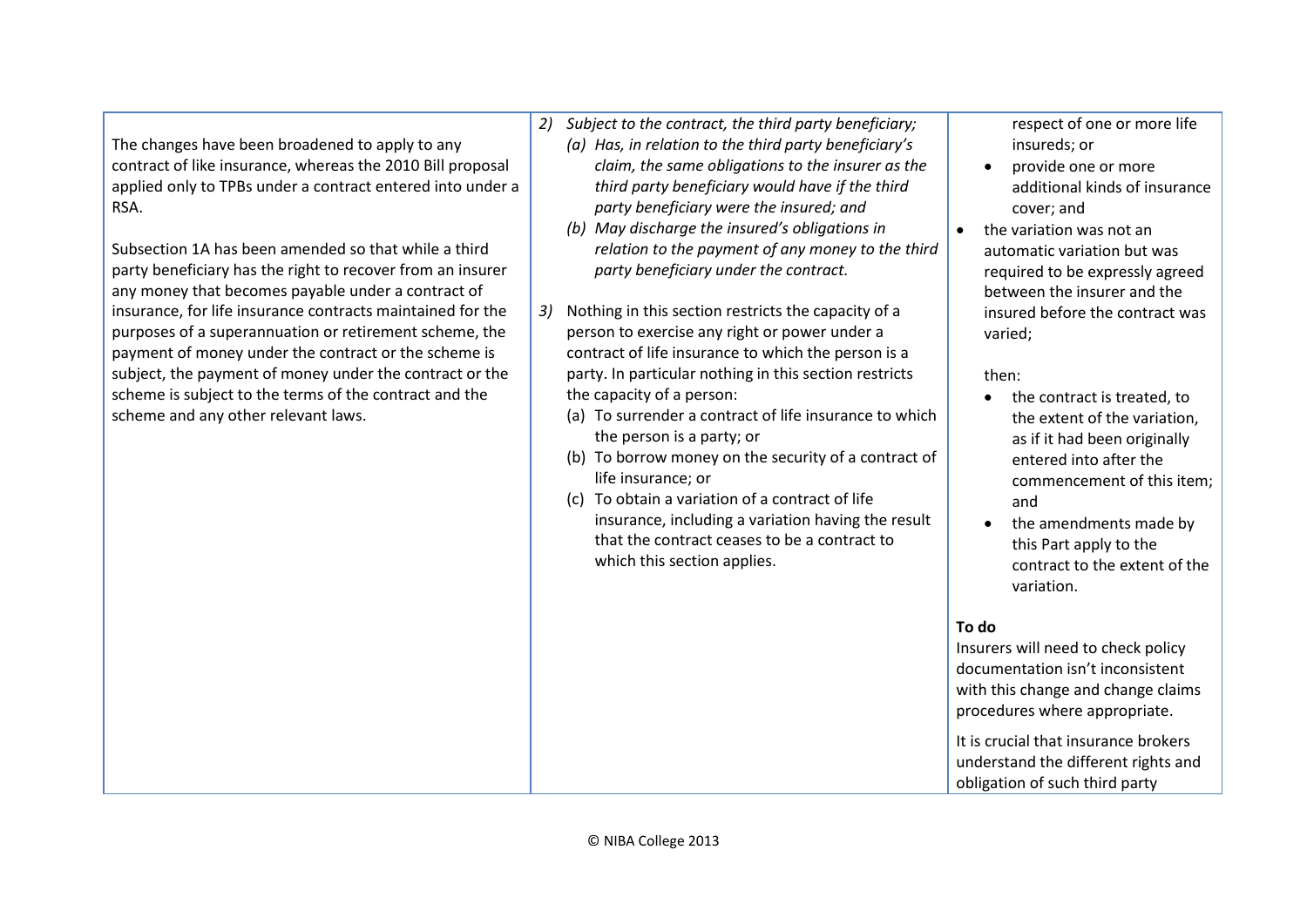|                                                                                                                     |                                                                                                      | beneficiaries when compared with<br>the rights and obligations of the<br>contracting insured. |
|---------------------------------------------------------------------------------------------------------------------|------------------------------------------------------------------------------------------------------|-----------------------------------------------------------------------------------------------|
| 48AA Life policy in connection with RSA for the benefit of                                                          | 48AA Life policy in connection with RSA for the benefit                                              | <b>Timing</b>                                                                                 |
| third party beneficiary                                                                                             | of third party beneficiary                                                                           |                                                                                               |
|                                                                                                                     |                                                                                                      | Same as for section 48A                                                                       |
| <b>Current Position</b><br>Section 48AA applies where a retirement savings account                                  | This section applies in relation to a contract of life<br>1)<br>insurance if:                        | To do                                                                                         |
| (RSA) provider takes out a policy for the benefit of RSA                                                            | (a) The contract is entered into in connection with an                                               | Insurers will need to check policy                                                            |
| holders. It provides the same rights to an RSA holder as                                                            | RSA; and                                                                                             | documentation isn't inconsistent                                                              |
| those provided under section 48 referred to above in<br>relation to general insurance.                              | (b) The owner of the policy is an RSA provided                                                       | with this change and change claims<br>procedures where appropriate.                           |
|                                                                                                                     | (1A) A third party beneficiary under the contract has a                                              |                                                                                               |
| <b>Changes</b>                                                                                                      | right to recover a benefit from the insurer in accordance                                            | It is crucial that insurance brokers                                                          |
| As with subsection 48(3), a change has been made in                                                                 | with the contract even though the third party beneficiary                                            | understand the different rights and                                                           |
| subsection 48AA(3) to make it clear in defending an action                                                          | is not a party to the contract                                                                       | obligation of such third party                                                                |
| made by a TPB the life insurer may rise defences relating<br>to the conduct of the insured and the conduct that may | Subject to the contract, the third party beneficiary<br>2)                                           | beneficiaries when compared with<br>the rights and obligations of the                         |
| have occurred either before or after the policy was                                                                 | (a) Has, in relation to the third party beneficiary's                                                | contracting insured.                                                                          |
| entered into (e.g. non-disclosure by the insured).                                                                  | claim, the same obligations to the insurer as the<br>third party beneficiary would have if the third |                                                                                               |
| No significant change from 2010 Bill proposals                                                                      | party beneficiary were the insured; and                                                              |                                                                                               |
|                                                                                                                     | (b) May discharge the insured's obligations in                                                       |                                                                                               |
|                                                                                                                     | relation to the payment of a benefit                                                                 |                                                                                               |
|                                                                                                                     | The insurer has the same defences to an action under<br>3)                                           |                                                                                               |
|                                                                                                                     | this section as the insurer would have in an action by                                               |                                                                                               |
|                                                                                                                     | the insured, including, but not limited to, defences                                                 |                                                                                               |
|                                                                                                                     | relating to the conduct of the insured (whether the                                                  |                                                                                               |
|                                                                                                                     | conduct occurred before or after the contract was<br>entered into).                                  |                                                                                               |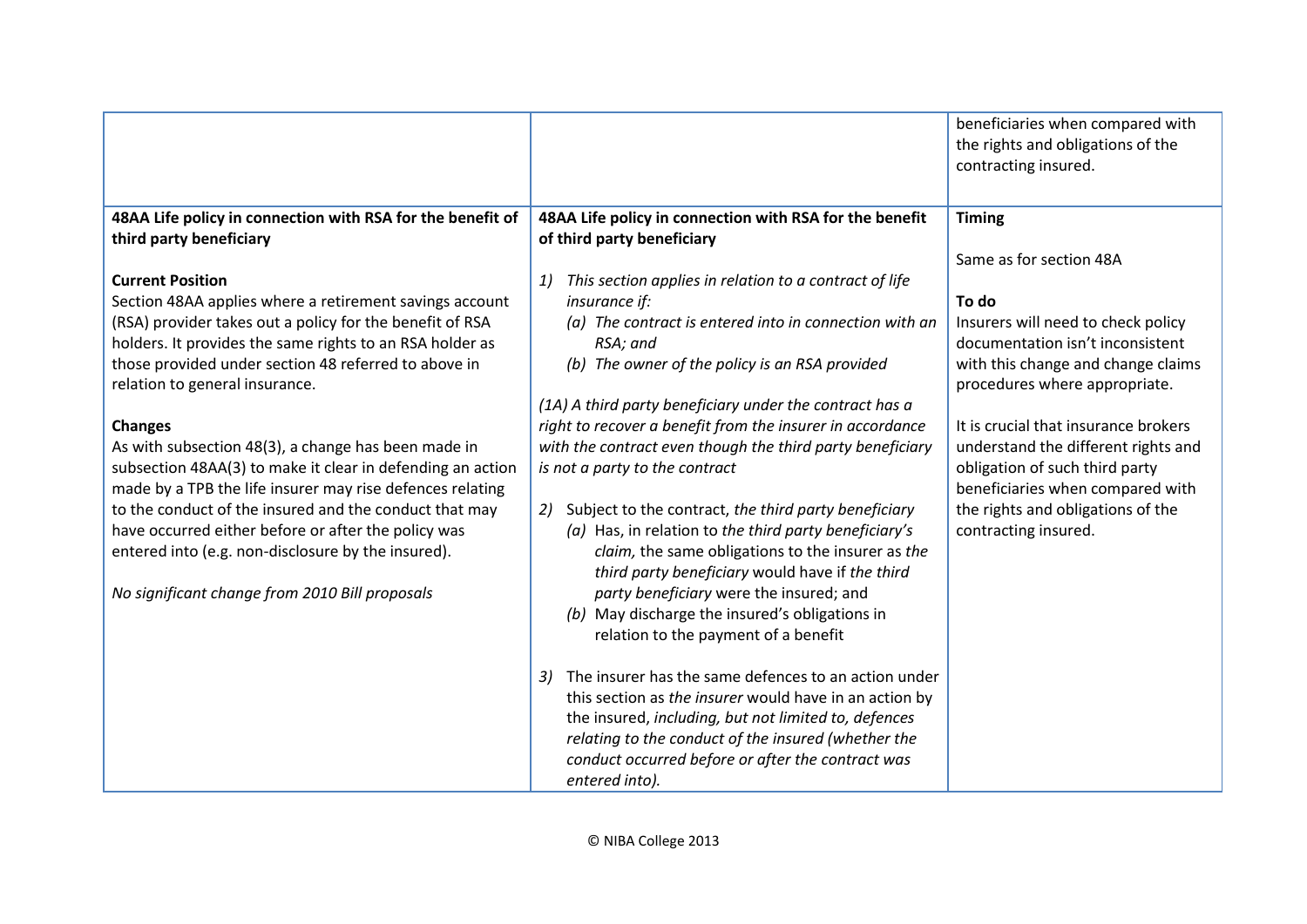| <b>REMEDIES FOR NON DISCLOSURE AND</b>                              | 29 Life insurance                                            | <b>Timing</b>                         |
|---------------------------------------------------------------------|--------------------------------------------------------------|---------------------------------------|
| <b>MISREPRESENTATION</b>                                            |                                                              |                                       |
|                                                                     | Scope                                                        | Same as for section 48A               |
| <b>Current Position</b>                                             | This section applies where the person who became<br>1)       |                                       |
| Currently, section 29 of the IC Act provides certain                | the insured under a contract of like insurance upon          | To do                                 |
| remedies to life insurers in respect of non-disclosure and          | the contract being entered into:                             | Insurers will need to amend their     |
| misrepresentation. There was a concern that these                   | (a) Failed to comply with the duty of disclosure; or         | wordings and procedures to take       |
| remedies were too limited in scope and were not                     | (b) Made a misrepresentation to the insurer before           | account of the change.                |
| applicable to many types of life policies available on the          | the contract was entered into;                               |                                       |
| market.                                                             |                                                              | Insurance brokers will need to advise |
|                                                                     | But does not apply where:                                    | their clients of the impact of this   |
| Change                                                              | (c) The insurer would have entered into the contract         | change where appropriate              |
| A new section 29 will now provide remedies in respect of            | even if the insured had not failed to comply with            |                                       |
| all like policies (whether it is a traditional life policy with a   | the duty of disclosure or had not made the                   |                                       |
| surrender value of non-traditional life policy without a            | misrepresentation before the contract was                    |                                       |
| surrender value like TPD).                                          | entered into; or                                             |                                       |
|                                                                     | (d) The failure or misrepresentation was in respect          |                                       |
| Section 29 has been amended to make it clear that the               | of the date of birth of one or more of the life              |                                       |
| insurer can avoid the particular policy if they would not           | insureds.                                                    |                                       |
| have extended cover under any policy on any terms, had              | Note: If subsection 27A(1), (3) or (4) applies to the        |                                       |
| the true facts been know.                                           | contract of life insurance, different remedies may be        |                                       |
|                                                                     | available to the insurer in respect of each separate         |                                       |
| In case of a life policy which does not involve a surrender         | contract of life insurance that is notionally taken to exist |                                       |
| value or does not provide cover for death of a life insured,        | by virtue or relevant subsection.                            |                                       |
| under section 29:                                                   |                                                              |                                       |
|                                                                     | Insure may avoid contract                                    |                                       |
| The insurer may vary the contract at any time; or<br>$\bullet$      | If the failure was fraudulent or the misrepresentation<br>2) |                                       |
| If the insurer does not avoid the contract or vary the<br>$\bullet$ | was made fraudulently, the insurer may avoid the             |                                       |
| contract using the statutory formula, the insurer may               | contract                                                     |                                       |
| vary he contract in such a way as to place the insurer              | If the failure was not fraudulent or the<br>3)               |                                       |
| in the position in which the insurer would have been if             | misrepresentation was not made fraudulent, the               |                                       |
| the duty of disclosure had been complied with or the                | insurer may, within 3 years after the contract was           |                                       |
| misrepresentation had not been made. In varying a                   | entered into, avoid the contract                             |                                       |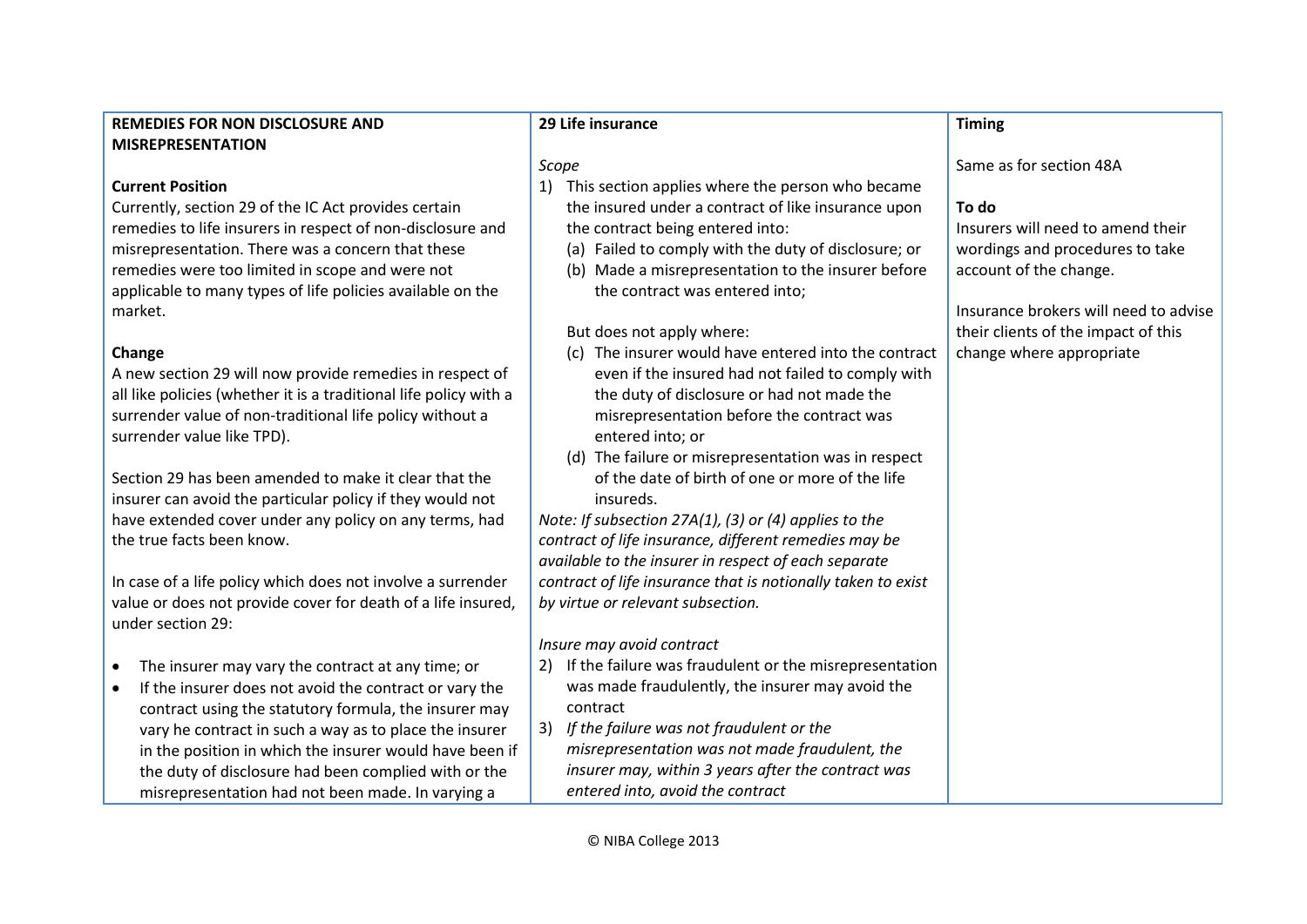| contract, the insurer must have regard to the position<br>in which other reasonable and prudent insurers that<br>had entered into similar contracts of life insurance and<br>there had been no failure to comply with the duty of<br>disclosure and no misrepresentation, by the insureds<br>under the similar contracts, at the time the relevant<br>contract was entered into.                  | Insurer may avoid contract<br>4) If the failure has not avoided the contract, whether<br>under subsection (2) or (3) or otherwise, the insurer<br>may, by notice in writing given to the insured, vary<br>the contract by substituting for the sum insured<br>(including any bonuses) a sum that is not less than<br>the sum ascertained in accordance with the formula                                             |  |
|---------------------------------------------------------------------------------------------------------------------------------------------------------------------------------------------------------------------------------------------------------------------------------------------------------------------------------------------------------------------------------------------------|---------------------------------------------------------------------------------------------------------------------------------------------------------------------------------------------------------------------------------------------------------------------------------------------------------------------------------------------------------------------------------------------------------------------|--|
| In case of a life policy which does involve a surrender value<br>or does provide cover for death of a life insured, the<br>insurer may vary the contract using the prescribed formula<br>before the expiration of 3 years after the contract was<br>entered into (i.e. the current treatment of traditional life<br>insurance contracts is not affected as a result of the<br>changes in the Act) | $rac{\text{SP}}{\text{Q}}$<br>Note: This subsection applies differently in relation to a<br>contract with a surrender value, or a contract that<br>provides insurance cover in respect of the death of a life<br>insurance (see subsection (10)).                                                                                                                                                                   |  |
| It does not apply where the failure or misrepresentation<br>was in respect of the date of birth of one or more of the<br>life insureds. Section 30 deals with this scenario.                                                                                                                                                                                                                      | Where:<br>S is the number of dollars that is equal to the sum<br>insured (including any bonuses)                                                                                                                                                                                                                                                                                                                    |  |
| Change from 2010 Bill proposals<br>Provides additional provisions regarding variations to the<br>contract if the insurer does not avoid the contract within<br>the relevant timeframe by requiring the varied contract to<br>be similar to other contracts the insurer would have<br>offered, or that another prudent insurer would have<br>offered.                                              | P is the number of dollars that is equal to the premium<br>that has, or to the sum of the premiums that have,<br>become payable under the contract; and<br>Q is the number of dollars that is equal to the premium,<br>or to the sum of the premiums, that the insurer would<br>have been likely to have charged if the duty of disclosure<br>had been complied with or the misrepresentation had<br>not been made. |  |
| Provides details of when a variation of the contract will<br>take effect from, being the time the contract was entered<br>into.                                                                                                                                                                                                                                                                   | Note: This subsection applies differently in relation to<br>contract with a surrender value, or a contract that<br>provides insurance cover in respect of the death of a life<br>insured (see subsection (10)).                                                                                                                                                                                                     |  |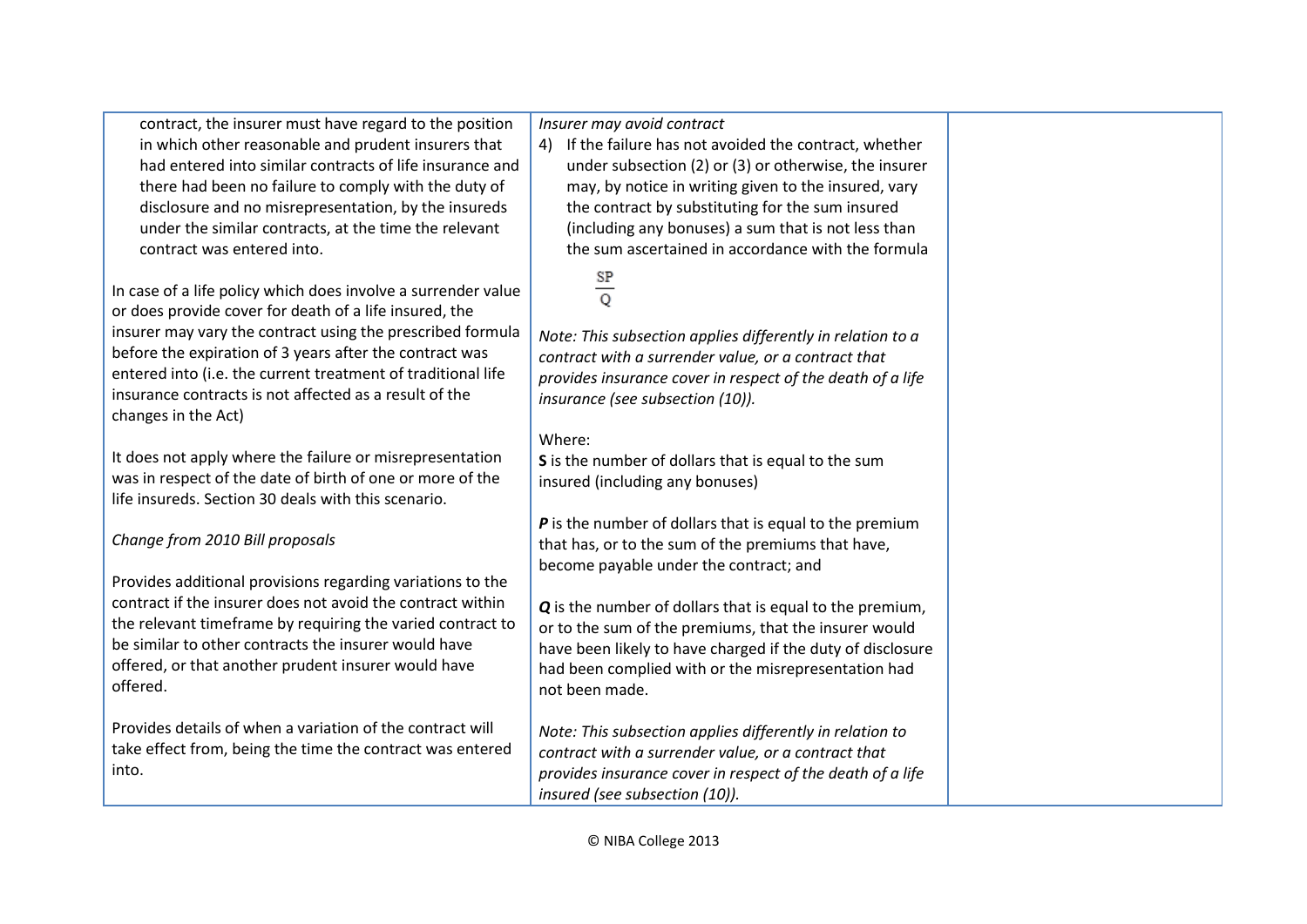| In the application of subsection (4) in relation to a<br>5)<br>contract that provides for periodic payments, the<br>sum insured means each such payment (including<br>any bonuses).<br>If the insurer has not avoided the contract or has not<br>6)<br>varied he contract under subsection (4), the insurer<br>may, by notice in writing give to the insured, vary the<br>contract in such a way as to place the insure in the<br>position (subject to subsection (7)) in which the<br>insurer would have been if the duty of disclosure had<br>been complied with or the misrepresentation had not<br>been made.<br>Note: This subsection does not apply in relation to a<br>contract with a surrender value, or a contract that<br>provides insurance cover in respect of the death of a<br>life insured (see subsection (10)). |
|-----------------------------------------------------------------------------------------------------------------------------------------------------------------------------------------------------------------------------------------------------------------------------------------------------------------------------------------------------------------------------------------------------------------------------------------------------------------------------------------------------------------------------------------------------------------------------------------------------------------------------------------------------------------------------------------------------------------------------------------------------------------------------------------------------------------------------------|
| The position of the insurer under a contract (the<br>7)<br>relevant contract) that is carried under subsection (6)<br>must not be inconsistent with the position in which<br>other reasonable and prudent insurers would have<br>been if:<br>(a) They had entered into similar contracts of life<br>insurance to the relevant contract; and<br>(b) There had been no failure to comply with the<br>duty of disclosure, and no misrepresentation, by<br>the insureds under the similar contracts before<br>they were entered into.                                                                                                                                                                                                                                                                                                 |
| For the purpose of subsection (7), a contract of life<br>8)<br>insurance (the similar contract) is similar to another<br>contract of life insurance (the relevant contract) if:                                                                                                                                                                                                                                                                                                                                                                                                                                                                                                                                                                                                                                                   |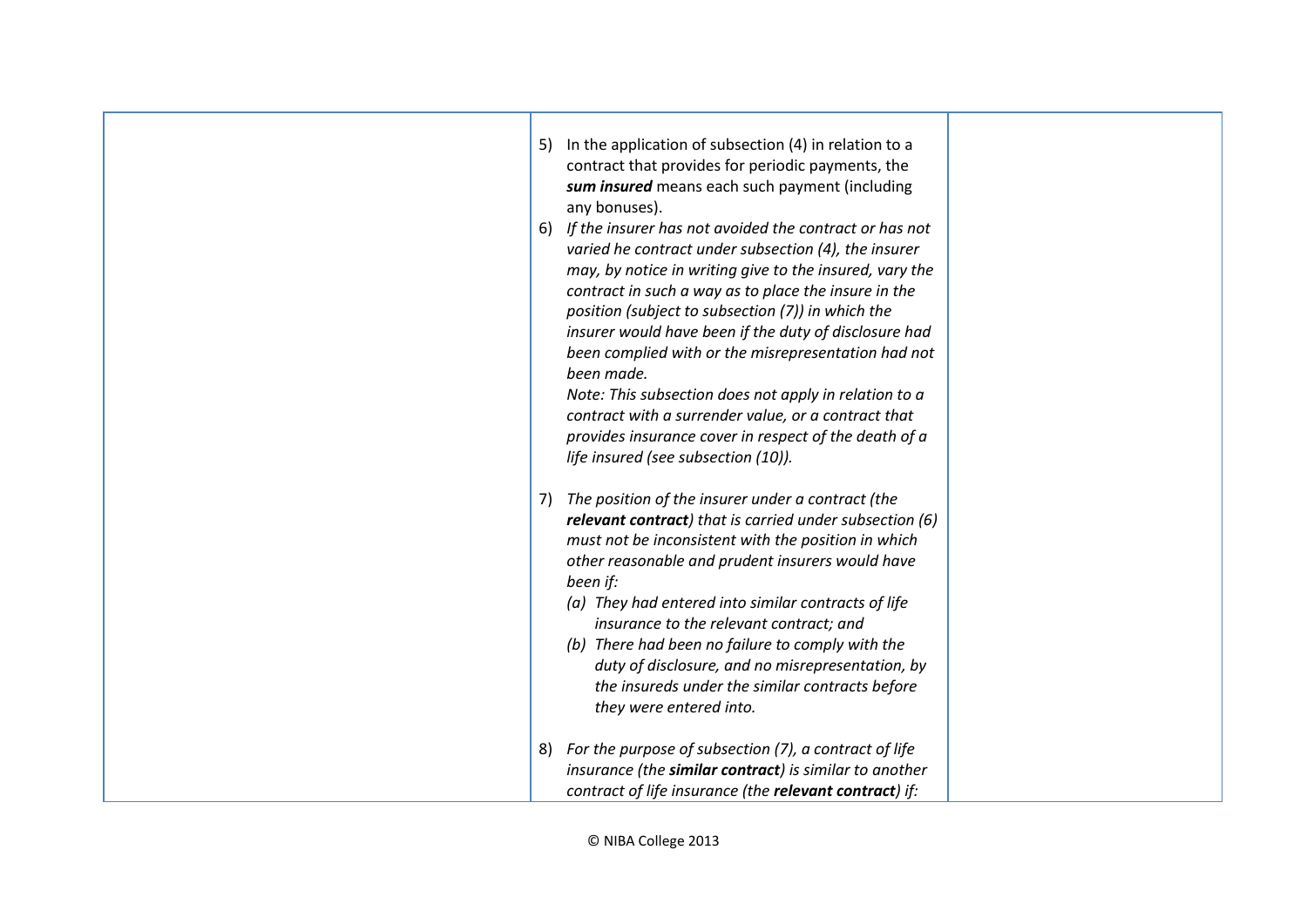|                                                           | (a) The similar contract provides insurance cover that       |                                  |
|-----------------------------------------------------------|--------------------------------------------------------------|----------------------------------|
|                                                           | is the same as, or similar to, the kind of insurance         |                                  |
|                                                           | cover provided by the relevant contract; and                 |                                  |
|                                                           | (b) The similar contract was entered into at, or close       |                                  |
|                                                           | to, the time the relevant contract was entered               |                                  |
|                                                           | into                                                         |                                  |
|                                                           | Date of effect of variation of contract                      |                                  |
|                                                           | 9) A variation of a contract under subsection (4) or (6)     |                                  |
|                                                           | has effect from the time when the contract was               |                                  |
|                                                           | entered into                                                 |                                  |
|                                                           |                                                              |                                  |
|                                                           | Exception for contracts with a surrender value or that       |                                  |
|                                                           | provide cover on death                                       |                                  |
|                                                           | 10) If the contract is a contract with a surrender value, or |                                  |
|                                                           | a contract that provides insurance cover in respect of       |                                  |
|                                                           | the death of a life insured:                                 |                                  |
|                                                           | (a) The insurer may vary the contract under                  |                                  |
|                                                           | subsection (4) before the expiration of 3 years              |                                  |
|                                                           | after the contract was entered into, but not after           |                                  |
|                                                           | that period; and                                             |                                  |
|                                                           | (b) Subsection (6), (7) and (8) do not apply in relation     |                                  |
|                                                           | to the contract                                              |                                  |
|                                                           |                                                              |                                  |
| NON-DISLOSURE AND MISREPRESNETATION BY                    | 32 Non-disclosure or misrepresentation by life insured       | <b>Timing</b>                    |
| <b>MEMBERS OF LIFE INSURANCE SCHEMES</b>                  | covered under group life contract (whole section             |                                  |
|                                                           | substituted)                                                 | Same as for section 48A          |
| <b>Current Position</b>                                   |                                                              |                                  |
| Section 32 of the IC Act provides that non-disclosures or | This Division extends to the case were there was a<br>1)     | To do                            |
| misrepresentations made in respect of scheme members      | failure to comply with the duty of disclosure, or            | The changes require insurers to  |
| of superannuation and retirement schemes are treated as   | misrepresentation was made to the insurer, in respect        | consider whether existing        |
| though the life policy were an individual policy that was | of a proposed life insured under a group life contract,      | procedures and documentation are |
| entered into at the time when the proposed member         | as if:                                                       | affected and if so, make         |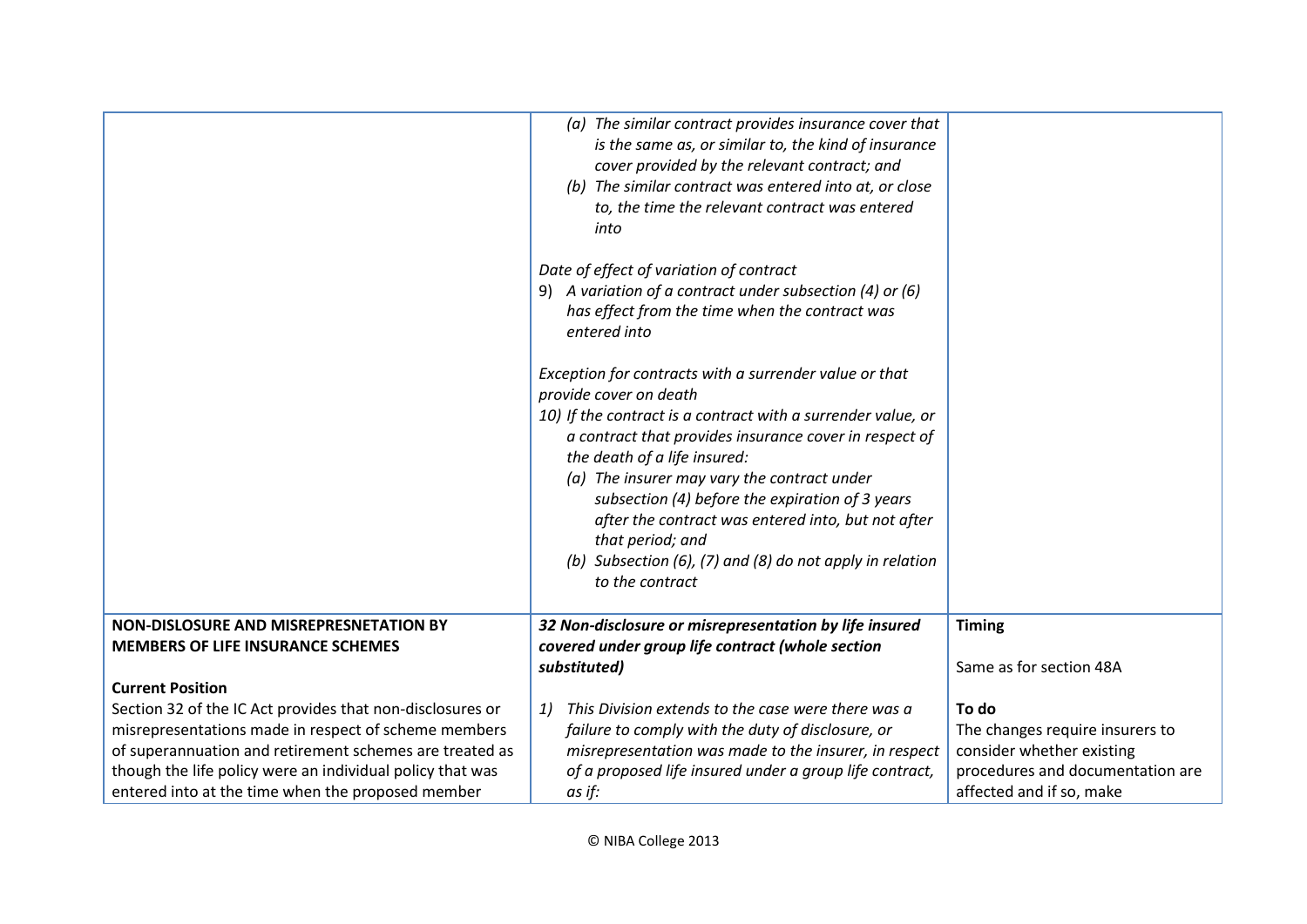joined the scheme. There was a concern that section 32 will deny an insurer a remedy if non-disclosure or misrepresentation occurred between joining of the scheme and obtaining the life cover.

#### **Changes**

Section 31 is amended to provide:

- That where there is a delay from the time of joining the scheme until the time that cover is actually effected, the relevant life policy is taken to be entered into at the time the proposed life insured became a life insured under the scheme (i.e. at the time the life insurance cover under the scheme took effect in relation to the member concerned); and
- For a broader term 'group life contract' which is defined to mean a life policy that is maintained for the purpose of a superannuation or retirement scheme, or another scheme (including one not related to employment).

The term 'blanket superannuation contract' in subsection 4(2) be replaced with the expression 'superannuation contract (other than an individual superannuation contract)'.

Given the changes are effectively "fine tuning" the legislation it is not surprising that most are noncontentious (especially with the removal of the changes in relation to s54 for claims made and claims made and notified policies) but it is questionable whether the proposed duty of disclosure changes are appropriate.

- *(a) The insurance cover provided by the group life insured were provided by an individual contract of life insurance between the insurer and the insured; and*
- *(b) That group life contract had been entered into the time when the proposed life insured became a life insured under the group life contract.*
- *2) For the purpose of this Division, if the failure to comply with the duty of disclosure, or the misrepresentation, occurred after the proposed life insured because a member of the relevant superannuation, retirement or other group life scheme but before the insurance cover was provided by the group life contract in respect of the life insured, then the failure or misrepresentation is taken to have occurred before the proposed life insured became a life insured under the group life contract.*

## **32A Non-disclosure or misrepresentation by holder of RSA**

This Division extends to the case where there was a failure to comply with the duty of disclosure, or a misrepresentation was made to the insurer in relation to a holder, or a person applying to become a holder, of an RSA as though:

(a) The insurance cover provided in relation to that RSA in respect of that person were provided by a contract between the insurer as insurer and the RSA provider as the insured; and (b) That contract has been entered into at the time

amendments to take them into account.

Insurance brokers acting for insureds will need to ensure they understand the new rights and obligations and the impact on insureds and third party beneficiaries so they can properly advise their clients.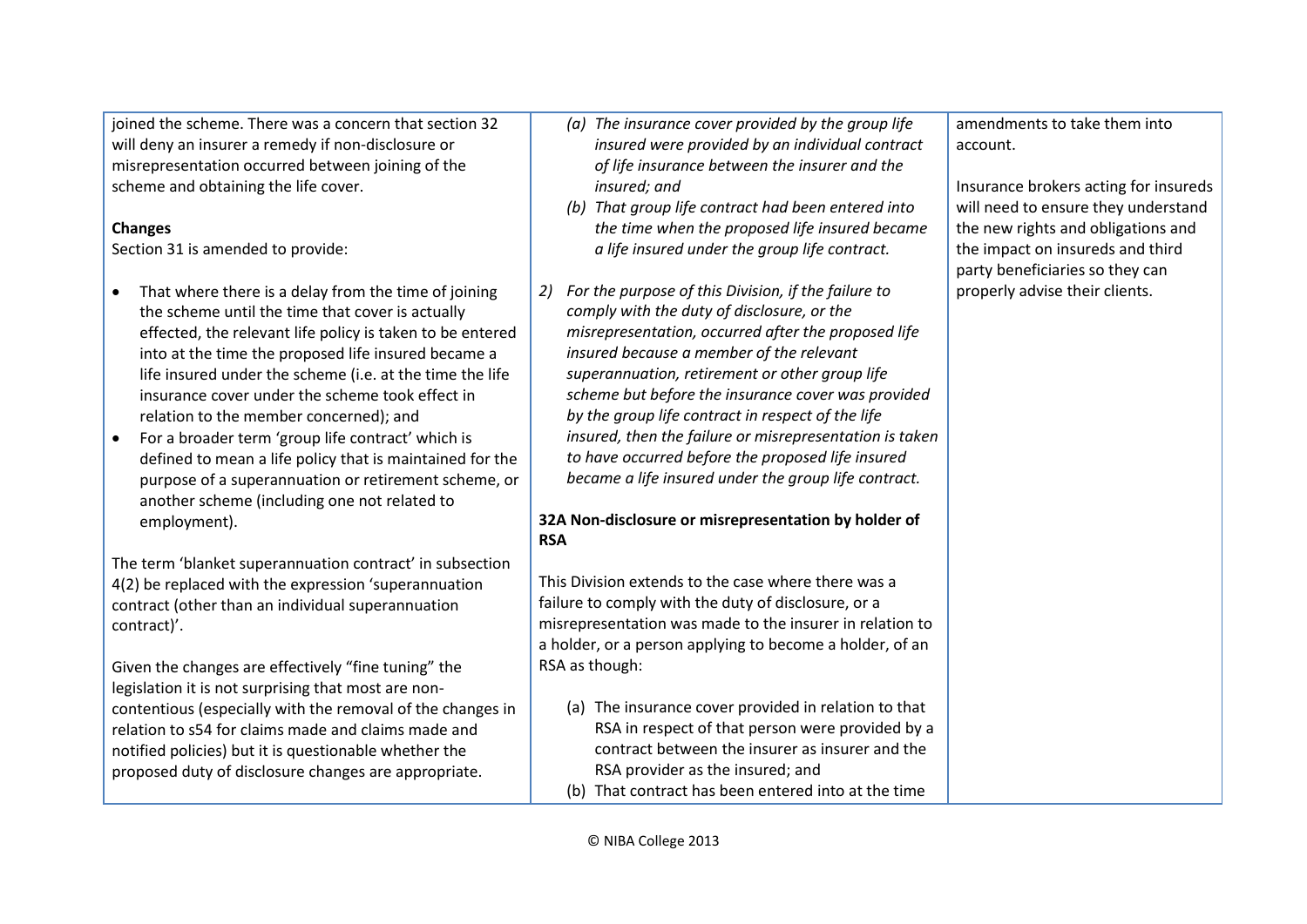| No significant change from 2010 Bill proposals                                                                                                                                                                                                                                                              | when the holder became the holder, or the<br>person applying to become the holder, became<br>the holder'.                                                                                                                                                                                                                                                                                                                                                                                                                                                                                                                                                                                                                                                                                                                |                                                                                                                                                                                                                                                                                          |                                                                                                                                                                                       |
|-------------------------------------------------------------------------------------------------------------------------------------------------------------------------------------------------------------------------------------------------------------------------------------------------------------|--------------------------------------------------------------------------------------------------------------------------------------------------------------------------------------------------------------------------------------------------------------------------------------------------------------------------------------------------------------------------------------------------------------------------------------------------------------------------------------------------------------------------------------------------------------------------------------------------------------------------------------------------------------------------------------------------------------------------------------------------------------------------------------------------------------------------|------------------------------------------------------------------------------------------------------------------------------------------------------------------------------------------------------------------------------------------------------------------------------------------|---------------------------------------------------------------------------------------------------------------------------------------------------------------------------------------|
| <b>NON-DISCLOSURE BY LIFE INSUREDS</b>                                                                                                                                                                                                                                                                      | 31A No- disclosure by life insured                                                                                                                                                                                                                                                                                                                                                                                                                                                                                                                                                                                                                                                                                                                                                                                       | <b>Timing</b>                                                                                                                                                                                                                                                                            |                                                                                                                                                                                       |
| <b>Current position</b><br>Life policies are often entered into by a person to cover<br>the life of another person (life insured). Currently, a life<br>insured (where such a person is not the contracting<br>insured under the life policy) will not be subject to the<br>duty of disclosure obligations. | This section applies in relation to a contract of life<br>1)<br>insurance under which a person (other than the<br>insured) would become a life insured.<br>If, during the negotiations for the contract but before<br>2)<br>it was entered into, the person (the life insured)<br>failed to disclose to the insurer a matter that was<br>known to the life insured, being a matter that:<br>(a) The life insured knew to be a matter relevant to<br>the decision of the insurer whether to accept the<br>risk and, if so, on what terms; or<br>(b) A reasonable person in the circumstances could<br>have been expected to know to be a matter so<br>relevant having regard to factors including but<br>not limited to:<br>The nature and extent of the insurance cover<br>to be provided under the relevant contract of | December 2015                                                                                                                                                                                                                                                                            | The amendment commences the<br>day after the expiry of the period of<br>30 months from Royal Assent. 28<br>The amendment made by this Part<br>applies to a contract of life insurance |
| Change<br>The proposed section 31A effectively applies the duty of<br>disclosure to a life insured and provides that any non-<br>disclosure by a life insured is imputed to the insured.                                                                                                                    |                                                                                                                                                                                                                                                                                                                                                                                                                                                                                                                                                                                                                                                                                                                                                                                                                          | that is originally entered into after<br>the commencement of this item.<br>If:<br>a contract of life insurance that<br>$\bullet$<br>was originally entered into<br>before the commencement of<br>this item is varied after that<br>commencement to:<br>increase a sum insured<br>$\circ$ |                                                                                                                                                                                       |
| The exceptions for non-disclosure of matters that currently<br>apply to section 21 will also now apply to the new section<br>31A (e.g. matters known to the insurer or which the<br>insurer waives the duty in relation to).                                                                                |                                                                                                                                                                                                                                                                                                                                                                                                                                                                                                                                                                                                                                                                                                                                                                                                                          |                                                                                                                                                                                                                                                                                          |                                                                                                                                                                                       |
| Change from 2010 Bill proposals                                                                                                                                                                                                                                                                             | insurance; and<br>The class of persons who would ordinarily be<br>(ii)                                                                                                                                                                                                                                                                                                                                                                                                                                                                                                                                                                                                                                                                                                                                                   | under the contract in<br>respect of one or more life                                                                                                                                                                                                                                     |                                                                                                                                                                                       |
| The words in 31A(2)(b)(ii) "the class of persons who would<br>ordinarily be expected to apply for insurance cover of that<br>kind" is an additional factor included since the 2010 Bill.<br>Change made to timing regarding life insurance contracts<br>to take account of automatic variation issues.      | expected to apply for insurance cover of that<br>kind;<br>This Act has effect as if the failure to disclose the matter<br>had been a failure by the insured to comply with the duty<br>of disclosure in relation to the matter                                                                                                                                                                                                                                                                                                                                                                                                                                                                                                                                                                                           | insureds; or<br>provide one or more<br>$\circ$<br>additional kinds of insurance<br>cover; and<br>the variation was not an<br>$\bullet$<br>automatic variation but was                                                                                                                    |                                                                                                                                                                                       |
|                                                                                                                                                                                                                                                                                                             | 3) Subsection (2) does not apply in relation to a failure                                                                                                                                                                                                                                                                                                                                                                                                                                                                                                                                                                                                                                                                                                                                                                | required to be expressly agreed<br>between the insurer and the                                                                                                                                                                                                                           |                                                                                                                                                                                       |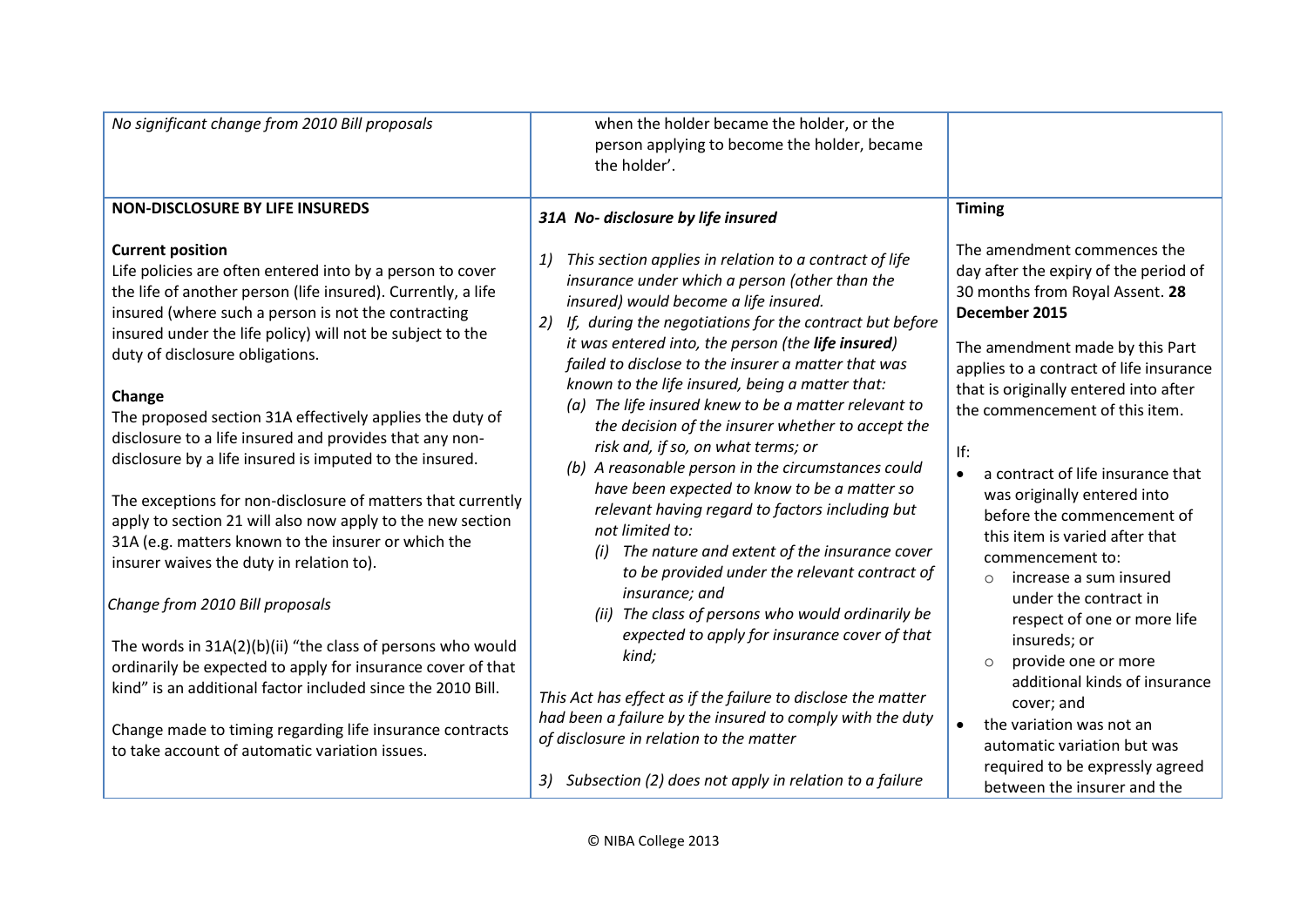|                                                                                                                                                                                                            | by the life insured to disclose a matter:<br>(a) That diminishes the risk; or<br>(b) That is of common knowledge; or<br>(c) That the insurer knows or in the ordinary course<br>of the insurer's business as an insurer ought to<br>know; or<br>(d) As to which compliance with the duty of<br>disclosure is waived by the insurer<br><b>Associated changes:</b><br>11(1)<br>Insert:<br>Life insured includes a proposed life insured. | insured before the contract was<br>varied;<br>then:<br>the contract is treated, to<br>$\bullet$<br>the extent of the variation,<br>as if it had been originally<br>entered into after the<br>commencement of this item;<br>and<br>the amendments made by<br>this Part apply to the<br>contract to the extent of the<br>variation.<br>To do |
|------------------------------------------------------------------------------------------------------------------------------------------------------------------------------------------------------------|----------------------------------------------------------------------------------------------------------------------------------------------------------------------------------------------------------------------------------------------------------------------------------------------------------------------------------------------------------------------------------------------------------------------------------------|--------------------------------------------------------------------------------------------------------------------------------------------------------------------------------------------------------------------------------------------------------------------------------------------------------------------------------------------|
|                                                                                                                                                                                                            |                                                                                                                                                                                                                                                                                                                                                                                                                                        | Insurers will need to make changes<br>to their policies to reflect the above.                                                                                                                                                                                                                                                              |
|                                                                                                                                                                                                            |                                                                                                                                                                                                                                                                                                                                                                                                                                        | Insurance brokers need to ensure<br>they advise their clients about these<br>changes.                                                                                                                                                                                                                                                      |
| OTHER MINOR AMENDMENTS TO THE ACT                                                                                                                                                                          | <b>Related amendments</b>                                                                                                                                                                                                                                                                                                                                                                                                              |                                                                                                                                                                                                                                                                                                                                            |
| Amendments to update sections for changes to<br>terminology used for superannuation and group life<br>contracts.<br>Change from 2010 Bill proposals<br>Minor amendments to the definition of proposal form | <b>4 Previous contracts</b><br>Subject to subsection (2), this Act does not apply to<br>1)<br>or in relation to a contract of insurance that was<br>entered into before the date of commencement if<br>this Act,<br>The application of sections 32, 54 and 56 extends to<br>2)<br>and in relation to a superannuation contract (other                                                                                                  | Insurers and insurance brokers need<br>to be aware of the changes to<br>terminology throughout these<br>clauses.                                                                                                                                                                                                                           |
| made. All other changes are the same as the 2010 Bill.                                                                                                                                                     | than an individual superannuation contract) that was                                                                                                                                                                                                                                                                                                                                                                                   |                                                                                                                                                                                                                                                                                                                                            |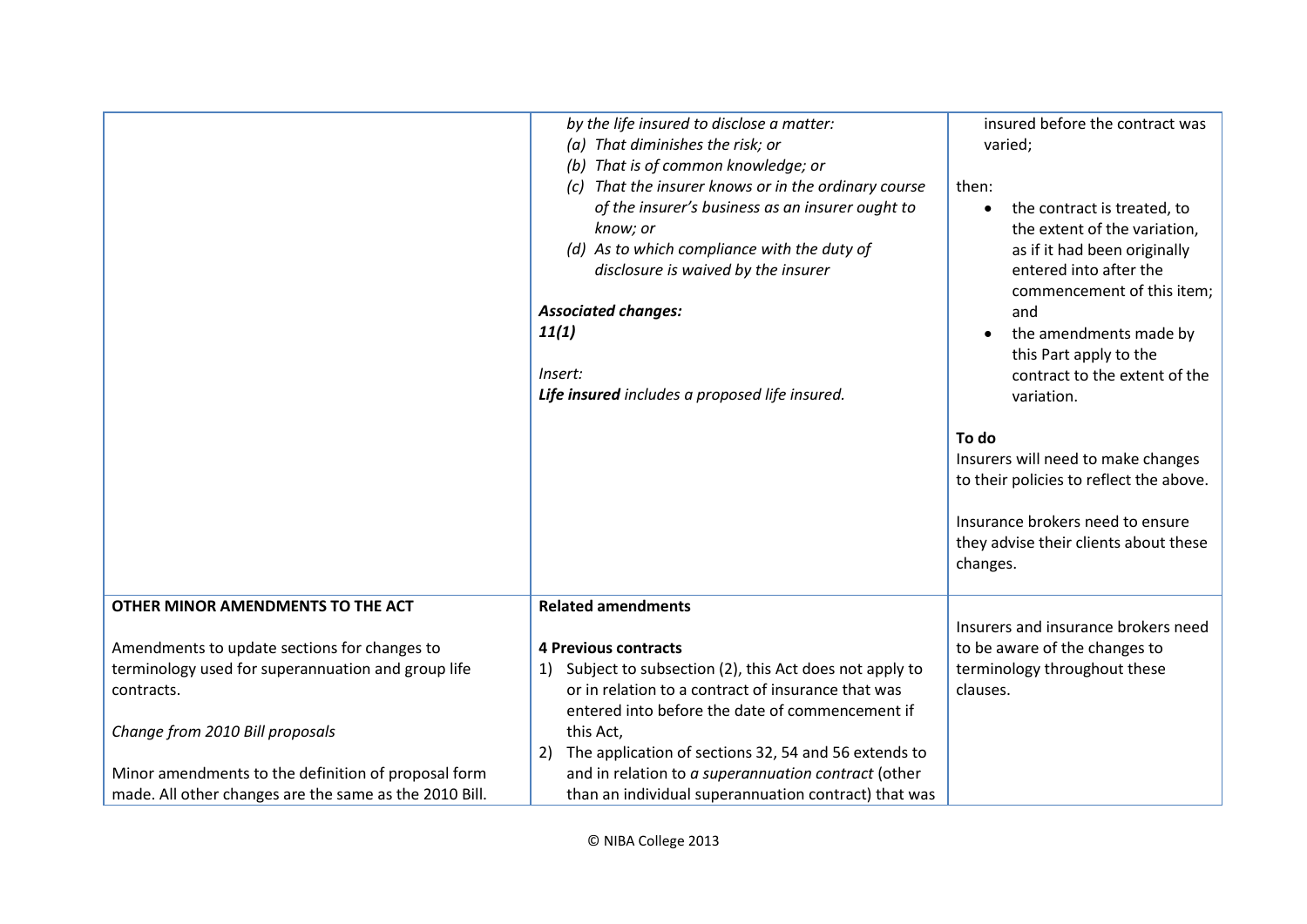| entered into before the date of commencement of               |  |
|---------------------------------------------------------------|--|
| this Act is so far as a person who becomes, on or             |  |
| after that date, a member of the relevant                     |  |
| superannuation or retirement scheme is concerned.             |  |
|                                                               |  |
| 11(1)<br>Insert:                                              |  |
|                                                               |  |
| <b>Group life contract</b> means a contract of life insurance |  |
| that is maintained for the purposes of:                       |  |
| a) A superannuation or, retirement scheme under               |  |
| which there can be more than one life insured; or             |  |
| b) Another kind of group life scheme (including a             |  |
| scheme that is not related to employment) under               |  |
| which there can be more than one life insured.                |  |
|                                                               |  |
| Proposal form includes:                                       |  |
| a) A document containing questions to which a                 |  |
| person is asked to give answers (whether in the               |  |
| document or not), where the answers are                       |  |
| intended (whether by the person who answered                  |  |
| them, by the insurer or by some other person) to              |  |
| be used in connection with a proposed contract                |  |
| of insurance; and                                             |  |
| b) A form relating to the proposed membership of a            |  |
| person of a superannuation, retirement or other               |  |
| group life scheme.                                            |  |
|                                                               |  |
| 11(4)                                                         |  |
| 1) For the purpose of this Act:                               |  |
| (a) A superannuation contract is a contract of life           |  |
| insurance that is being maintained for the                    |  |
| purposes of a superannuation or retirement                    |  |
| scheme, where the insured is a trustee for the                |  |